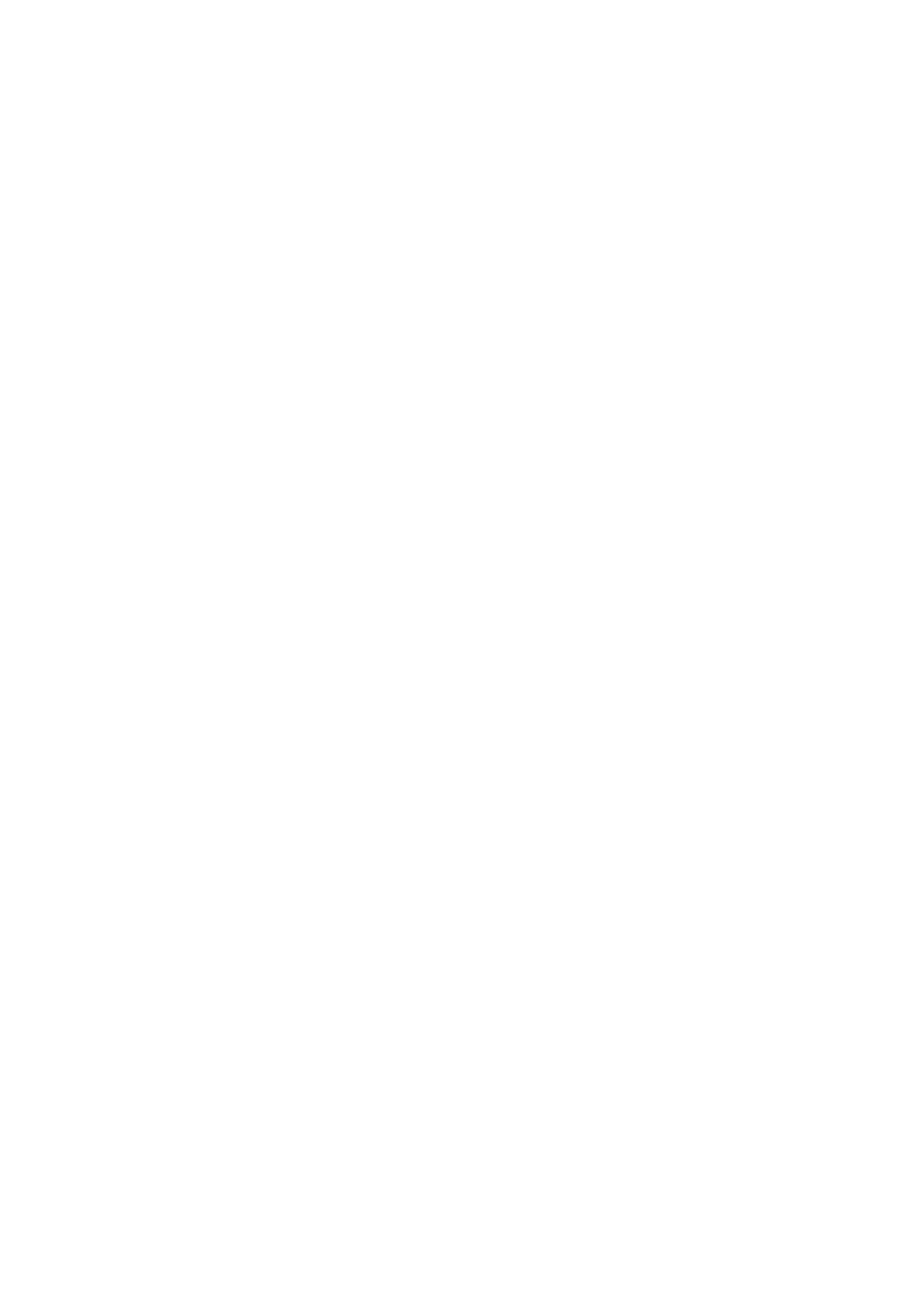## WELCOME TO IV= BROKER

Thank you for choosing LV= Broker Highway Car insurance. We hope you'll be happy with the cover and service you get from us. This booklet tells you everything you need to know about your insurance, please keep it safe with your schedule and certificate of insurance.

#### A little bit more about us…

LV= and Liverpool Victoria are registered trademarks of Liverpool Victoria Financial Services Limited and LV= and LV= Liverpool Victoria are trading styles of the Liverpool Victoria group of companies. Your policy is underwritten by Highway Insurance Company Limited, part of the Liverpool Victoria General Insurance Group. You can find out more about us at www.LVbroker.co.uk/customers.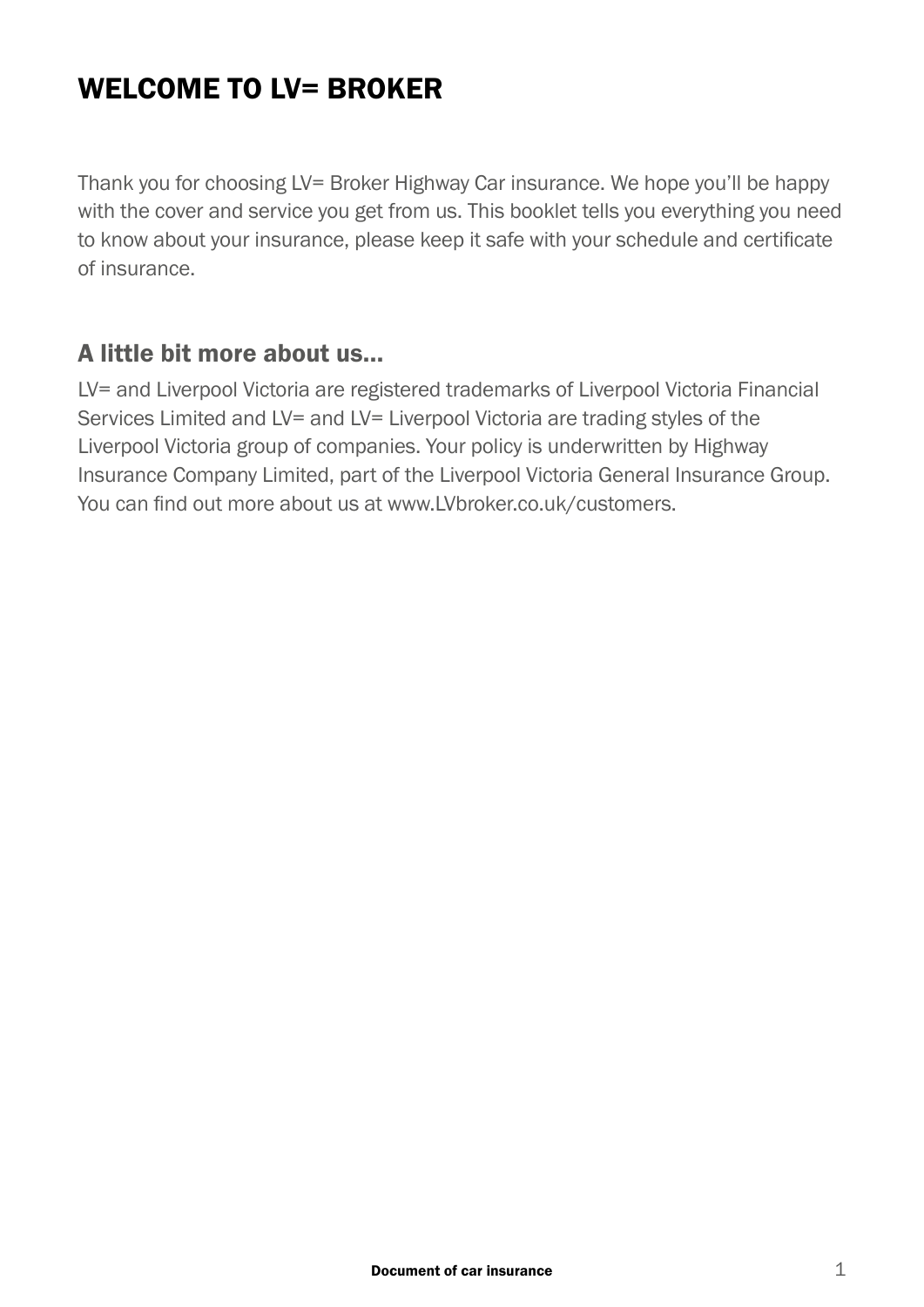## **CONTENTS**

| Definitions                                                           | 3              |
|-----------------------------------------------------------------------|----------------|
| Important Information - Privacy Policy                                | $\overline{7}$ |
| How To Make A Complaint                                               | 8              |
| <b>Financial Services Compensation Scheme</b>                         | 9              |
| <b>Contract of Motor Insurance</b>                                    | 10             |
| Your cover                                                            | 11             |
| Use                                                                   | 11             |
| <b>Cooling-off Cancellation Right</b>                                 | 11             |
| Cancelling your Policy (Outside the Cooling-off Cancellation Right)   | 12             |
| Changes to your details                                               | 13             |
| Section 1 Liability to others: Third Party Cover                      | 16             |
| Section 2 Fire and Theft                                              | 20             |
| Section 3 Accidental Damage                                           | 23             |
| Section 4 Windscreen and Windows                                      | 25             |
| Section 5 Personal Accident, Personal Belongings and Medical expenses | 26             |
| Section 6 Driving Abroad                                              | 28             |
| Section 7 No Claims Discount and Protected No Claims Discount         | 30             |
| Section 8 Lock Replacement-Stolen Key Cover                           | 32             |
| <b>Guaranteed Hire Car</b>                                            | 33             |
| <b>Claims Handling</b>                                                | 36             |
| <b>General Exclusions</b>                                             | 41             |
| <b>General Conditions</b>                                             | 44             |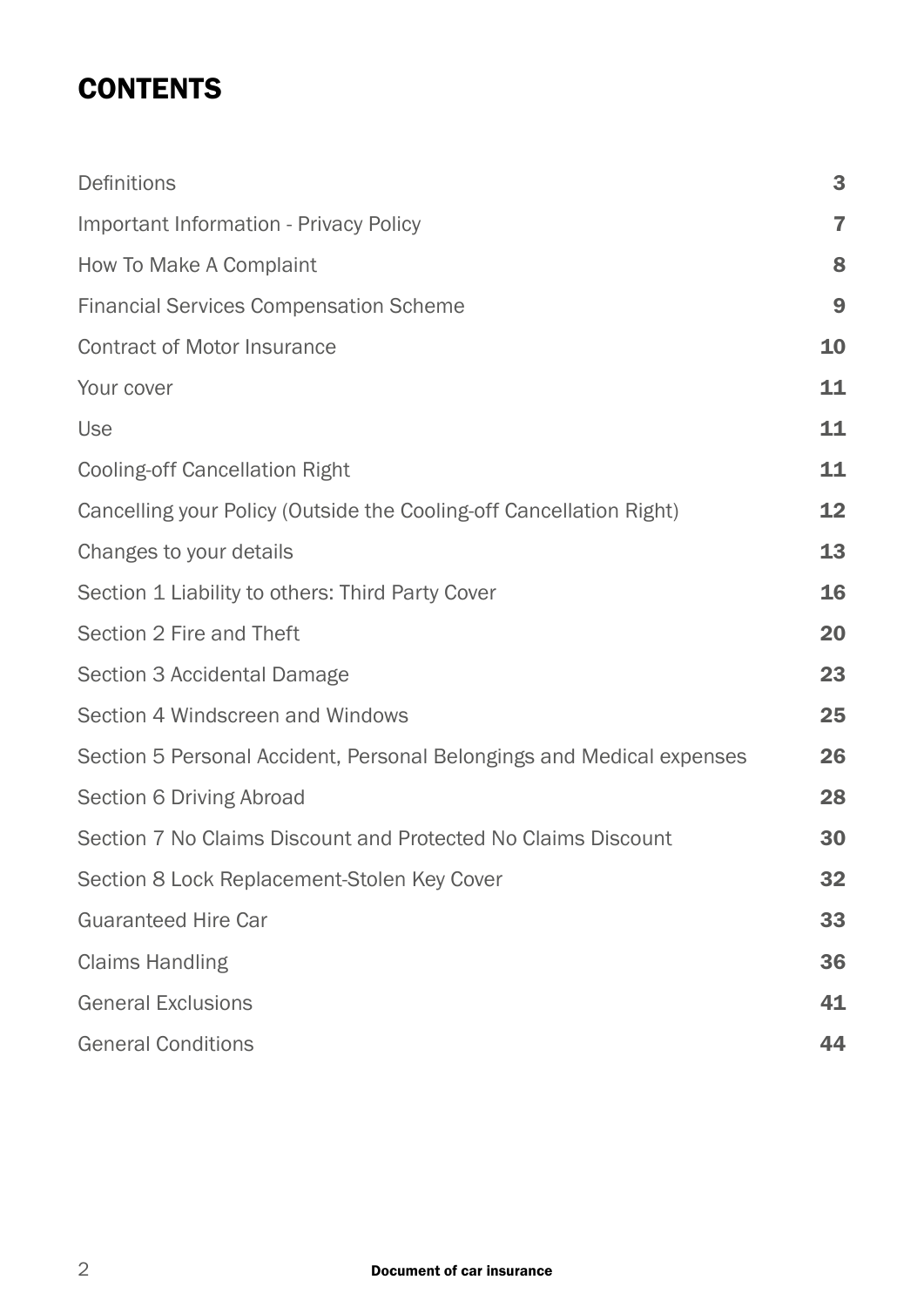## DEFINITION OF TERMS AND WORDS

#### Definitions

The following words or phrases have the same meaning wherever they appear and are shown in bold throughout this **policy.** 

| <b>Certificate of</b><br><b>Motor</b><br><b>Insurance</b> | Legal evidence of your insurance. It is one part of the contract<br>of motor insurance. It shows the cars we are insuring, who<br>may drive the <b>insured car</b> (where 'any authorised driver' is<br>stated, refer to the schedule for restrictions), what it may be<br>used for and the period of insurance.                                                                                                                                        |
|-----------------------------------------------------------|---------------------------------------------------------------------------------------------------------------------------------------------------------------------------------------------------------------------------------------------------------------------------------------------------------------------------------------------------------------------------------------------------------------------------------------------------------|
| <b>Contract of</b><br><b>Motor</b>                        | The policy, the schedule (including endorsements), the<br>certificate of motor insurance, the information you gave us in                                                                                                                                                                                                                                                                                                                                |
| <b>Insurance</b>                                          | the proposal form or statement of insurance and<br>declarations that you have made, all form the contract of<br>motor insurance.                                                                                                                                                                                                                                                                                                                        |
| <b>Endorsements</b>                                       | Something which alters your insurance cover. Your cover will<br>be affected by any endorsement that is shown on the<br>schedule. (Such endorsements may add exclusions to the<br>cover or require you to take action such as fitting approved<br>security.) More than one endorsement may apply. If you do not<br>comply with any endorsements, this contract of motor<br>insurance may no longer be valid and we may refuse to deal<br>with any claim. |
| <b>Excess</b>                                             | The amount you have to pay towards each claim you make<br>under this <b>contract of motor insurance</b> . There may be more<br>than one excess, part of which may be voluntary (where you<br>have chosen to take an excess to receive a discount on your<br>premium). The amount of the excess is shown on the<br>schedule.                                                                                                                             |
| <b>Family or</b><br><b>Household</b>                      | Any member of the policyholder's family, or any other person,<br>who is a permanent or temporary resident at the policyholder's<br>address.                                                                                                                                                                                                                                                                                                             |
| General<br><b>Conditions</b>                              | These describe your responsibilities, general information and the<br>procedures that apply in certain situations, such as when there is<br>a claim or the contract of motor insurance is cancelled.                                                                                                                                                                                                                                                     |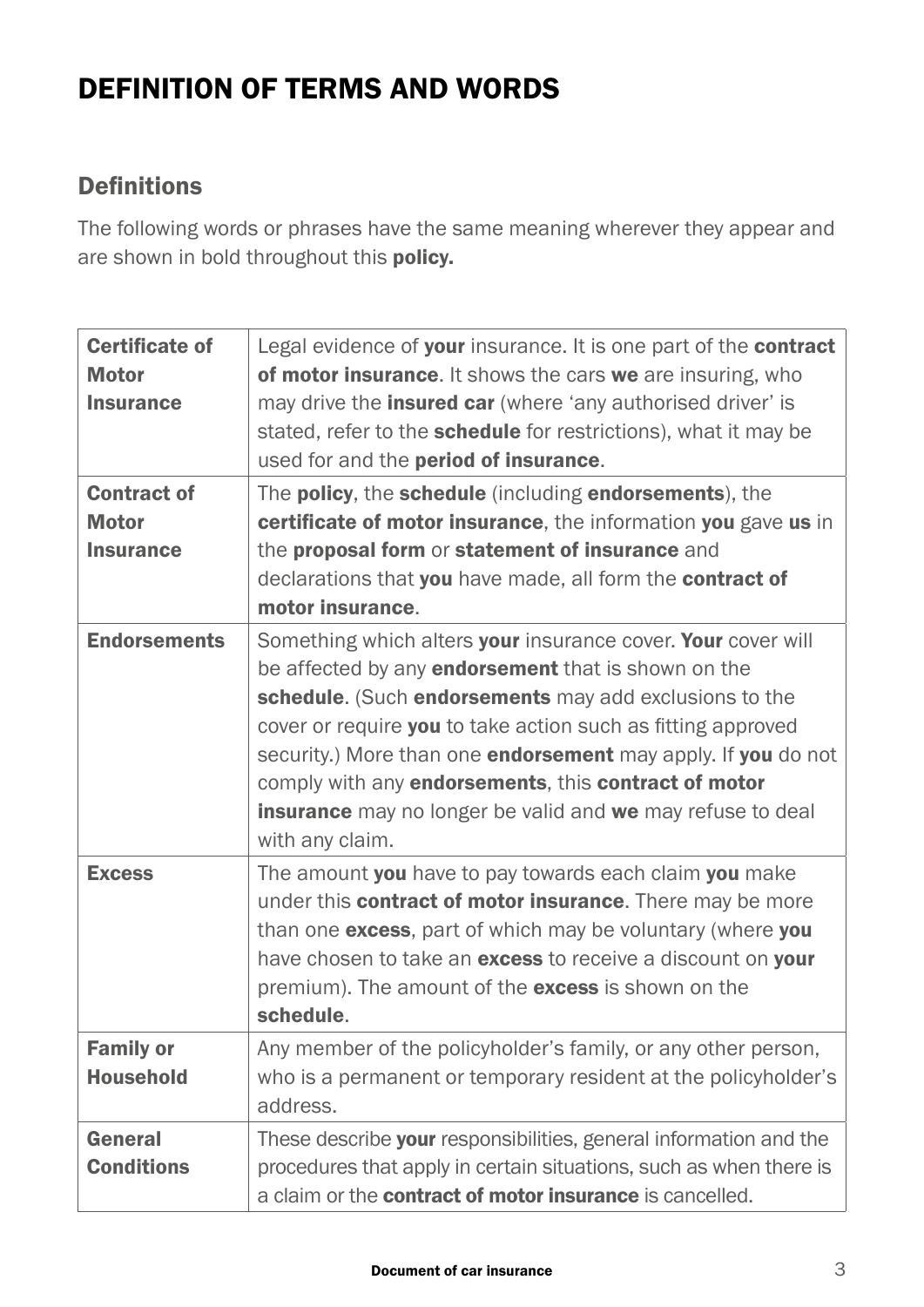| General<br><b>Exclusions</b>                                           | These describe the things that are not covered by the <b>contract</b><br>of motor insurance. They are in addition to the exclusions<br>shown under the headings 'What is not covered' in each of the<br>Sections detailing the cover provided.                                                                                                                                                                                                                                                                                   |
|------------------------------------------------------------------------|----------------------------------------------------------------------------------------------------------------------------------------------------------------------------------------------------------------------------------------------------------------------------------------------------------------------------------------------------------------------------------------------------------------------------------------------------------------------------------------------------------------------------------|
| Geographical<br><b>Limits</b>                                          | Great Britain, Northern Ireland, the Isle of Man and the<br>Channel Islands. It also includes travelling by sea, air or rail<br>between these places. Section 6 explains the cover that<br>applies when driving abroad.                                                                                                                                                                                                                                                                                                          |
| <b>Highway</b><br><b>Insurance</b><br><b>Company</b><br><b>Limited</b> | An insurance company, part of the Liverpool Victoria General<br>Insurance Group, authorised by the Prudential Regulation<br>Authority and regulated by the Financial Conduct Authority and<br>the Prudential Regulation Authority.                                                                                                                                                                                                                                                                                               |
| <b>Hire Car</b>                                                        | A Group A vehicle (1.0 litre hatchback or similar) which will be<br>delivered to and collected from your home address.                                                                                                                                                                                                                                                                                                                                                                                                           |
| <b>Hire Car</b><br><b>Company</b>                                      | The company we instruct to provide you with the hire car.                                                                                                                                                                                                                                                                                                                                                                                                                                                                        |
| <b>Hire Period</b>                                                     | The period for which we pay for the hire car for up to a<br>maximum of 14 days.                                                                                                                                                                                                                                                                                                                                                                                                                                                  |
| <b>Insurance</b><br><b>Broker</b>                                      | The person or company you purchased this insurance from.                                                                                                                                                                                                                                                                                                                                                                                                                                                                         |
| <b>Insured Car</b>                                                     | The car(s) shown on the current schedule and certificate of<br>motor insurance.                                                                                                                                                                                                                                                                                                                                                                                                                                                  |
| <b>Insured Vehicle</b>                                                 | Any motor vehicle insured comprehensively with Highway<br>Insurance that appears on a current certificate of insurance<br>and for which a premium has been paid for car hire cover.                                                                                                                                                                                                                                                                                                                                              |
| <b>Market Value</b>                                                    | The cost at the date of the accident or loss of replacing the<br>insured car, if possible, with one of a similar make, model,<br>age, condition and mileage. We will usually ask an engineer to<br>give us advice about the market value of the insured car,<br>refer to guides of car values and any other relevant sources. In<br>assessing the market value, you should consider the amount<br>that could reasonably have been obtained for the insured car<br>if you sold it immediately before the accident, loss or theft. |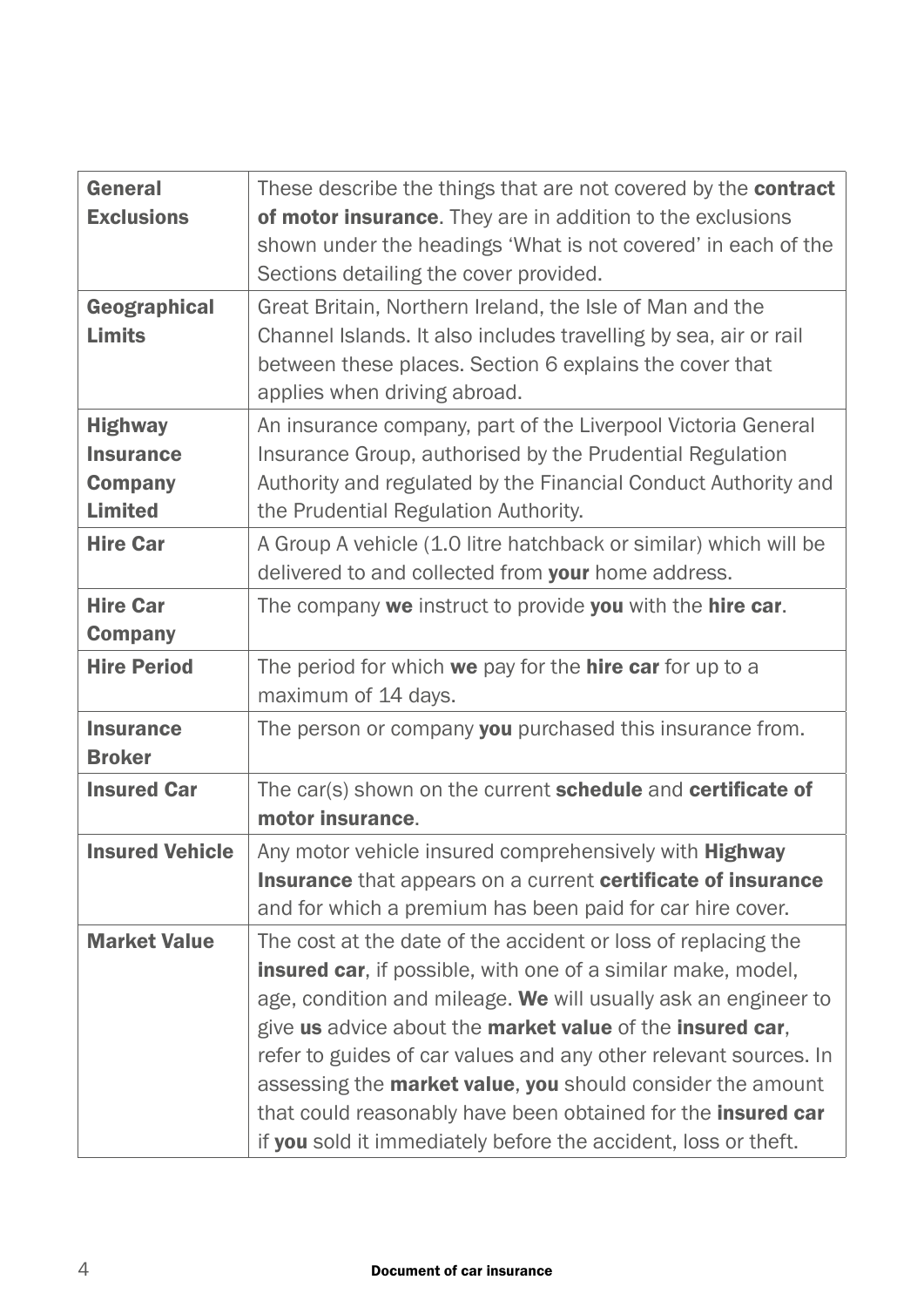| <b>Period of</b><br><b>Insurance</b>                        | The length of time covered by this contract of motor<br>insurance, as shown on the current schedule and certificate<br>of motor insurance.                                                                                                                                                                                                                                                                                                                                             |  |  |  |
|-------------------------------------------------------------|----------------------------------------------------------------------------------------------------------------------------------------------------------------------------------------------------------------------------------------------------------------------------------------------------------------------------------------------------------------------------------------------------------------------------------------------------------------------------------------|--|--|--|
| <b>Personal</b><br><b>Belongings</b>                        | Certain property in the insured car, which you wear or use in<br>every day life which belongs to you or anyone travelling in the<br>insured car. Section 5 of this policy sets out the cover and<br>limits which apply, and the items of personal belongings which<br>are not covered.                                                                                                                                                                                                 |  |  |  |
| <b>Policy</b>                                               | This policy document, which sets out the details of cover and<br>all the terms and conditions which apply. It is one part of the<br>contract of motor insurance.                                                                                                                                                                                                                                                                                                                       |  |  |  |
| <b>Private Motor</b><br>Car                                 | How the other car is described on your certificate of motor<br>insurance when allowing the driving other cars extension.<br>Driving other cars and this definition is given with the intention<br>of allowing you to drive private motor cars only under the<br>extension of cover. It does not extend cover to car derived<br>vans, vans, motorcycles, or any other motor vehicle.                                                                                                    |  |  |  |
| <b>Proposal Form</b><br>or Statement of<br><b>Insurance</b> | The documents filled in by you, or on your behalf by an<br>insurance broker, or someone else, and all other information<br>you gave and declarations made at the time the insurance<br>was arranged and on which we have relied when agreeing to<br>offer this contract of motor insurance. If you do not give us<br>full information at the start, and tell us about changes, this<br>contract of motor insurance may no longer be valid and we<br>may refuse to deal with any claim. |  |  |  |
| <b>Schedule</b>                                             | Forms part of the contract of motor insurance and confirms<br>details of you, the insured car(s) and the cover which applies.<br>It is one part of the contract of motor insurance.                                                                                                                                                                                                                                                                                                    |  |  |  |
| <b>Standard</b><br><b>Accessories</b>                       | Accessories made available for the vehicle by the<br>manufacturer as optional extras and for which a receipt must<br>be provided. Standard accessories do not include<br>modifications to the insured car, signwriting or any other<br>accessory fitted to it not provided by the vehicle manufacturer.                                                                                                                                                                                |  |  |  |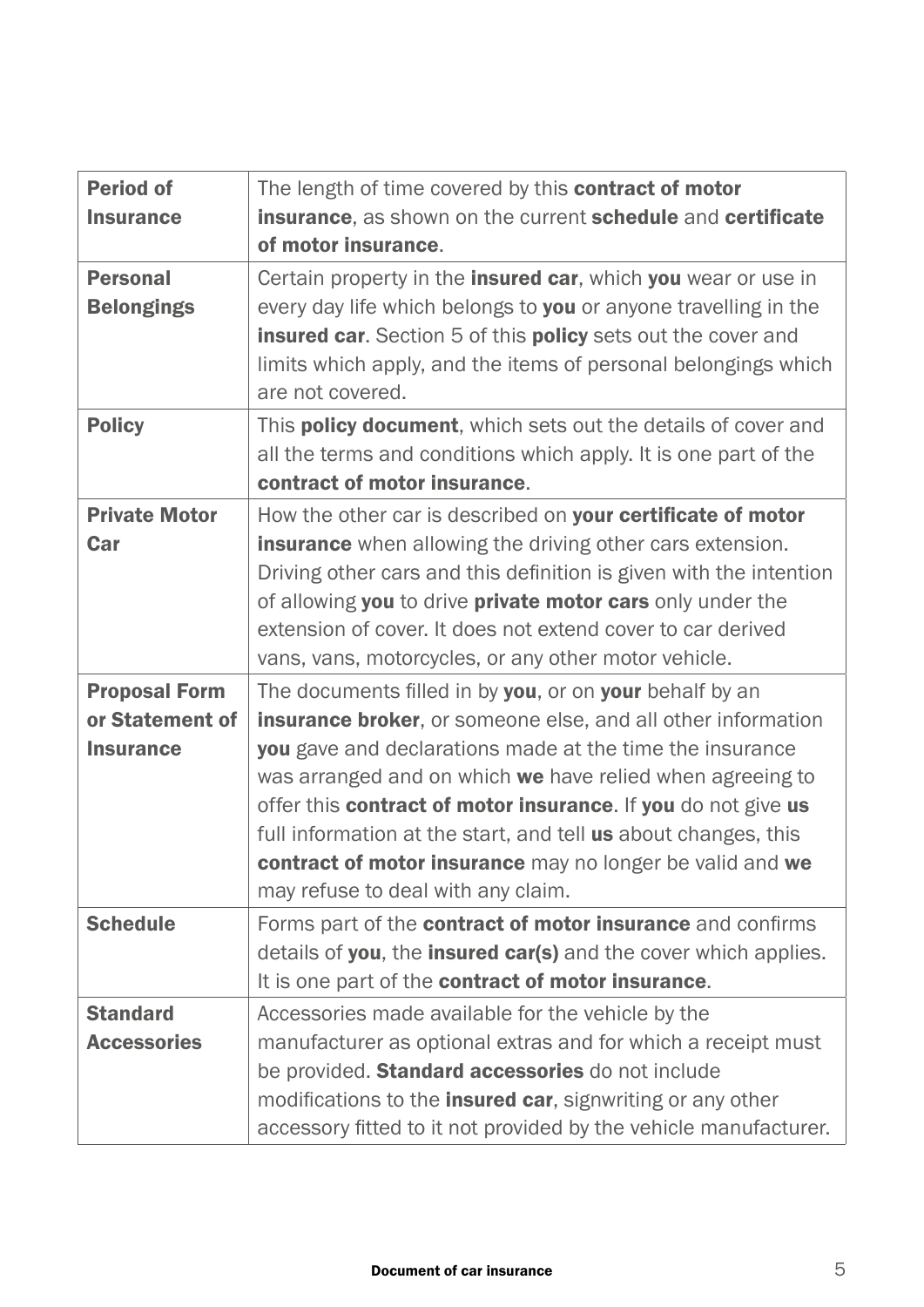| England, Scotland, Wales and Northern Ireland. These limits<br><b>Territorial</b><br>apply to Part B only. The geographical limits defined in this<br>Limits<br>policy do not apply to Part B of this policy. |                                                                                                                                                     |  |  |  |
|---------------------------------------------------------------------------------------------------------------------------------------------------------------------------------------------------------------|-----------------------------------------------------------------------------------------------------------------------------------------------------|--|--|--|
| We, our, us                                                                                                                                                                                                   | <b>Highway Insurance Company Limited.</b>                                                                                                           |  |  |  |
| You, Your                                                                                                                                                                                                     | The person, company or trading name (including subsidiary<br>companies) shown as the insured on the schedule and<br>certificate of motor insurance. |  |  |  |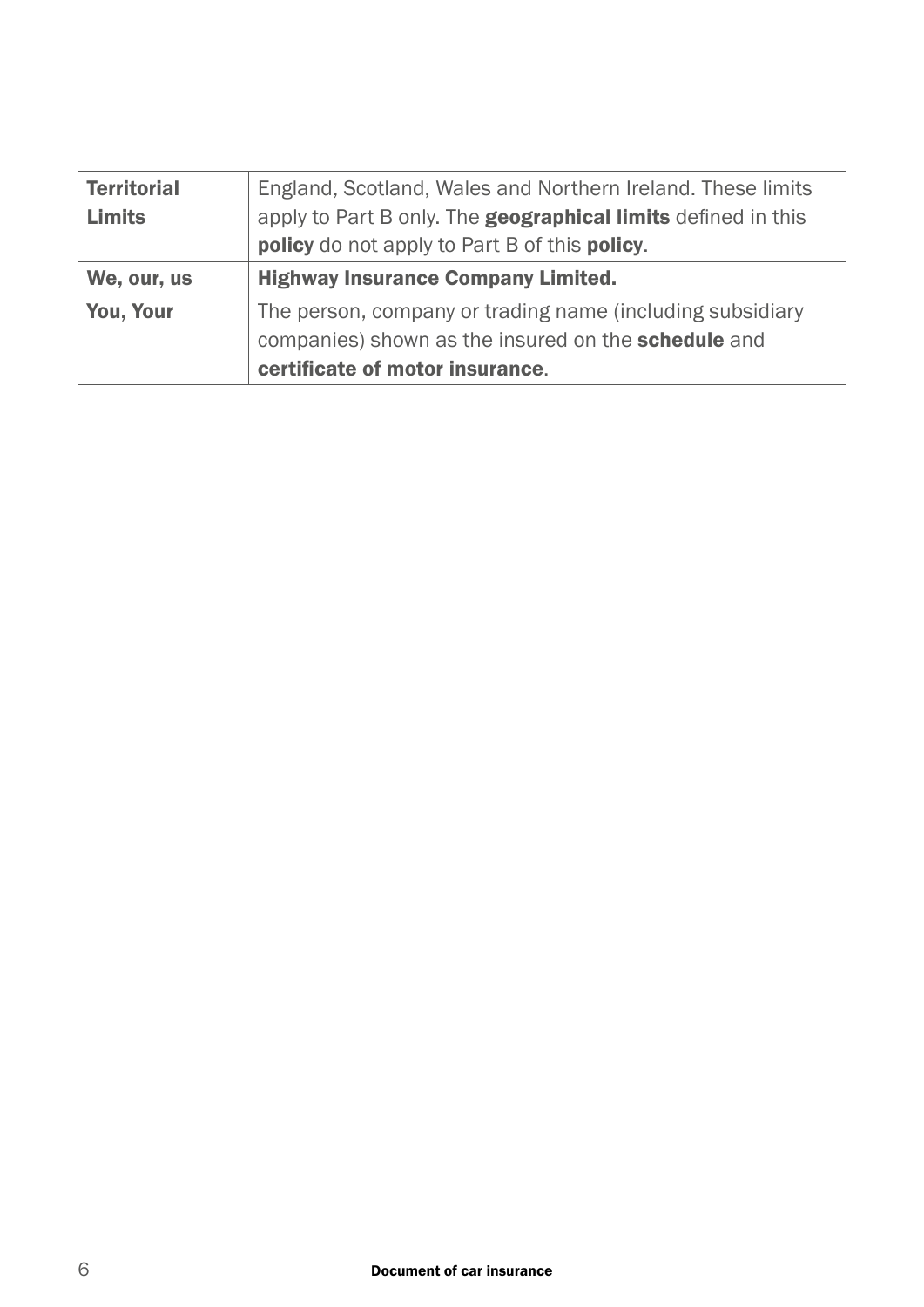## IMPORTANT INFORMATION

#### Privacy Policy

#### A summary of how we use personal information

Highway Insurance Company Limited is the controller of personal information. We'll keep you informed about how we use personal information in the document 'Privacy Policy', which is available:

■ online at www.LVbroker.co.uk/customers/data-protection

You have a number of rights concerning personal information. You can ask for a person to *review* an automated decision, and in certain circumstances to:

- **n** access the personal information **we** hold about **you** or anyone on the policy.
- *correct* personal information **vou** think is inaccurate or to update information you think is incomplete.
- have personal information *deleted* in certain circumstances.
- **n** *restrict* us processing personal information, under certain circumstances.
- receive personal information in a *portable* format. This only applies to information **you** have provided to us.
- **n** *object* to **us** processing personal information, under certain circumstances.

If you want to find out more or exercise these rights, contact GI Customer Support, LV=, County Gates, Bournemouth, BH1 2NF or email us at GICustomerSupport@ LV.co.uk

You can also contact our Data Protection Officer: Data Protection Officer, 57 Ladymead, Guildford, Surrey, GU1 1DB, or via email at GIdataprotection@LV.co.uk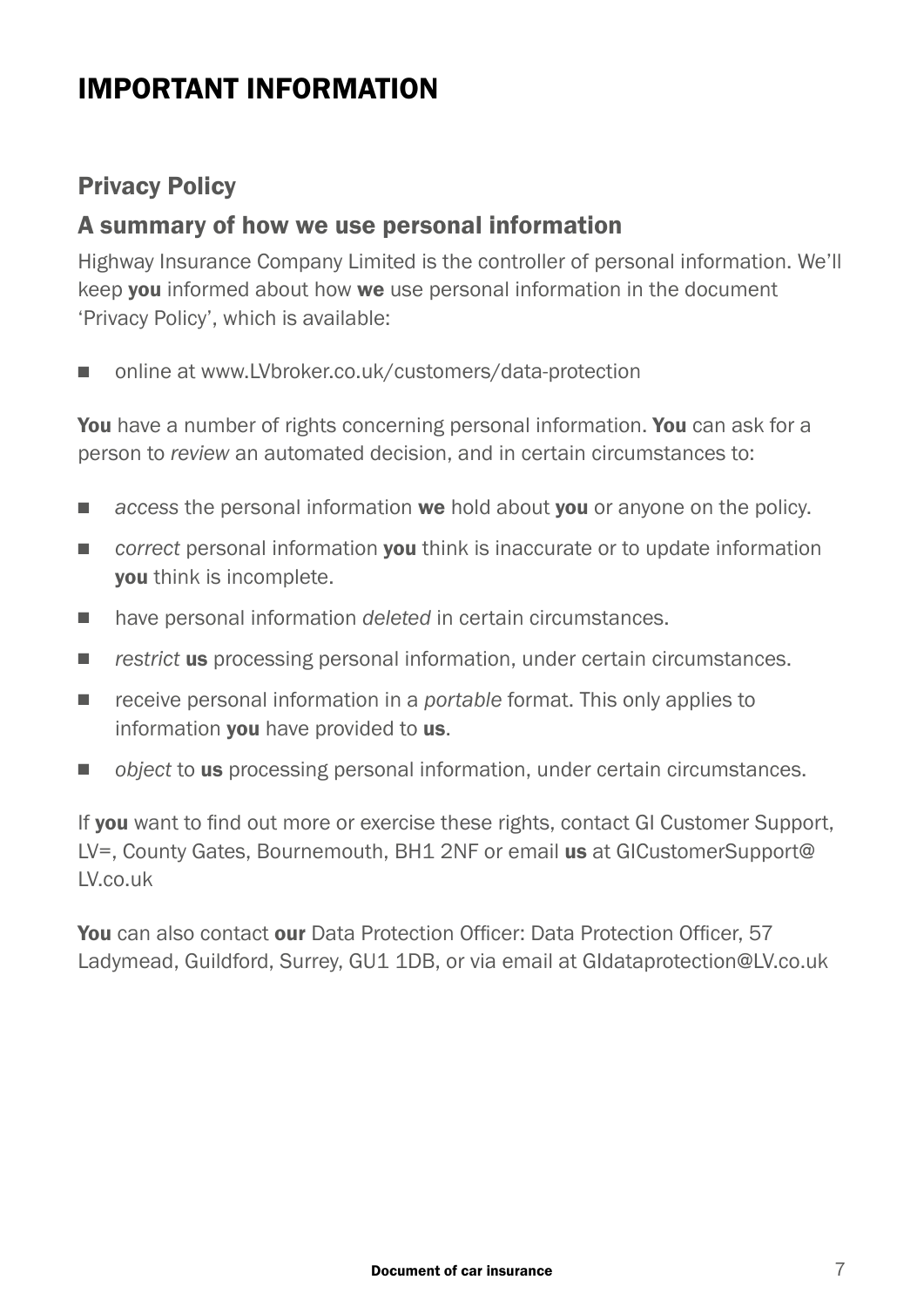## IMPORTANT INFORMATION CONTINUED

#### How To Make A Complaint

If you have a complaint about your policy or the service you have received, please contact the broker that arranged it. If they are unable to resolve your complaint you may refer your complaint to the Financial Ombudsman Service within six months of receiving their final response letter.

Should you be unhappy with the service provided by Highway please contact us by phone on 0800 028 9822 (Text Phone user? Text Phone users in the UK can contact us by dialling 18001 first. Text phone users contacting us from outside of the UK should call 00 44 151 494 1260 and give the relay assistant the number you need to call. Opening hours Mon-Fri 9am-5pm). If you prefer to write, please address your letter to The Customer Care Department, Highway Insurance, PO Box 9104, Frizzell House, County Gates, Bournemouth, BH1 9DB Email: complaints@LVbroker.co.uk. When contacting us please ensure

**you** quote **your policy** or claim number as appropriate. A copy of **our** internal complaints procedure is available on request.

If we cannot resolve your complaint, you may refer your complaint to the Financial Ombudsman Service within six months of receiving our final response letter. The address is: Financial Ombudsman Service, Exchange Tower, London, E14 9SR. Telephone 0800 023 4567 or

0300 123 9 123 (from mobile or non BT lines)

Email complaint.info@financial-ombudsman.org.uk.

Website at www.financial-ombudsman.org.uk

Making a complaint will not affect your right to take legal action.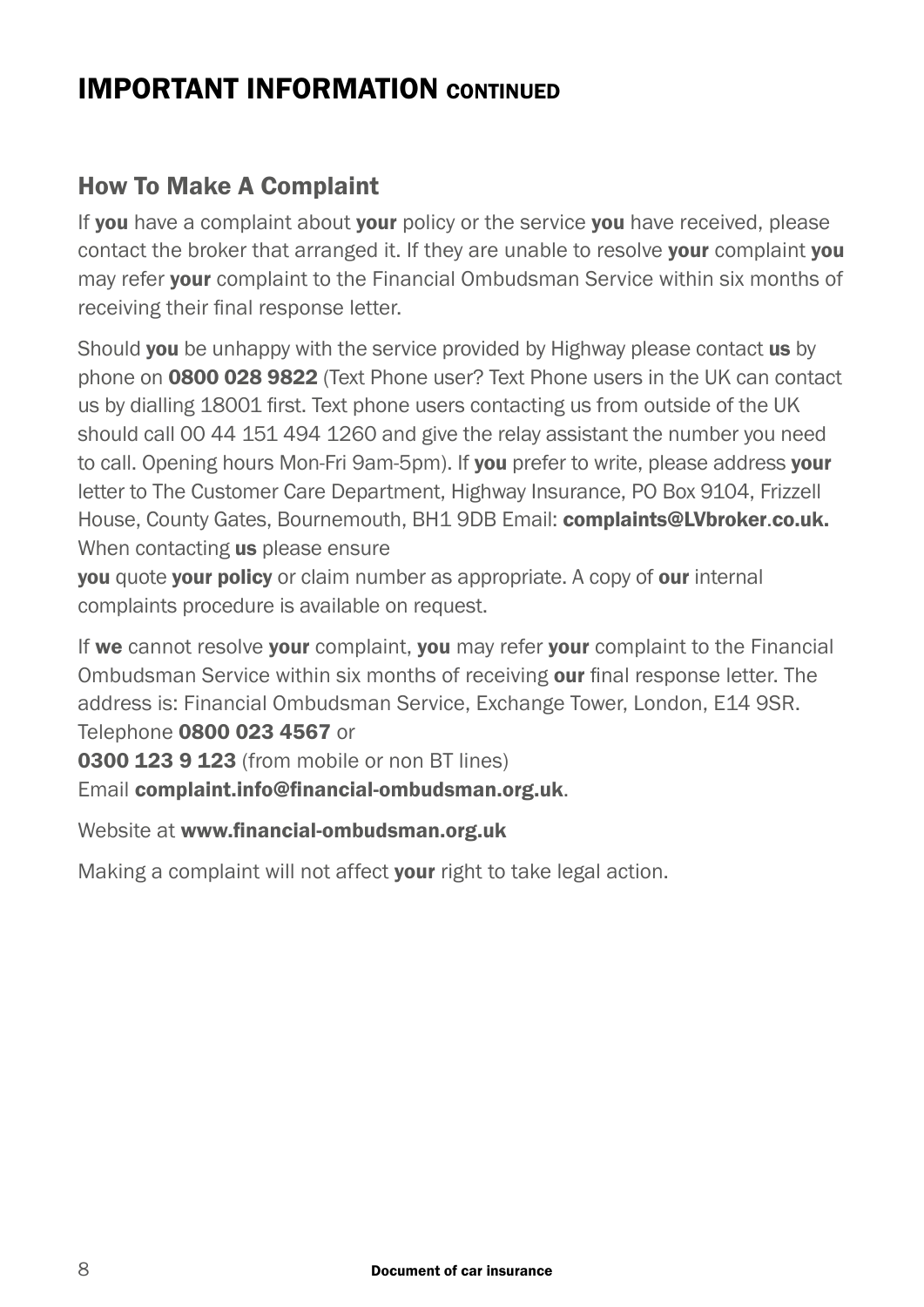## IMPORTANT INFORMATION CONTINUED

#### Financial Services Compensation Scheme

What happens if we are unable to meet our liabilities?

If we are unable to meet our liabilities to our policyholders, you may be able to claim compensation from the Financial Services Compensation Scheme (FSCS). There are different levels of compensation, depending on what kind of insurance you have:

Compulsory insurance such as third party motor insurance, is covered for 100% of the claim.

Non compulsory insurance, such as home insurance, is covered for 90% of the claim.

You can get further information from the Financial Services Compensation Scheme. 10th Floor, Beaufort House, 15 St Botolph Street, London, EC3A 7QU. Telephone 0800 678 1100 or 0207 741 4100 or Email enquiries@fscs.org.uk.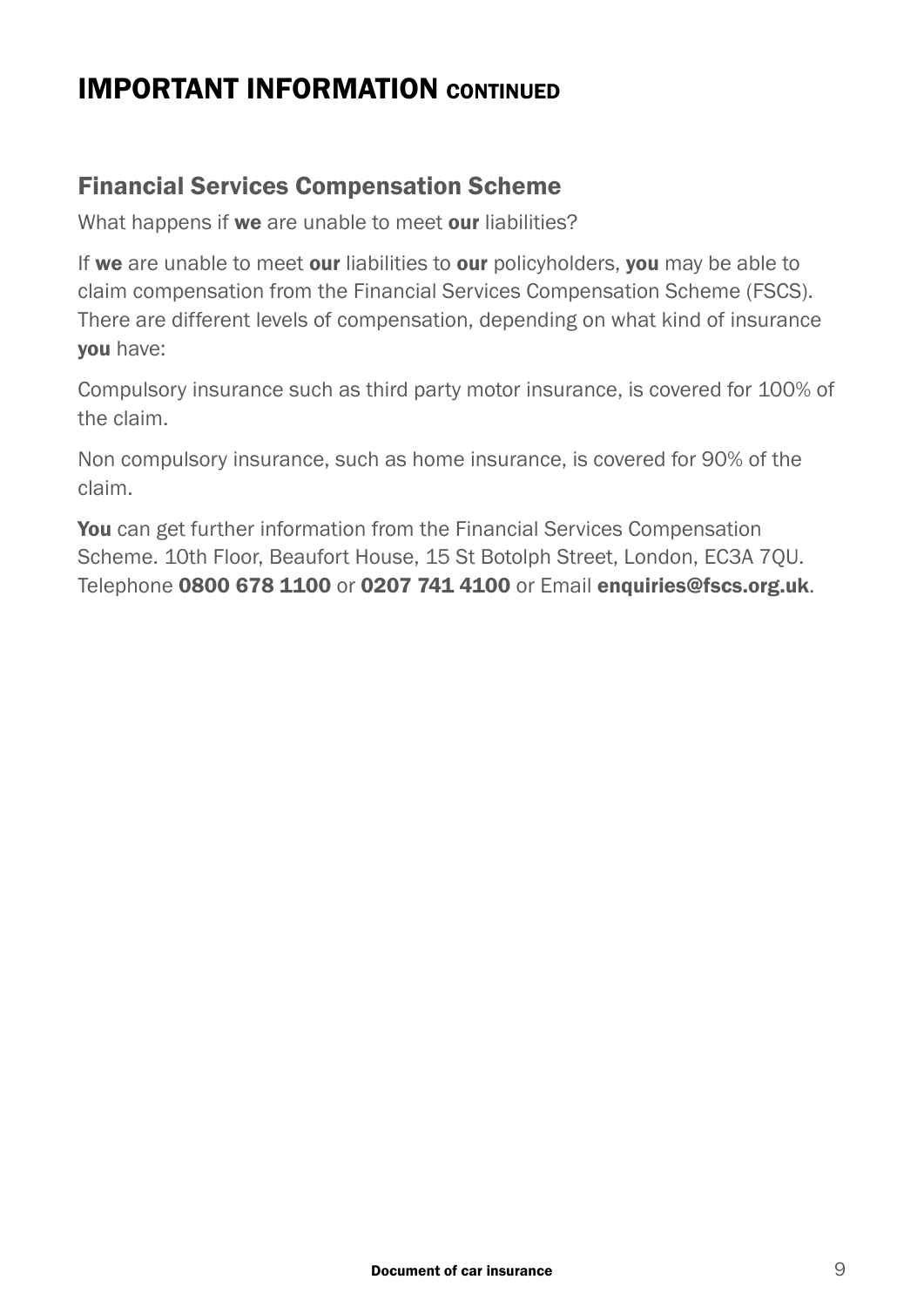## CONTRACT OF MOTOR INSURANCE

## CAR

This policy, the schedule, the certificate of motor insurance, information you gave us in the proposal form or statement of insurance and declarations that you have made, form a legally binding contract of motor insurance between you and Highway Insurance Company Limited. This contract of motor insurance is a contract personal to **you** and **you** cannot transfer it to anyone else.

We agree to insure you under the terms of this contract of motor insurance against any liability, loss or damage that occurs within the **geographical limits** during the **period of insurance** for which you have paid, or agree to pay, the premium.

You must read this policy, the schedule and the certificate of motor insurance together. The **schedule** tells you which sections of the policy apply and identifies any **endorsements**. Please check all three documents carefully to make sure that they give you the cover you want and that you comply with all the relevant terms and conditions, including any **endorsements**.

It is not intended that the Contracts (Rights of Third Parties) Act 1999 should confer any additional rights under this **policy** in favour of any third party.

Unless we agree with you to apply the laws of another country, English Law will apply to this contract (unless you live in Guernsey or Jersey, where Guernsey or Jersey law will apply). All communications will be in English.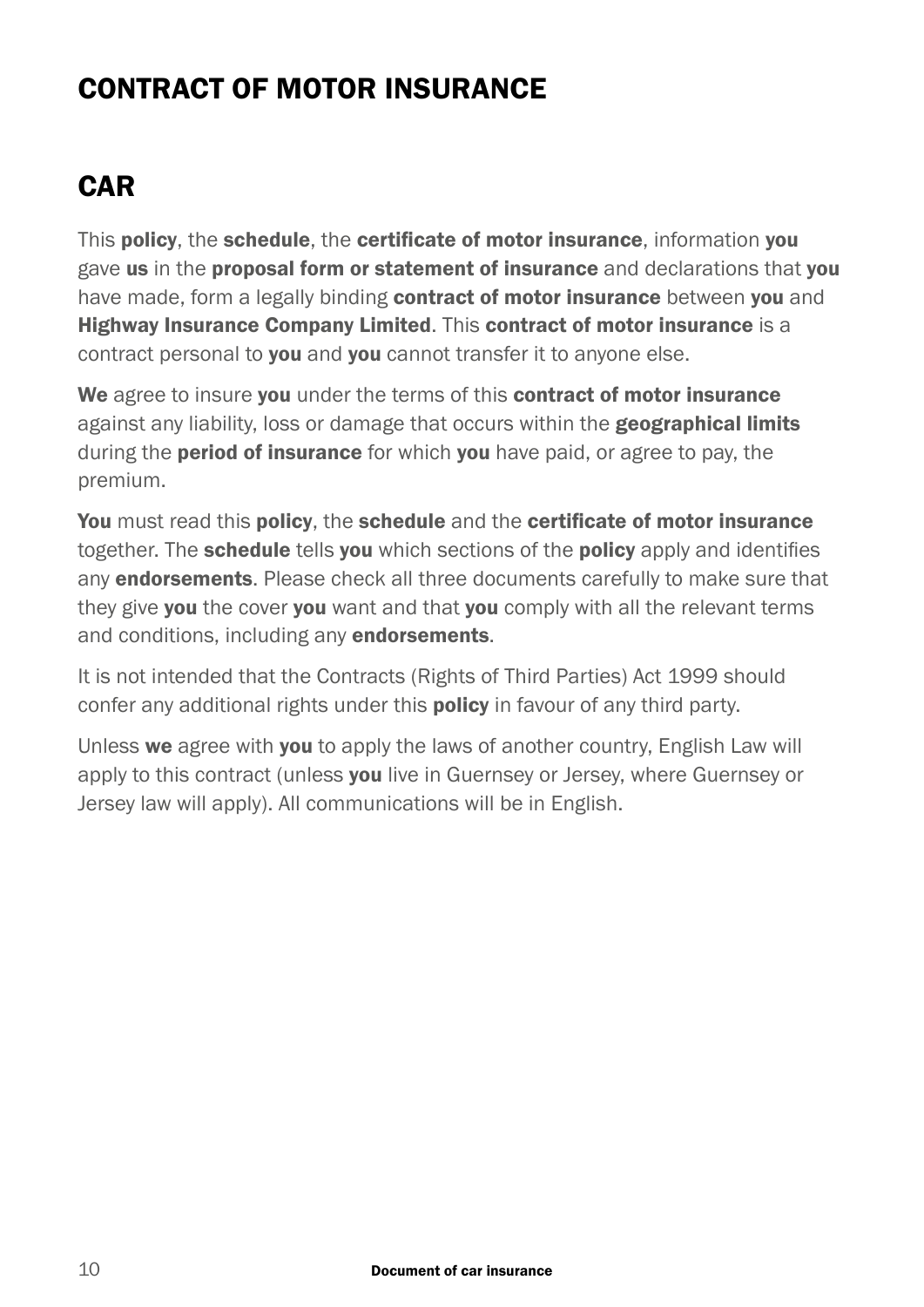## YOUR COVER

The current schedule shows what you are covered for. The different kinds of cover are:

- Comprehensive Sections 1, 2, 3, 4, 5, 6, 7 and 8 apply. Part B only applies to comprehensive cover if the guaranteed **hire car** cover is shown on **your schedule** and you have paid the additional premium.
- Third Party Fire and Theft Sections 1, 2, 6 and 7 apply.
- $\blacksquare$  Third Party Only Sections 1, 6 and 7 apply.
- Fire and Theft Only Section 2 only.

### USE

This contract of motor insurance only covers you if you use the insured car in the way described in your certificate of motor insurance (under 'Limitations as to Use') and any **endorsements**.

### COOLING-OFF CANCELLATION RIGHT

We hope you are happy with the cover this policy provides. However, you have the right to cancel it within 14 days of receiving the **policy**, without giving any reason. You may cancel using this "cooling-off" period by telling us, or your insurance broker. If you do cancel in the first 14 days using the 'cooling-off' cancellation condition, we will charge you pro rata, subject to a minimum fee of £25 plus Insurance Premium Tax, for the cover provided from the beginning of the contract until the **policy** is cancelled, unless we are required to make a total loss payment under the **policy**, under which circumstances a refund of the premium is not payable.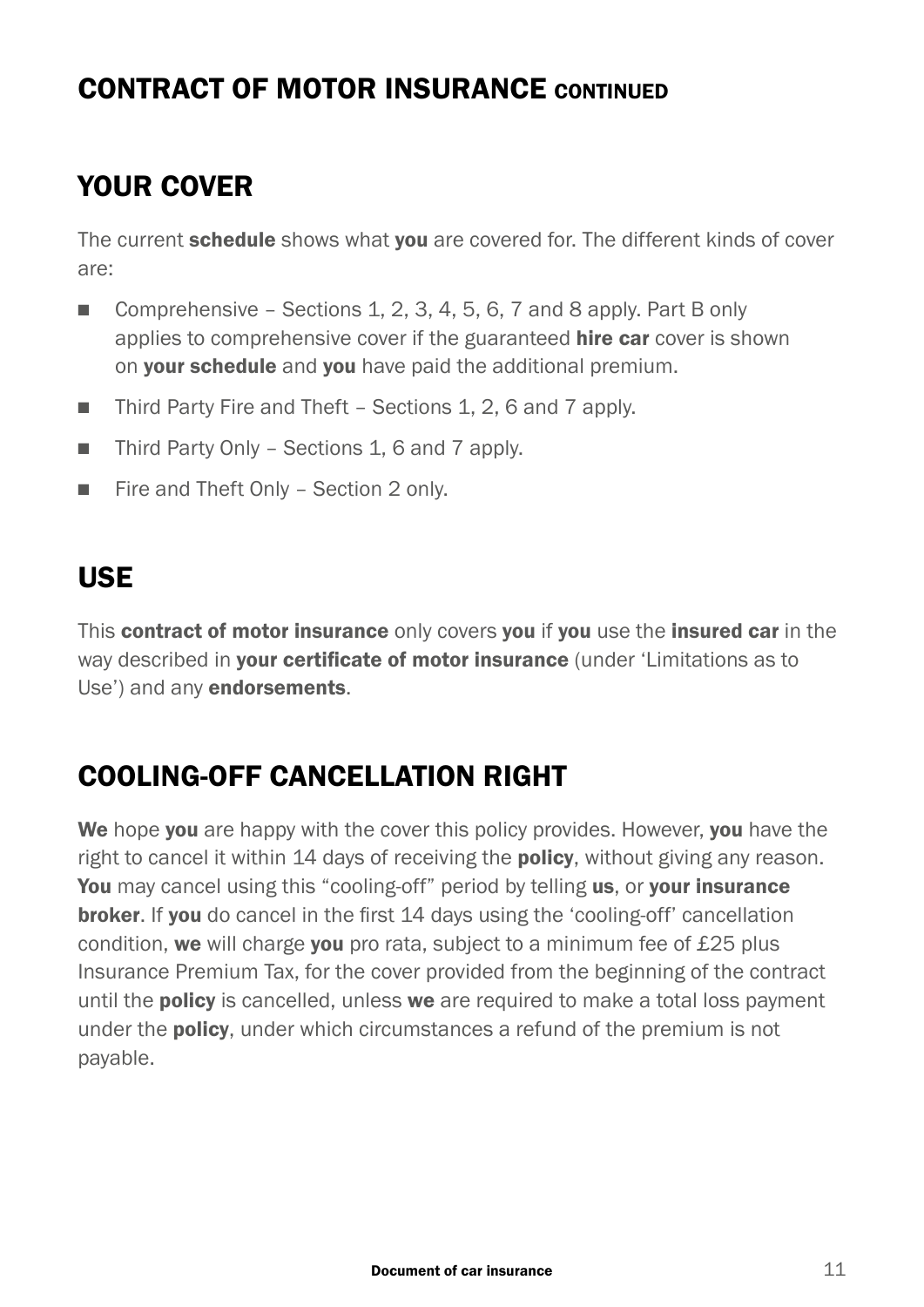## CANCELLING YOUR POLICY (OUTSIDE THE COOLING-OFF CANCELLATION RIGHT)

You may cancel this contract of motor insurance at any time by telling us, or your **insurance broker**, in writing or by email or telephone and cancellation can take effect immediately or from a later date, although it cannot be backdated to any earlier date. If **vou** or someone else has not made a claim in the current period of insurance, we will refund part of your premium. We will work out the refund on a pro-rata basis less a premium charge of £25 plus Insurance Premium Tax to cover our administration costs.

We will not refund any of your premium if the contract of motor insurance is cancelled following a claim whether settled or not.

We, or our authorised agent, may cancel this **contract of motor insurance** by giving you seven days notice in writing to your last known address if there is a good reason for doing so. Valid reasons may include but are not limited to, if

- $\blacksquare$  if you do not pay your premium, premium deposit or any instalment payment on or before the due date;
- $\blacksquare$  if you or anyone else covered by this insurance has not met all the terms and conditions of this **policy**;
- $\blacksquare$  if a change in **your** circumstances means we can no longer provide cover;
- $\blacksquare$  where we identify misrepresentation or fraud or any attempt to gain an advantage under this insurance to which you are not entitled;
- $\blacksquare$  if you do not provide us or your insurance broker with documents we have requested to help validate your details.

The insurance will end immediately the seven days' notice runs out. If you have just taken out the **policy** or renewed it with us and the premium is unpaid, we will cancel your insurance from the start/renewal date.

We will refund the balance of your premium that applies to the remaining period of **insurance** unless fraud has been identified.

If a refund is paid, a premium charge of £25 plus Insurance Premium Tax to cover our administration costs will be deducted from the refund.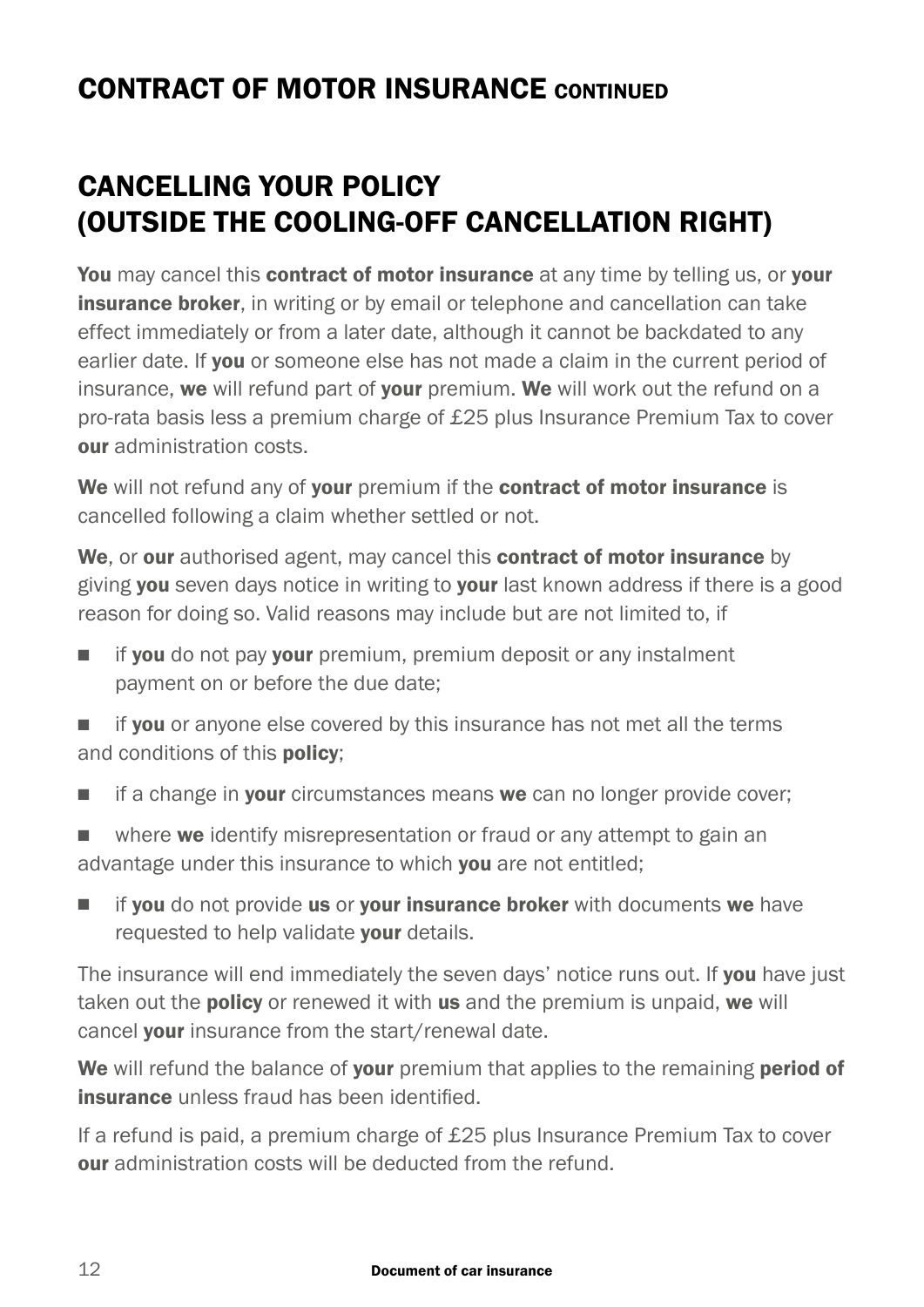If you or someone else has made a claim under this contract of motor insurance. we will cancel your cover but may not refund any premium. If you are paying by instalments, you must still pay the balance of the full annual premium.

If you produce a cancelled certificate of motor insurance to any person with the intention of deceiving that person into accepting it as genuine, you may be prosecuted.

## CHANGES TO YOUR DETAILS

You must tell your insurance broker as soon as possible if any of your details on your proposal form or statement of insurance change including:

- $\blacksquare$  Changes made to **your** car which improve it's value, appearance, performance or handling.
- Changing vour car.
- Change of Owner.
- Change of Registered Keeper.
- $\blacksquare$  Changes in the way you use your car.
- Change of address or where you keep your car.
- $\blacksquare$  Change of occupation, including part time work.
- $\blacksquare$  Change in the main user of the car.
- Details of any motoring convictions, fixed penalty offences or licence endorsements for any person who may drive the vehicle.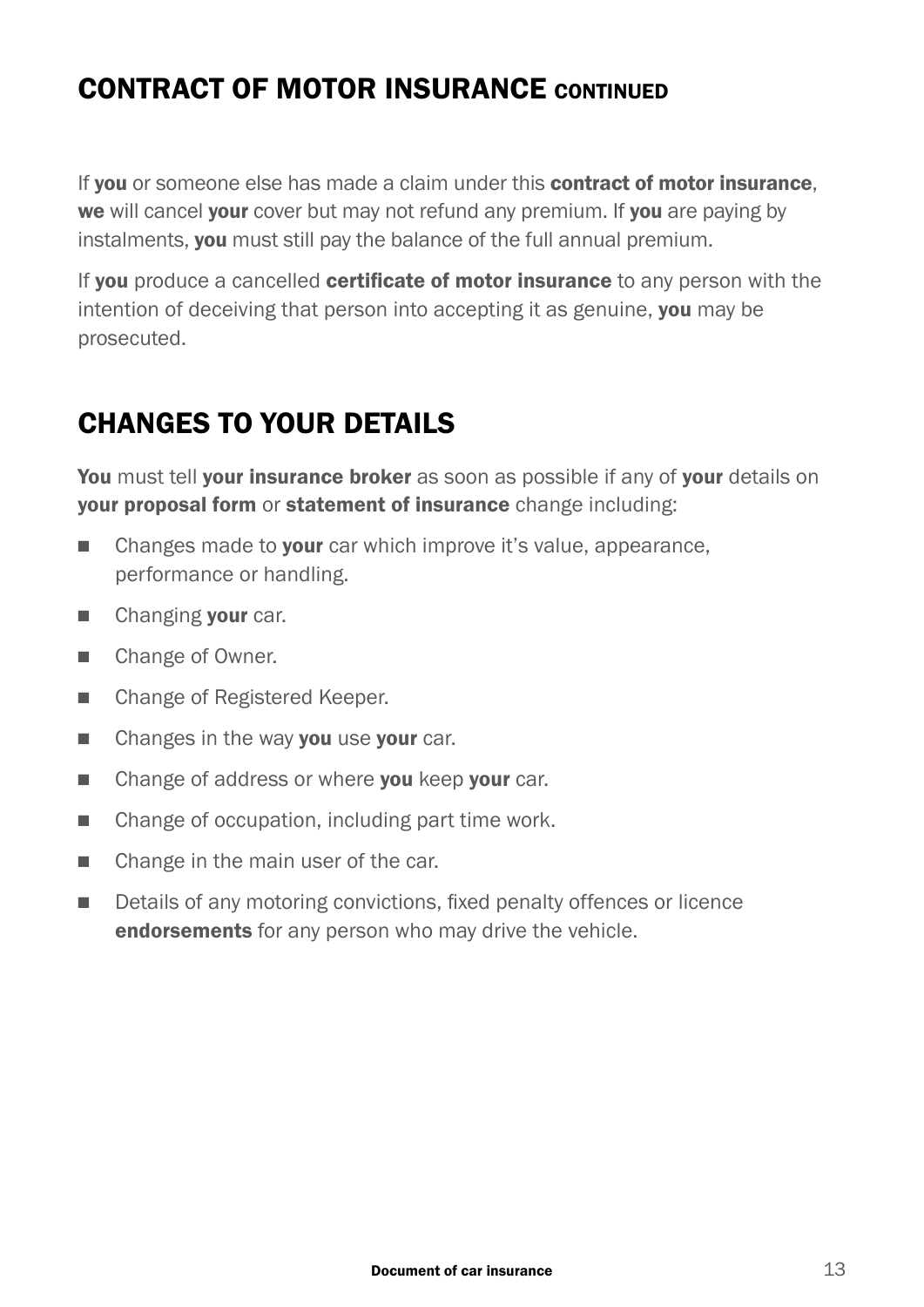**n** Details of any criminal convictions for any person who may drive the vehicle.

■ Details of any accidents, thefts, loss or damage, regardless of blame or whether a claim was made or not, for any person who may drive the vehicle.

This is not a full list and you should contact your insurance broker for advice if you are not sure whether a change will affect your cover.

If you do not tell your insurance broker about any relevant changes, we may:

- Reject or reduce your claim.
- Cancel the **policy** and/or treat it as though it never existed, or
- $\blacksquare$  Do both of the above.

When you advise of any permanent or temporary changes to your policy during the **period of insurance**, a premium adjustment charge of £10 plus Insurance Premium Tax will be made in addition to any other change in premium to cover our administration costs. This charge is in addition to any administration fees charged by your insurance broker.

If your change of circumstances means that we can no longer provide cover, we or our authorised agent will give you notice of cancellation, See Cancelling your Policy (Outside the Cooling off Cancellation Right).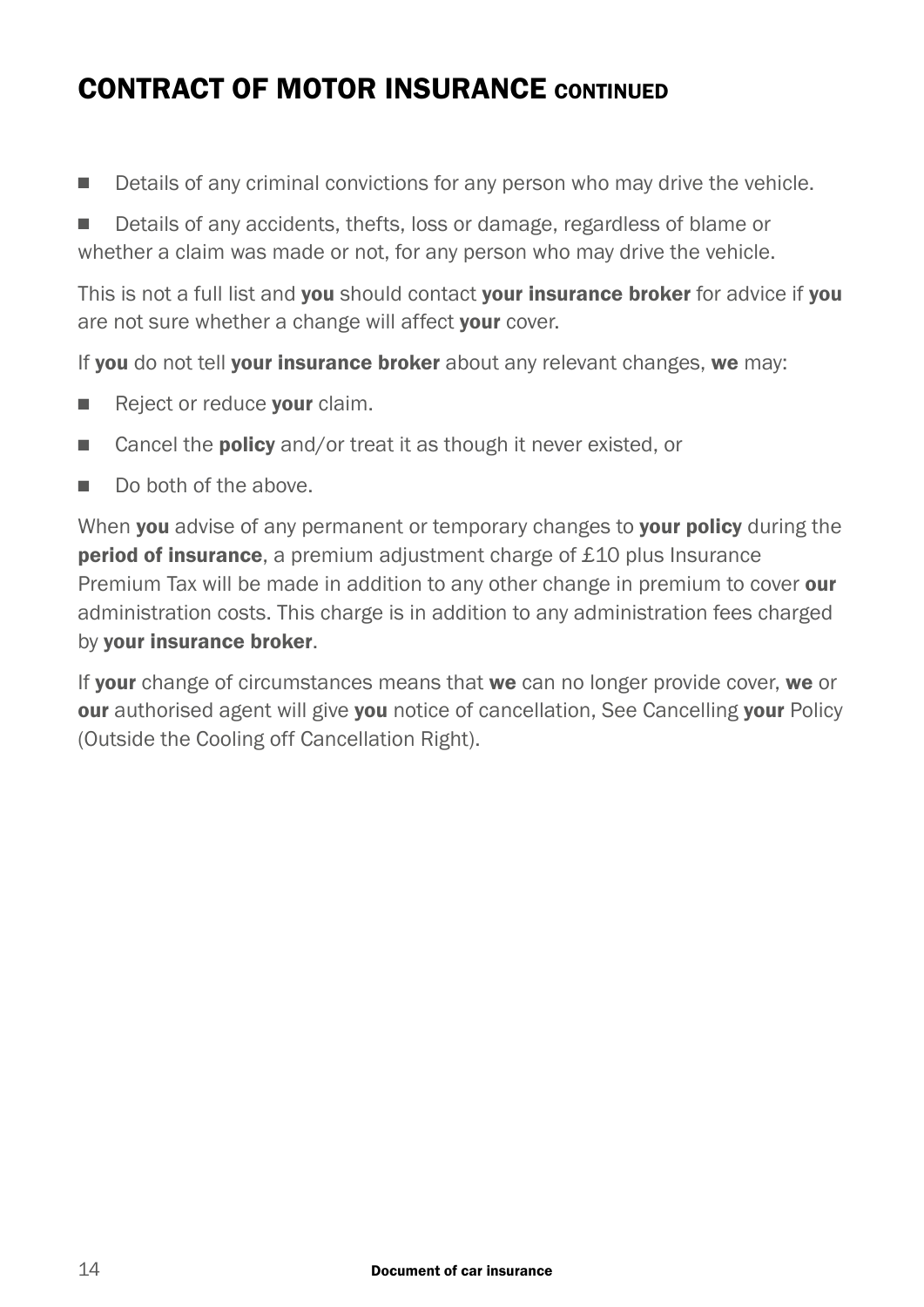#### Additional Information – The Following Does Not Form Part Of The Contract Of Motor Insurance

#### Car Crime – Learn How to Beat the Criminals

Most crime prevention methods are common sense:

- Never leave valuables on show.
- $\blacksquare$  Use good quality locks and security devices.\*
- **N** Always ensure your steering lock is on when you leave your car and use a steering wheel lock.\*
- $\blacksquare$  Fit locking wheel nuts to **your** wheels.
- Don't make life easier for thieves, always remove the keys from vour vehicle and lock it when **you** leave it, even temporarily. Not to do so may invalidate your cover so lock it or lose it!
- Remove any entertainment equipment if you can.
- Always park your vehicle in a secure location, in your own garage or a secure public garage if possible.
- **No Always lock your vehicle and activate any alarm**  $\&\sqrt{or}$  **immobiliser when you** leave it.

You can obtain further information from your local Crime Prevention Officer at your local Police station, or visit: http://www.secureyourmotor.gov.uk/

\* We recommend you install security devices such as steering wheel locks, alarms and immobilisers that are accredited by Thatcham Motor Insurance Repair and Research Centre. For further information visit: http://www.thatcham.org/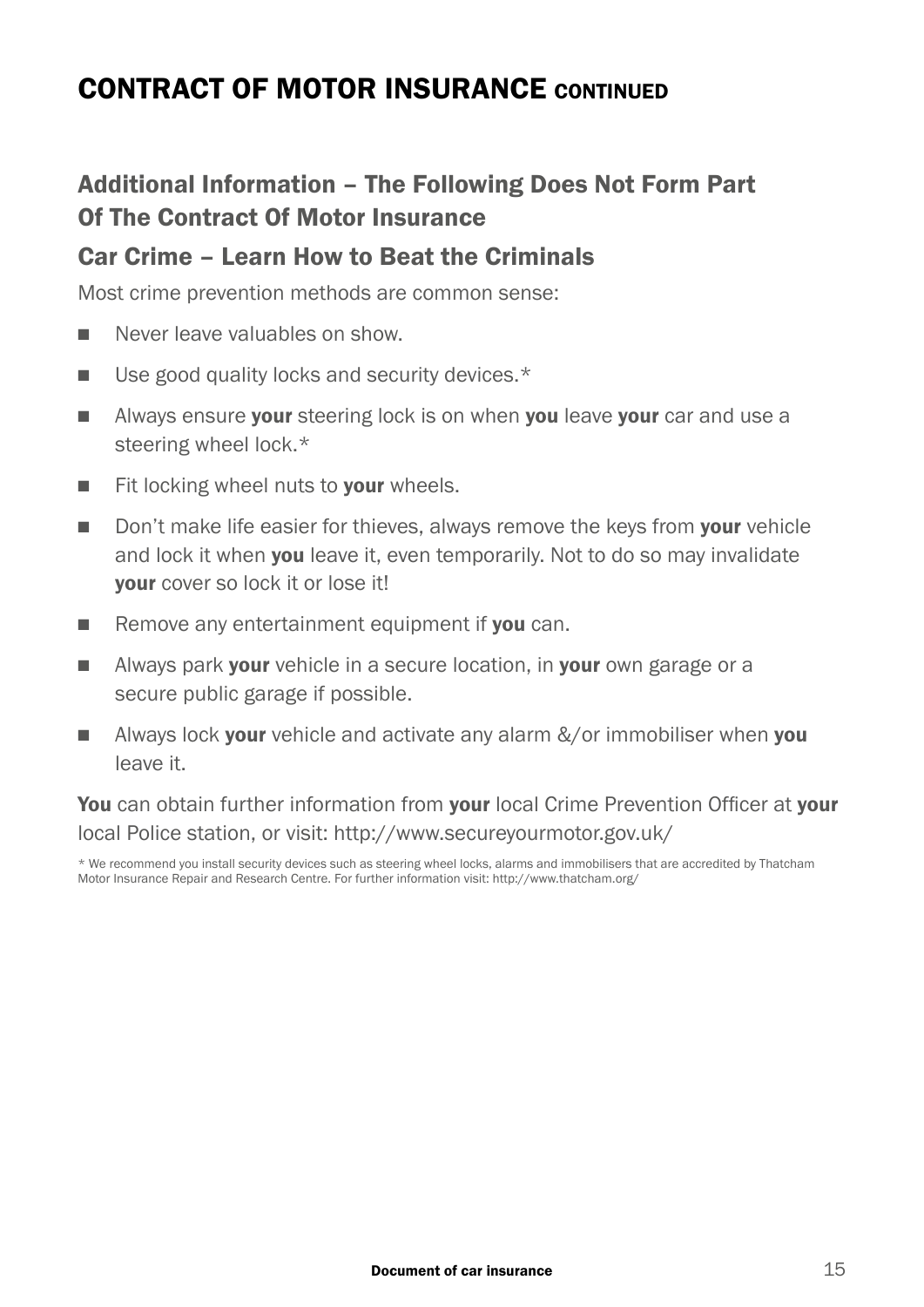## SECTION 1 LIABILITY TO OTHERS: THIRD PARTY COVER

#### What is covered

We will insure you against everything you legally have to pay to people who claim for damages, costs and expenses if they arise from a claim caused by an accident while you are driving, or in charge of the **insured car**, or if you kill or injure other people. We will also cover you for your legal liability for damage to their property (including any related indirect loss) up to £20,000,000 and for costs and expenses incurred up to  $£5,000,000$ . We will also insure you while the insured car is towing a caravan, trailer or broken-down car, so long as the towing is allowed by law and the caravan, trailer or broken-down car is attached properly to the **insured car** by towing equipment made for this purpose.

#### What is not covered

**n** Loss or damage to the **insured car**, caravan, trailer or broken-down car.

■ Any amount above £20,000,000 for damage to other people's property (including any related indirect loss) and any amount above £5,000,000 for costs and expenses incurred.

Property belonging to (or in the care of) you or your passengers or in any caravan, trailer or broken-down car.

Death or injury to the person driving or in charge of the **insured car** or to any person being carried in or on, or getting into or out of, a caravan or trailer.

- Eugal liability when you are towing any caravan, trailer or broken-down vehicle for profit.
- **n** If your current certificate of motor insurance states that business use is allowed, liability for death or injury to any employee of the person insured, arising during the course of their employment, except where needed by law.
- n Any liability, injury, loss or damage resulting from anything sold, transported or supplied by you or on your behalf.

#### Driving other cars – What is covered

If your certificate of motor insurance says so, we will insure you to drive any **private motor car** that you do not own, is not registered to you and you have not hired under a hire-purchase or leasing agreement.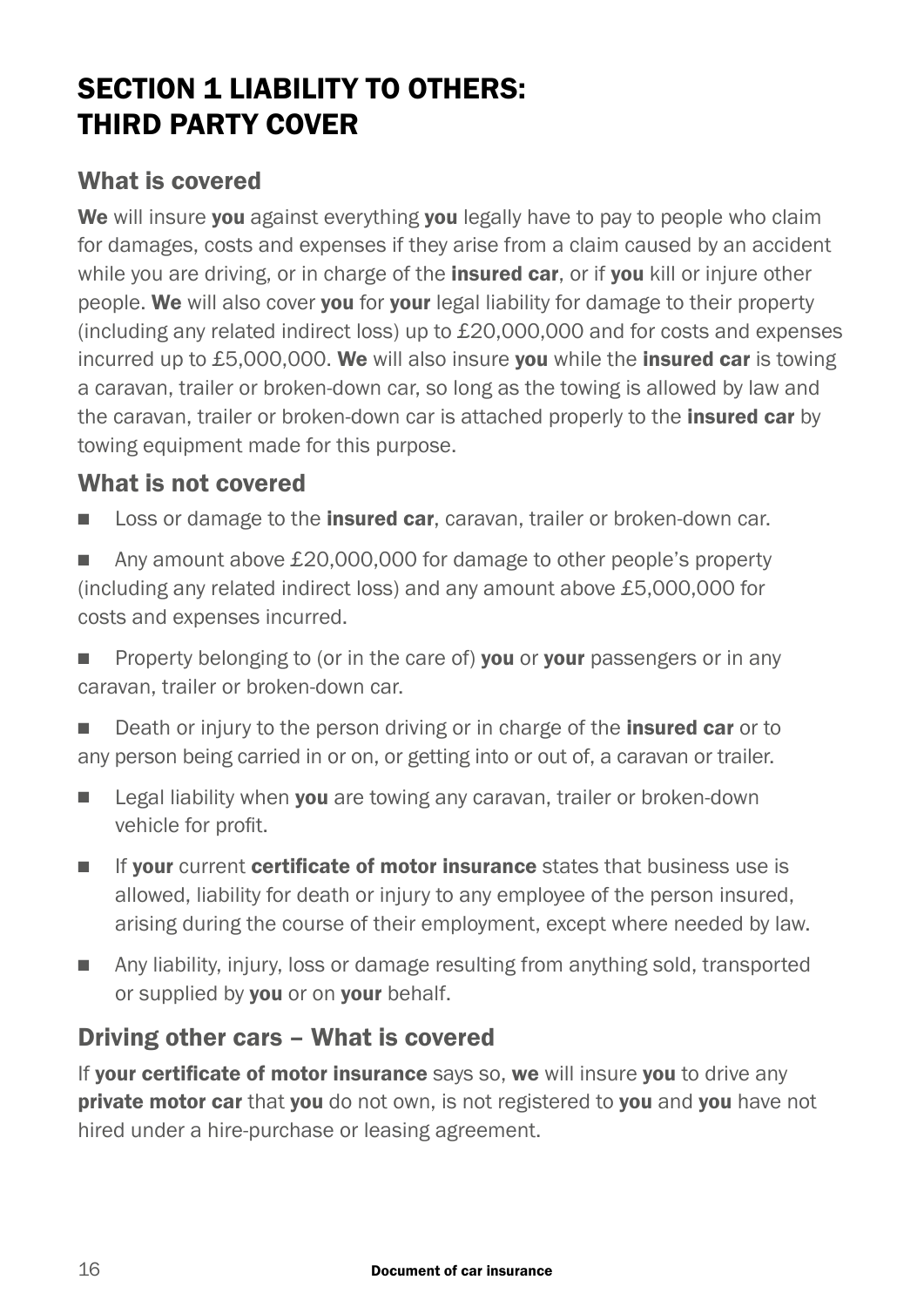## SECTION 1 LIABILITY TO OTHERS: THIRD PARTY COVER CONTINUED

#### Driving other cars – What is not covered

- **Example 2** Legal liability unless your certificate of motor insurance states that you are covered to drive other **private motor cars**.
- Any loss or damage to the **private motor car you** are driving.
- **n** Driving without the owner's permission.
- $\blacksquare$  Use of a private motor car outside the geographical limits.
- **Example 2** Legal liability which is covered by any other insurance **you** have to drive the private motor car being driven under this section.
- **Example 2** Legal liability if you no longer have possession of the **insured car** or it has been damaged so much that it is not worth repairing or has been stolen and you have not got it back.
- **n** Loss or damage to any property belonging to (or in the care of) any driver or passenger who is making a claim under this Section.
- Death or injury to the person driving or in charge of the other **private motor** car.
- Use of a car derived van, van, motorcycle or any other motor vehicle that is not a private motor car.
- **u** Use to secure the release of any **private motor car** which has been seized or confiscated by or on behalf of any government or public authority.
- $\blacksquare$  Use of a **private motor car** unless there is a current and valid policy of insurance in force for the vehicle being driven under this Section.

#### Insuring others – What is covered

We will also insure the following people under this Section.

- Any person you allow to use the insured car as long as your current certificate of motor insurance says they can and they are not excluded from driving by an endorsement shown in the schedule.
- $\Box$  Any person (other than the person driving) being carried in, or getting in or out of the **insured car** or any person who causes an accident while they are travelling in, or getting in or out of, the **insured car**.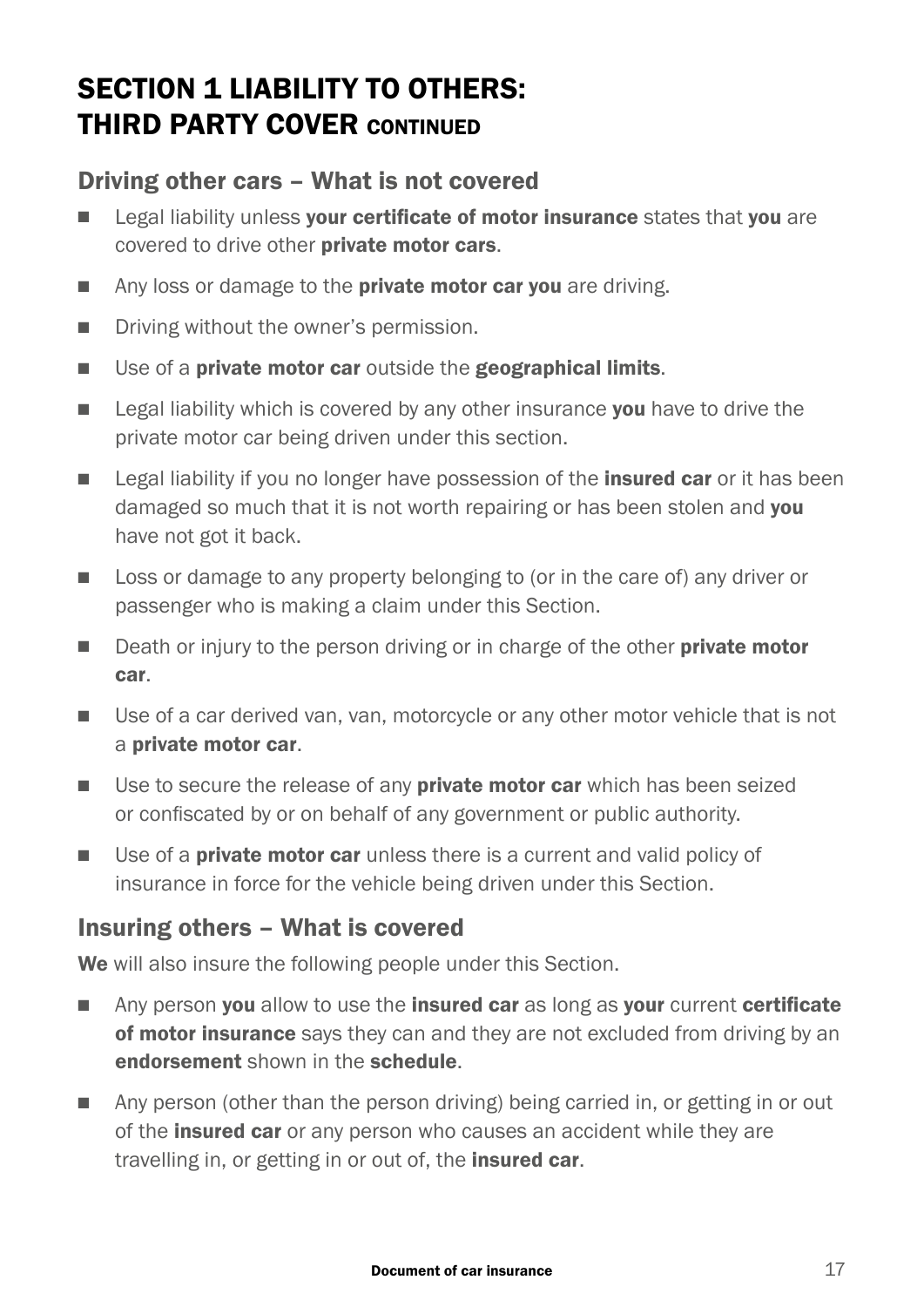## SECTION 1 LIABILITY TO OTHERS: THIRD PARTY COVER CONTINUED

- **Nour** employer or business partner (but only if your current certificate of motor insurance states that business use is allowed).
- $\blacksquare$  If anyone covered by this **contract of motor insurance** dies, we will cover their legal representative to deal with any claims made against that person's estate.

#### Insuring others – What is not covered

- **Example 2** Legal liability if your current certificate of motor insurance does not cover the person using the **insured car** or if the person using the **insured car** is excluded from driving or using the **insured car** as a result of the **general exclusions**, general conditions and endorsements.
- $\Box$  Legal liability if the **insured car** is being used for business and **your** current certificate of motor insurance does not state that business use is allowed.
- **n** Any liability, injury, loss or damage resulting from anything sold, transported or supplied by you or on your behalf.

#### Costs of Legal Representation – What is covered

Following a claim under this **contract of insurance, we** will pay the reasonable legal costs and expenses relating to;

- Solicitors' fees for representing anyone we insure at a coroners inquest, fatal accident inquiry or court of summary of jurisdiction; and
- $\blacksquare$  The defence of anyone we insure against any legal proceedings for manslaughter or causing death by dangerous driving.

In assessing whether legal costs and expenses are reasonable the following will be considered;

- n The level of experience required of the legal representative taking into account the nature of the case.
- $\blacksquare$  The level of costs charged by the legal representative.
- Whether legal representation for a defence of prosecution is likely to affect the outcome.

We may, at any time, stop paying the legal costs.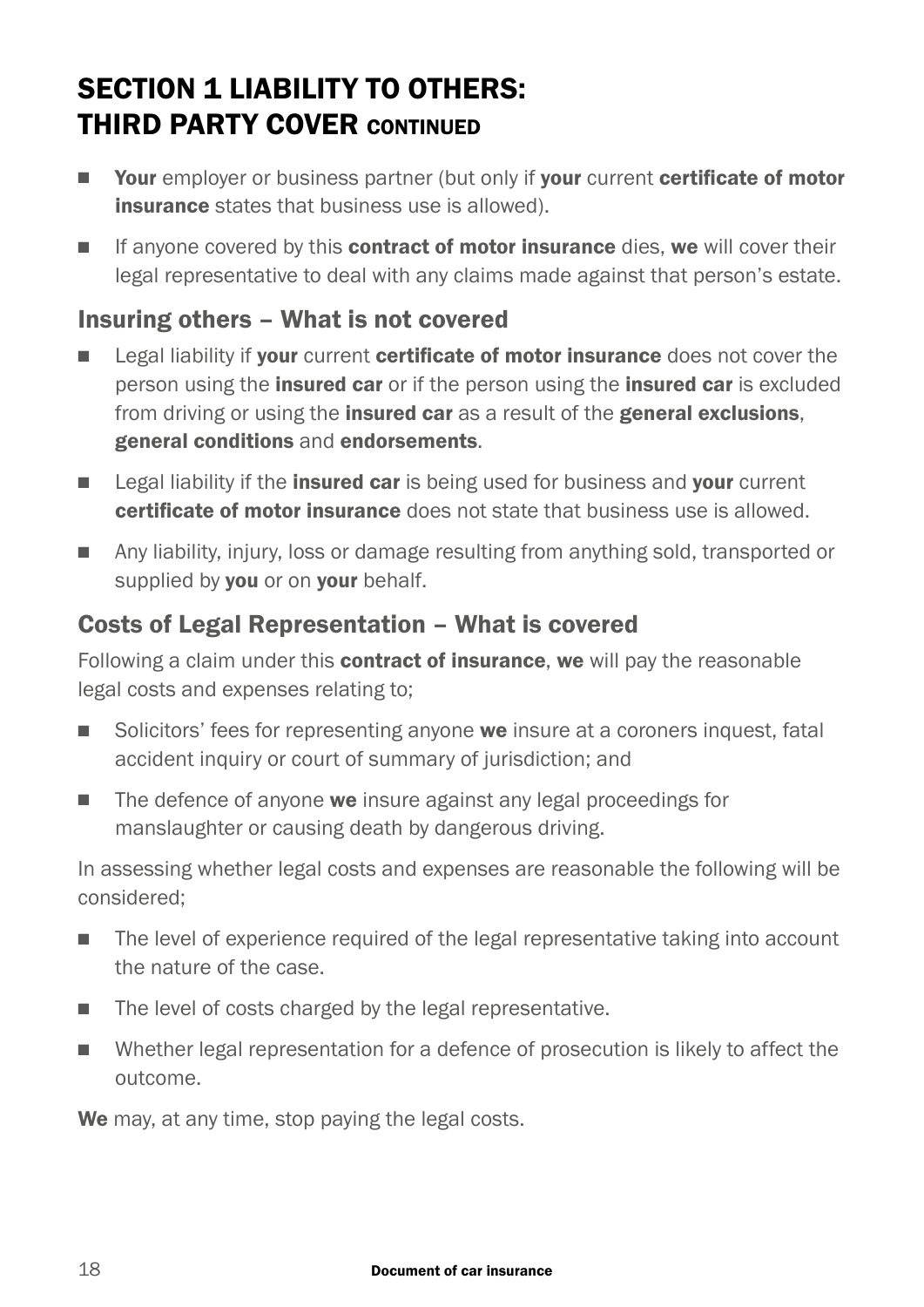## SECTION 1 LIABILITY TO OTHERS: THIRD PARTY COVER CONTINUED

#### Costs of Legal Representation – What is not covered

 $\Box$  Any costs which have not first been agreed in writing by us or arising from a claim caused by an accident which is not covered under this **contract of motor** insurance.

**n** Any costs where we have chosen to stop payments or arising from a claim which is not covered as a result of the **general exclusions, general conditions** and endorsements.

#### Emergency Medical Treatment – What is covered

We will pay for the Emergency Treatment Fees, as required by the Road Traffic Acts, after an accident involving the **insured car. We** must, by law, provide this cover.

If this is the only payment we make, your No Claims Discount will not be affected.

#### Emergency Medical Treatment – What is not covered

 $\blacksquare$  Any amount that is more than the compulsory fee.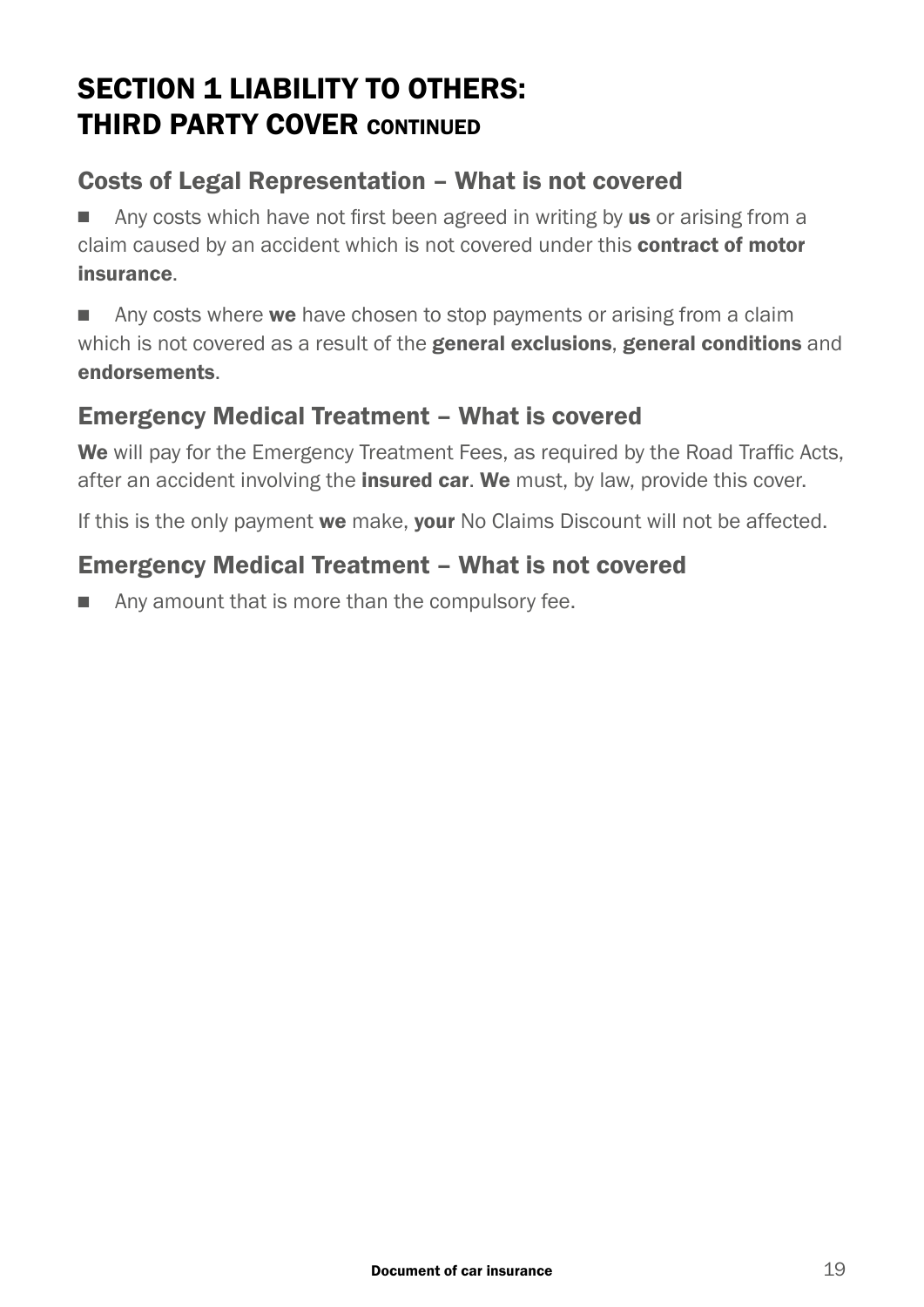## SECTION 2 FIRE AND THEFT

#### What is covered:

We will cover you for loss or damage to the **insured car** that is caused by fire. lightning, explosion, theft or attempted theft. This includes **standard accessories** on it or kept in **your** private garage. We will also pay for loss or damage to the **insured car's** fitted entertainment equipment up to the limit stated on the schedule.

#### We will also insure the following people under this Section.

- n Any person employed by a motor garage or similar business, which you do not own, which has the *insured car* for the purpose of maintenance, repair, testing or servicing.
- n Any person employed by a hotel, restaurant or similar business, which you do not own, where the **insured car** is being parked for **you**.

#### What is not covered

- $\blacksquare$  Any car which is not the **insured car** and any loss or damage if you do not have cover under this section.
- $\blacksquare$  Wear and tear, mechanical, electrical, electronic and computer failure, breakdowns or breakages.
- Compensation for you not being able to use the insured car, any delay where we have to get new parts or accessories or they are unavailable, or the value of the *insured car* reducing for any reason.
- Any other indirect loss, such as travel expenses or loss of earnings.
- **n** Loss or damage to the **insured car** by theft or attempted theft if the **insured** car has been left unlocked.
- $\Box$  Loss or damage to the **insured car** by theft or attempted theft if the ignition key or other ignition device is left in, on or attached to or left in the immediate proximity of the **insured car**.
- **n** Loss or damage to the **insured car** by theft or attempted theft if the engine has been left running.
- **n** Loss or damage to the **insured car** by theft or attempted theft, unless we have proof that: it is fitted with an insurance approved tracking device and installed in accordance with the manufacturers instructions, and the tracking device is on and working whenever the *insured car* is left.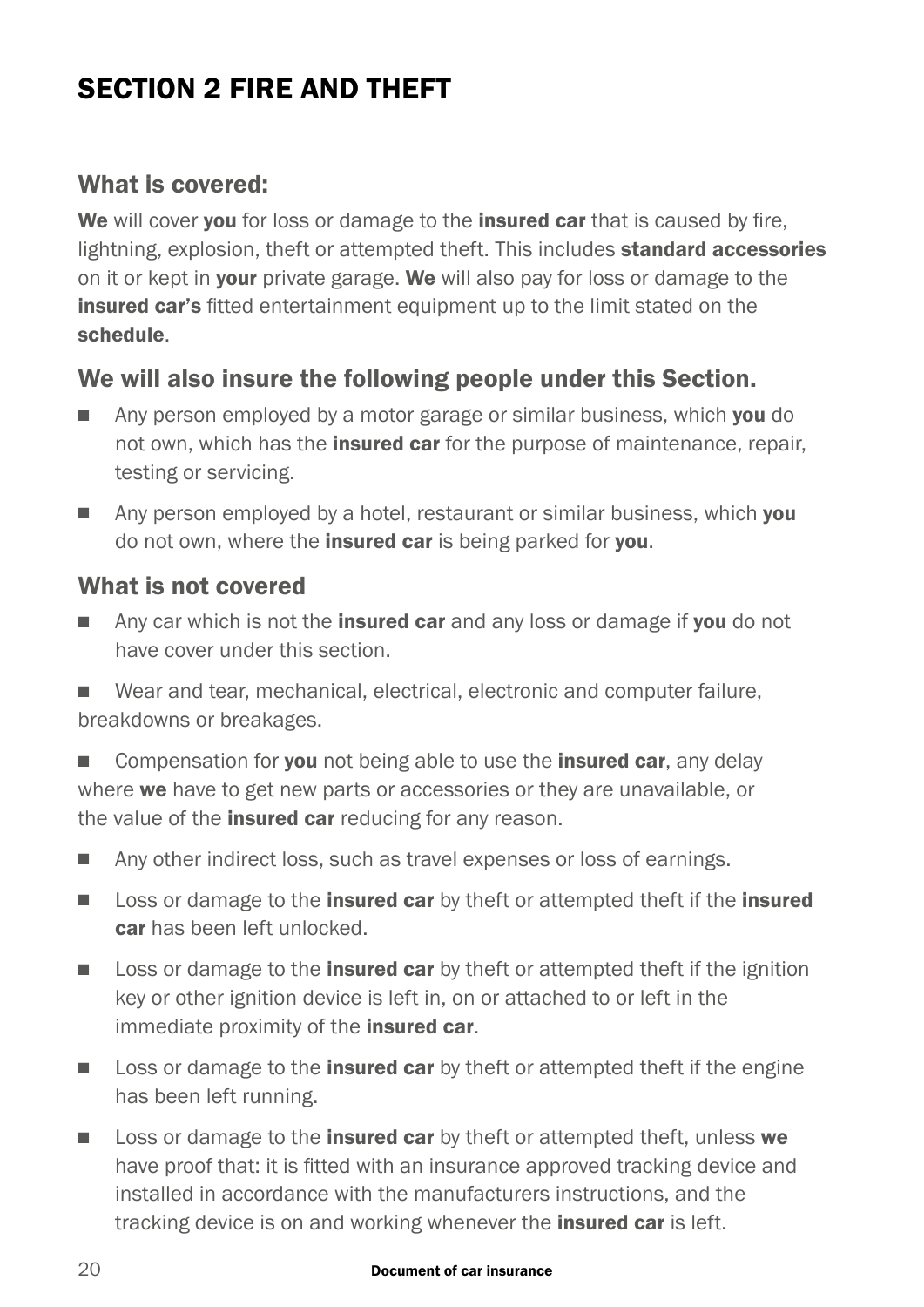## SECTION 2 FIRE AND THEFT CONTINUED

- **n** Loss or damage to the **insured car** by theft or attempted theft if the **insured** car has been left with a window or roof open.
- **n** Loss or damage from repossession of the **insured car** and returning it to its rightful owner.
- **n** Loss or damage from any agreement or proposed transaction for selling or hiring the **insured car** or someone taking the **insured car** by fraud, trickery or deception or attempting to purchase the *insured car* by fraudulent means.

■ Loss or damage arising from the **insured car** being taken or driven by a person who is not an insured driver but is a member of the policyholder's family or household, or being taken or driven by an employee or ex-employee unless you report the person to the police for taking your car without **your** consent.

- $\Box$  Loss or damage caused deliberately by you or any person driving the insured car with your permission.
- Any additional damage resulting from the **insured car** being moved by **you** after an accident, fire or theft.
- Any amount above the limit stated on the **schedule** for fitted entertainment equipment.
- $\blacksquare$  Any storage charges unless you tell us about them and we agree in writing to pay for them.
- **Personal belongings** unless you have cover under Section 5.
- Keys, remote control or security devices (whether lost or stolen) unless you have cover under Section 8.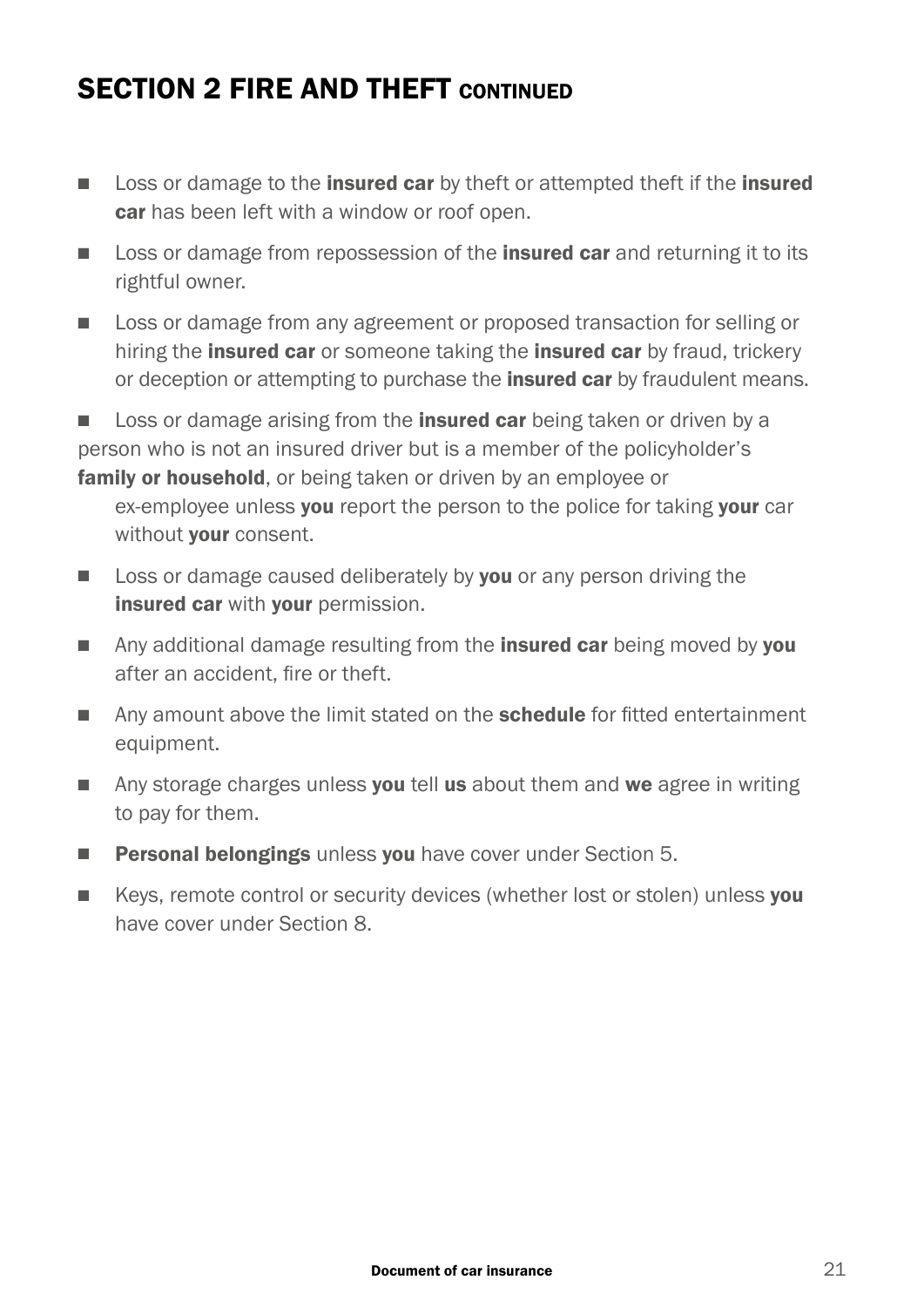## SECTION 2 FIRE AND THEFT CONTINUED

- Tapes, cassettes, compact and minidiscs, Citizens-Band radios, phones or phone equipment.
- Any loss or damage up to the amount of the excess that appears on your schedule.
- Any satellite navigation equipment or accessories, whether permanently fitted or not, that are not **standard accessories**.
- **n** Any loss or damage caused by failure to maintain the **insured car** and safeguard it from such loss or damage.
- Any loss or damage from the **insured car** being confiscated, disposed of or destroyed by or under order of any government or public or local authority order.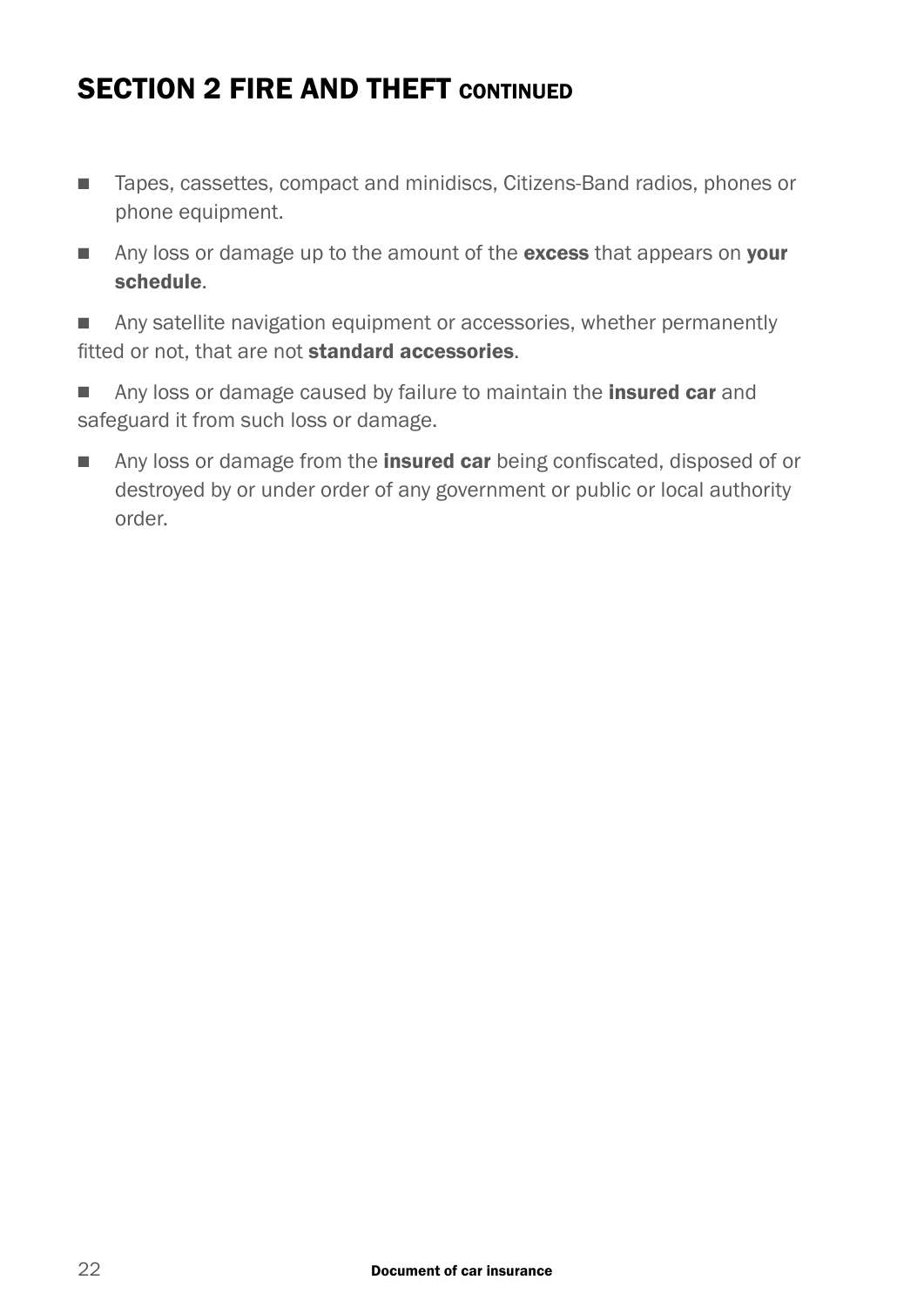## SECTION 3 ACCIDENTAL DAMAGE

#### What is covered

We will cover you for loss or damage to the insured car. This includes standard accessories on it or kept in your private garage. We will also pay for loss or damage to the **insured car's** fitted entertainment equipment up to the limit stated on the schedule.

We will also insure the following people under this Section.

- **n** Any person employed by a motor garage or similar business, which **you** do not own, which has the *insured car* for the purpose of maintenance, repair, testing or servicing.
- **n** Any person employed by a hotel, restaurant or similar business, which **you** do not own, where the **insured car** is being parked for **you**.

#### What is not covered

Any loss or damage described in 'what is not covered' under the Fire and Theft section of this **policy. We** also do not cover the following:

- Damage to tyres caused by wear and tear, braking, punctures, cuts or bursts.
- Damage caused by frost, unless you have taken care to stop the damage happening and have followed the manufacturer's instructions to avoid liquid freezing in **your** car.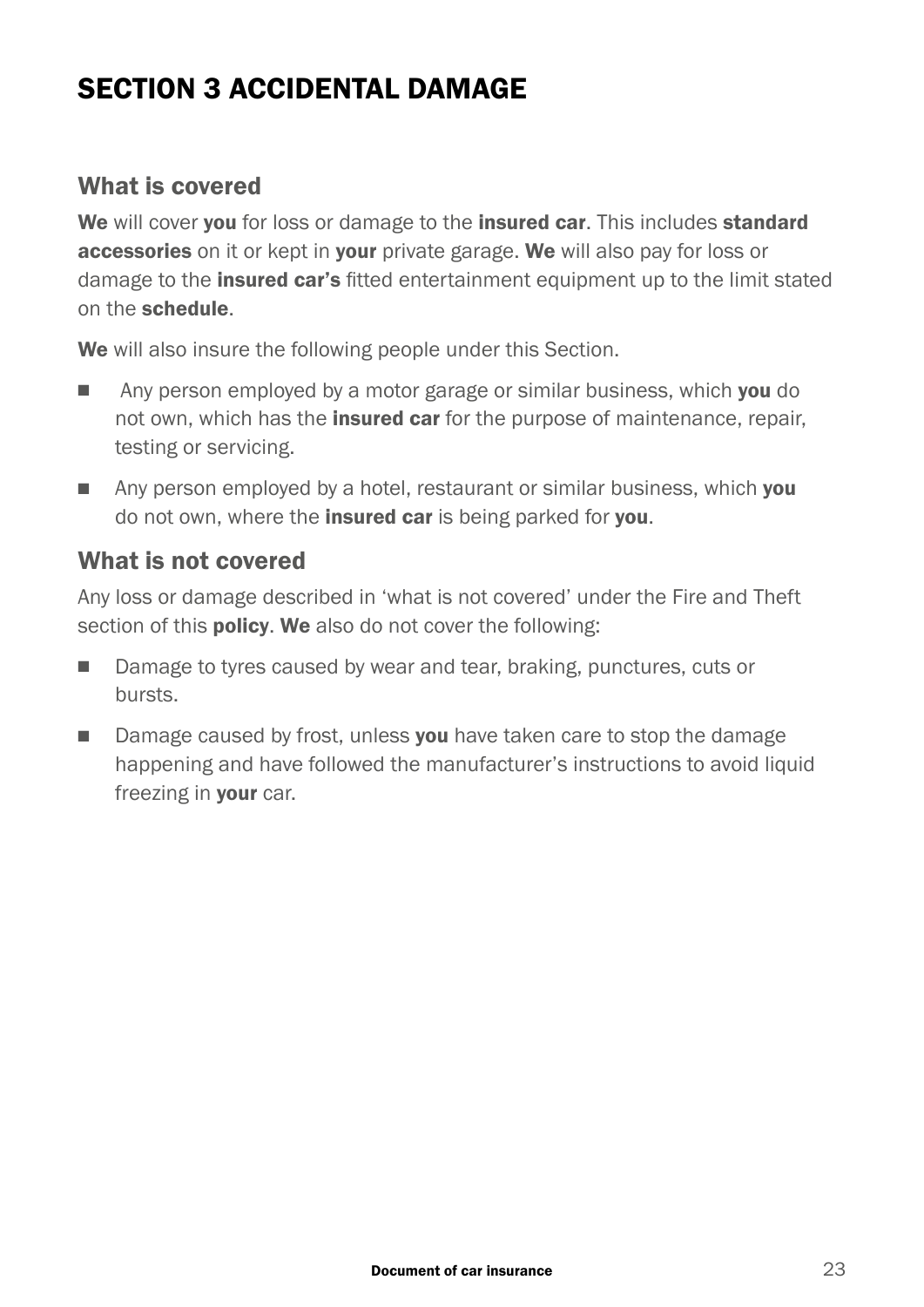## SECTION 3 ACCIDENTAL DAMAGE CONTINUED

#### New car replacement

If, within one year of you buying the insured car from new and you were the first registered owner, it is:

stolen and not recovered, or

■ damaged so that repairs will cost more than 60% of the manufacturer's price list (including taxes and the cost of accessories) at the time of the loss or damage;

We will replace the **insured car** with a new one of the same make, model and specification.

If a replacement car of the same make, model and specification is not available we will, where possible, provide a similar car of identical list price.

#### New car replacement does not apply if:

- **Nou, or anyone we know who has an interest in the insured car, does not** agree.
- The insured car is more than one year old at the time of the loss or damage.
- You were not the first registered owner of the insured car.
- **Nou** did not buy the vehicle from new.
- The repairs cost less than 60% of the manufacturer's price list (including taxes and the cost of accessories).
- **Nou** wish to have the claim settled on a cash basis when the most we will pay is the market value of the insured car and its standard accessories at the time of the loss or damage.

We are not liable for the consequences of any delay in getting the replacement car.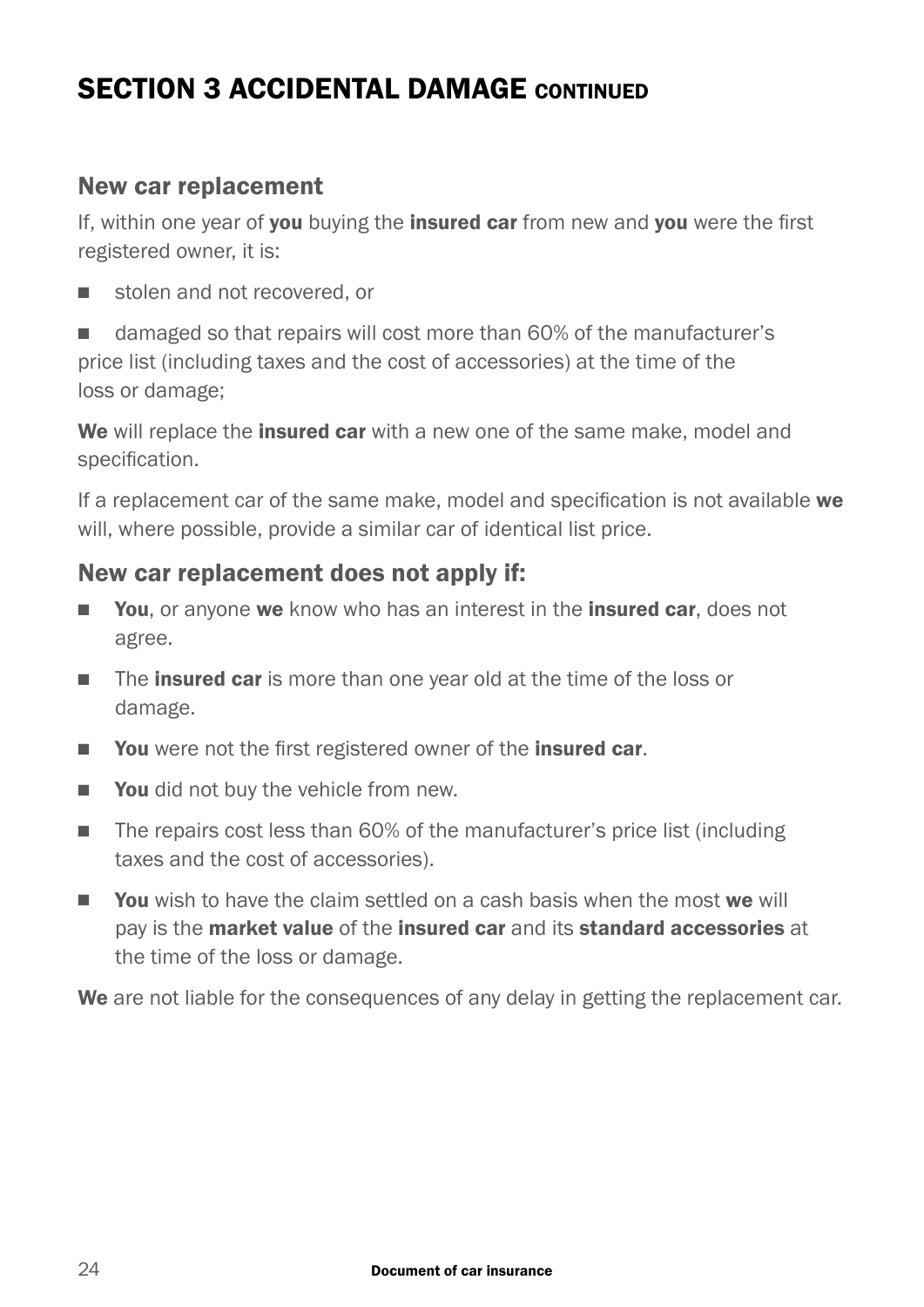## SECTION 4 WINDSCREEN AND WINDOWS

#### What is covered

We will pay for damage to the *insured car's* windscreen or windows. If this is the only damage you are claiming for, your No Claims Discount will not be affected.

The **schedule** shows the maximum amount we will pay:

- In any one **period of insurance** if the windscreen or window is replaced or repaired by our approved repairer (Telephone 0800 169 9499) or
- n any one **period of insurance** if any other supplier carries out the repair or replacement.

#### What is not covered

- Any loss or damage if you do not have cover under this Section.
- Damaged sunroofs, roof panels including damage to any part of a convertible hood, lights or reflectors, even if they are made of glass.
- Extra costs for the work to be undertaken outside normal hours, unless the windscreen is shattered, or the driver's vision or the security of the **insured** car, is affected.

 $\blacksquare$  The excess, unless you have your windscreen or window repaired rather than replaced. (The excess must be paid direct to the repair or replacement company if **your** windscreen or other windows are replaced, rather than repaired.)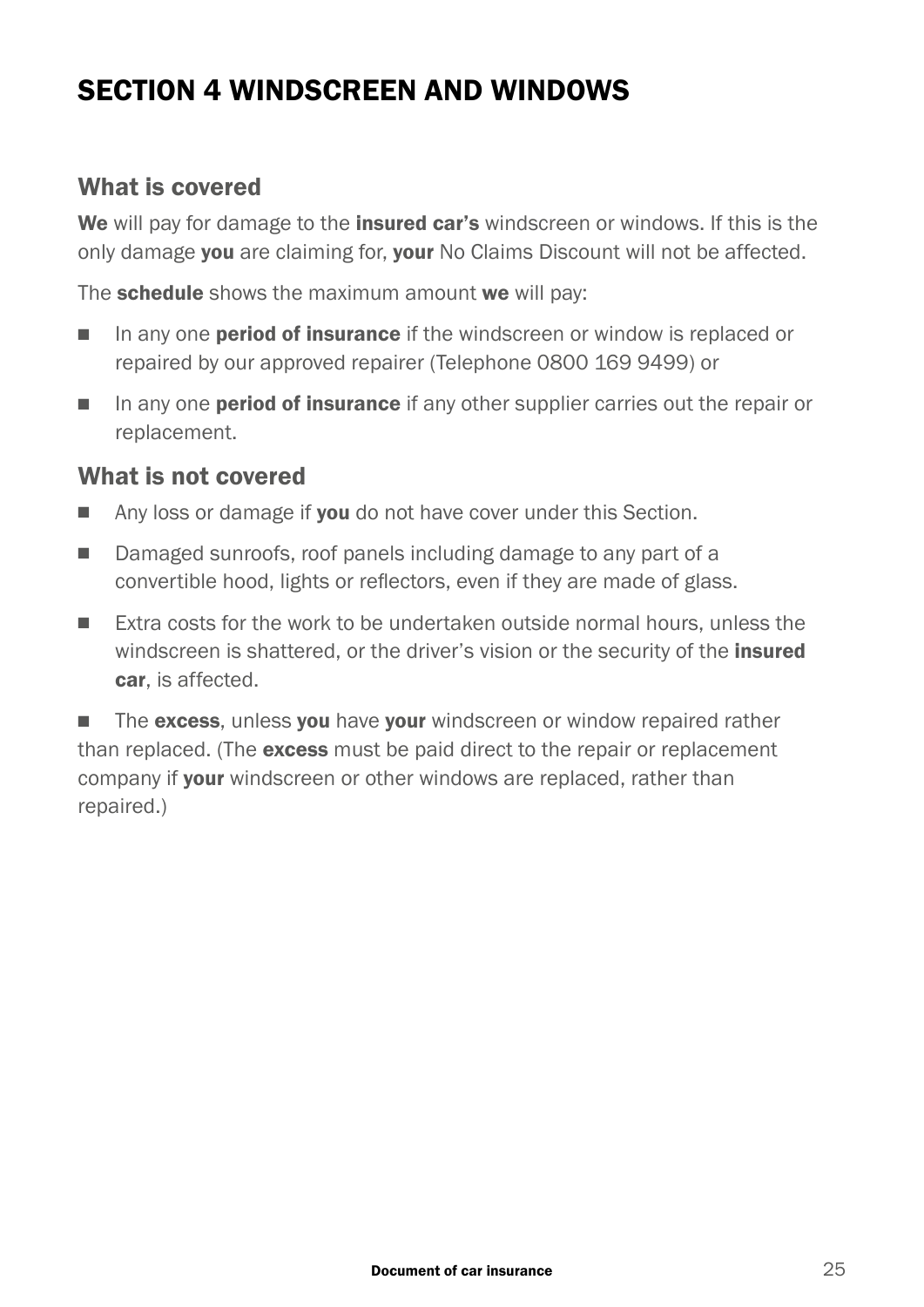## SECTION 5 PERSONAL ACCIDENT, PERSONAL BELONGINGS AND MEDICAL EXPENSES

#### Personal Accident – What is covered

If you, your husband, your wife or your civil partner (as defined in the Civil Partnership Act 2004) are involved in a car accident, we will pay the amounts shown below if, within three months of the accident, it directly causes one of the following:

|    | ■ Death                                 | £5,000 |
|----|-----------------------------------------|--------|
| п. | Total loss of one or more limbs         | £5,000 |
| п. | Permanent blindness in one or both eyes | £5,000 |

The most we will pay is the limit for any one cause of death or injury during any one **period of insurance**. If the injured person is insured by us under any other contract of motor insurance, we will only pay out under one contract. We will only make a payment if the injury or death is directly connected with an accident involving the **insured car**, and not if it happens while you, your husband, your wife or your civil partner were travelling in or getting into or out of any other private motor car that you do not own and is not hired or leased to you.

#### Personal Accident – What is not covered

- Any loss if **you** do not have cover under this Section.
- $\blacksquare$  Anyone who is under 21 or 75 or older at the time of the accident.
- **n** Death or bodily injury caused by suicide or attempted suicide or self-injury.
- Death or bodily injury, if at the time of an accident, you or your spouse or civil partner is driving under the influence of alcohol or drugs or any other substance and this is an offence under the driving laws of the country in which the accident happened.
- Death or bodily injury caused by disease, physical sickness or disability.
- **n** Anyone failing to keep to the law regarding the use of seat belts.

#### Personal Belongings – What is covered

We will pay up to  $£100$  for **personal belongings** in **your** car, if they are lost or damaged because of an accident, fire, theft or attempted theft. If someone else owns the property, you can ask us to settle the claim with the owner of the property. We may need proof of purchase.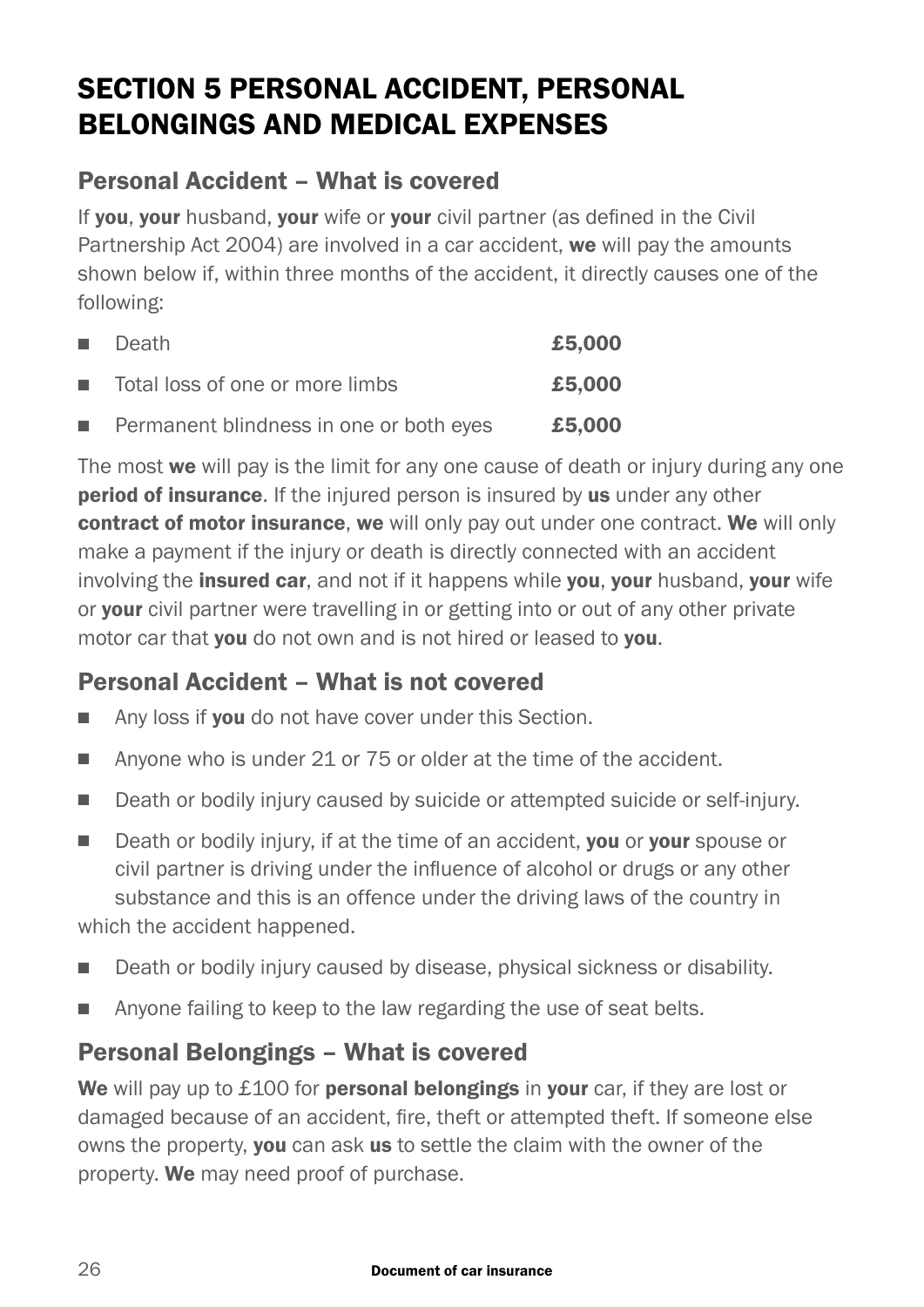## SECTION 5 PERSONAL ACCIDENT, PERSONAL BELONGINGS AND MEDICAL EXPENSES CONTINUED

#### Child seat cover

If you have a child seat fitted in your car and your car is involved in an accident. provided you are making a claim under Section 3 of this policy, we will pay for the cost of a replacement of a similar model and standard even if there is no apparent damage, subject to the provision of the purchase receipt for the original item.

#### Personal Belongings – What is not covered

- Any loss or damage if you do not have cover under this Section.
- **Personal belongings** covered by any other insurance.
- Money, stamps, tickets, documents, securities, jewellery or furs.
- Goods or samples connected with **your** work or any other trade, or any container for these things.

■ Radios, cassette, compact or mini disc players, MP3 players, tapes or discs, televisions, phones or phone equipment, computers or computer equipment and accessories, computer game consoles or games and accessories, Citizen-Band radios and accessories.

- Keys, remote control or security devices.
- **Property taken from an unlocked vehicle or which you have not taken** reasonable care to protect from loss or damage.
- The theft of personal belongings unless kept out of sight in the locked boot or other enclosed storage compartment of your car.

#### Medical Expenses – What is covered

If you or your passengers are injured because of an accident involving the insured car, we will pay up to £150, in addition to the compulsory Emergency Medical Treatment fee (see Section 1), for each person for any medical treatment they receive.

#### Medical Expenses – What is not covered

Any medical expenses if you do not have cover under this Section.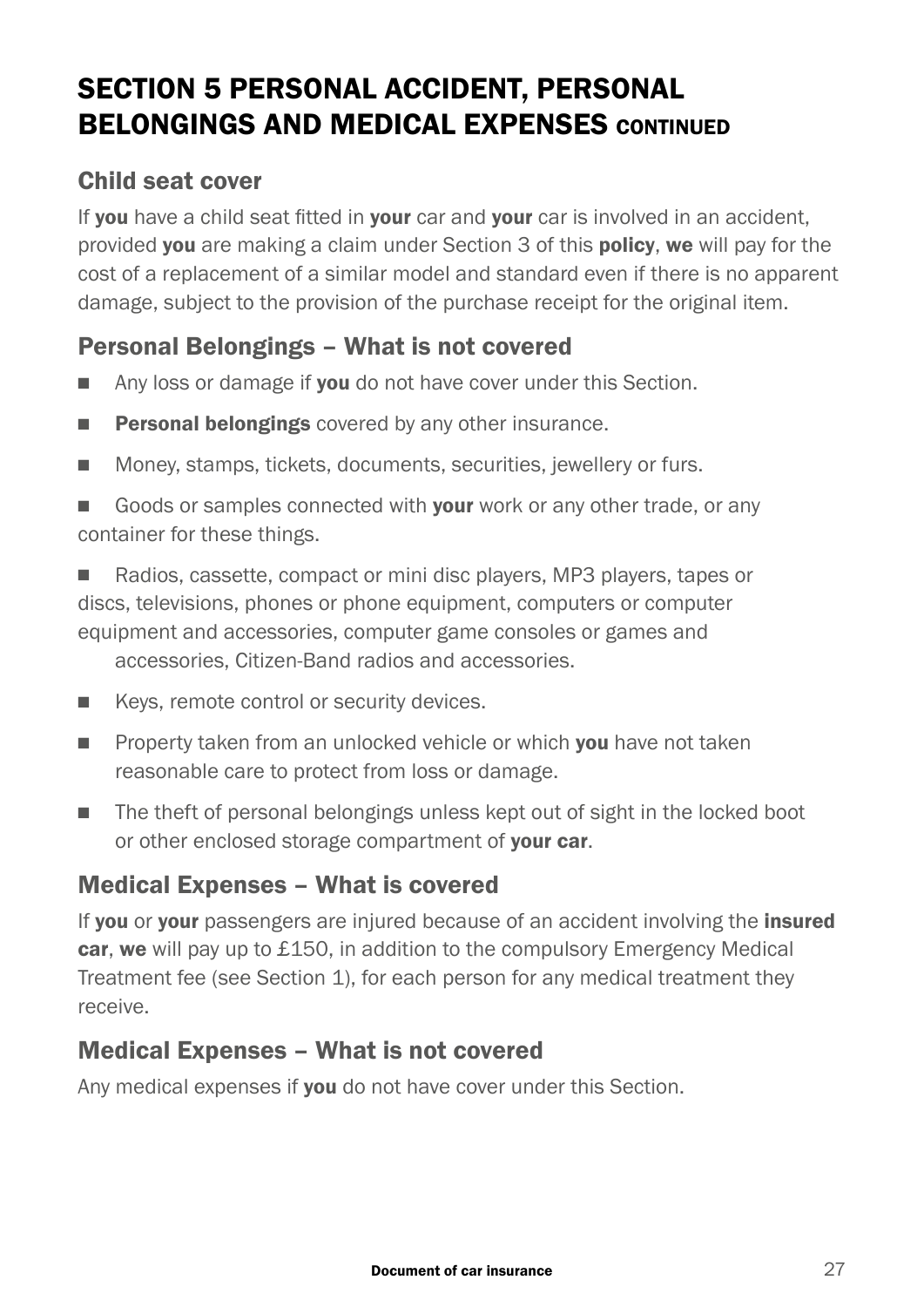## SECTION 6 DRIVING ABROAD

#### Minimum Insurance – What is covered

We provide the minimum cover that applies to the country concerned to allow you to use the **insured car** covered by this insurance in:

**n** Any country which is a member of the European Union, Andorra, Iceland, Norway, Serbia and Switzerland.

The minimum cover automatically provided by this **contract of motor insurance** may vary from country to country.

#### Minimum Insurance – What is not covered

- Damage to the insured car
- $\Box$  Customs and Excise duty

#### Cover in addition to Minimum Insurance – What is covered

We will extend your cover to apply to:

■ Any country which is a member of the European Union, Andorra, Iceland, Norway and Switzerland.

 $\blacksquare$  The **insured car** whilst it is being transported by rail, sea or air between countries which you have cover for. If you are travelling by sea, it must be by a recognised sea route and the journey should not take longer than 65 hours.

For up to a quarter of the **period of insurance** as long as:

- **n** The insured car is taxed and registered within the geographical limits, and
- **n** Your main permanent home is within the geographical limits and your visit abroad is only temporary.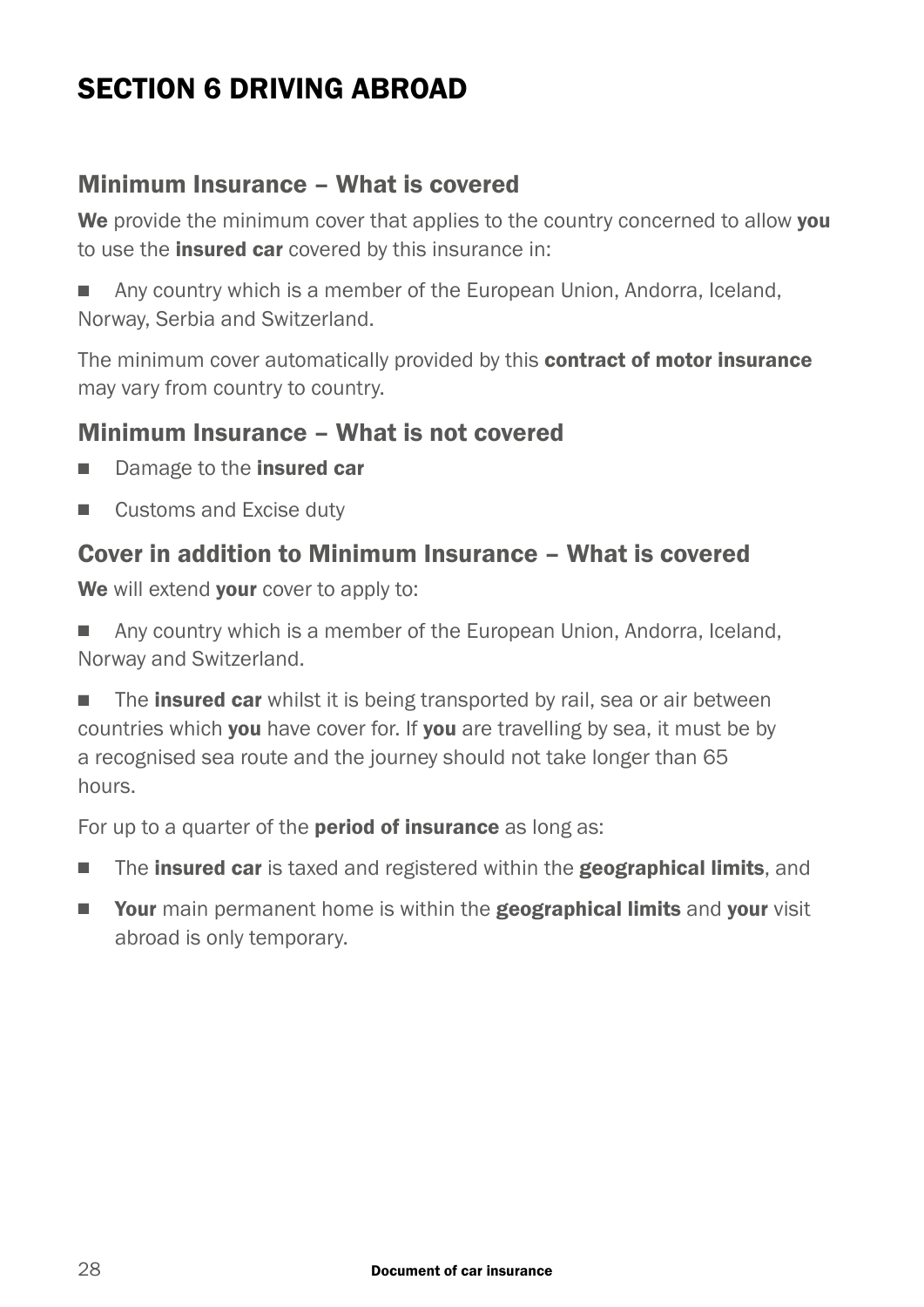## SECTION 6 DRIVING ABROAD CONTINUED

#### Cover in addition to Minimum Insurance – What is not covered

- n Driving other cars (see Section 1) even if stated on the **certificate of motor** insurance.
- Customs and Excise duty.
- Use for more than a quarter of the **period of insurance**.
- Loss or damage in any country which is not a member of the European Union, Andorra, Iceland, Norway or Switzerland.
- Personal Accident, Belongings or Medical Expenses (see Section 5) unless shown on the **schedule** as applying when the **insured car** is being used within the geographical limits.
- $\blacksquare$  The **insured car**, unless it is being used for purposes described in the certificate of motor insurance.
- Any additional accommodation or travel costs or expenses incurred.

#### Additional information when travelling abroad

The following does not form part of **your contract of motor insurance.** 

- $\Box$  Do take out adequate travel, breakdown and recovery insurance to cover all eventualities, even on a short trip.
- Do not sign an Agreed Statement of Facts form unless vou fully understand and agree with its contents. In some countries they are binding agreements of the circumstances of an incident.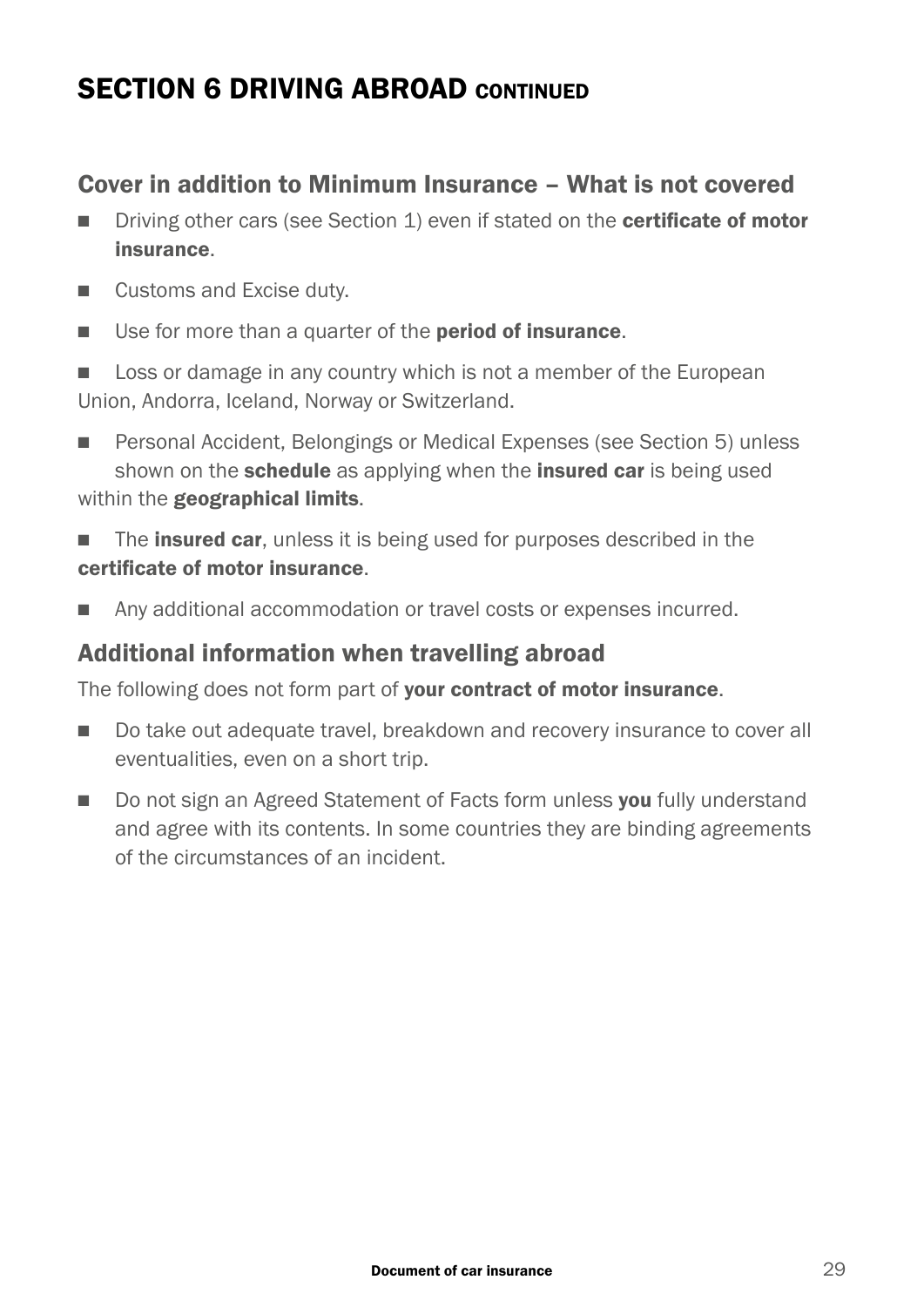## SECTION 7 NO CLAIMS DISCOUNT AND PROTECTED NO CLAIMS DISCOUNT

If this is a yearly contract, and **you** do not claim under this insurance and **you** have not been involved in an accident which has or may result in a claim against you, we will give a discount from **your** renewal premium.

If the insurance covers more than one car, the No Claims Discount will apply separately for each car.

You cannot transfer your No Claims Discount to anyone else.

We will reduce or remove your No Claims Discount, in accordance with the scale below, if we make any payment whatsoever, even if the accident is not your fault, unless we get the money back from someone else.

We may withhold the No Claims Discount in full or part if there are any claims that have not been settled. If we recover all our money, or we have good reason to believe a third-party claim would be unsuccessful, the No Claims Discount would apply again.

| <b>Current NCD</b><br>(Years) | <b>After 1 Claim</b><br>(Years) |  | After 3+ Claims<br>(Years) |  |
|-------------------------------|---------------------------------|--|----------------------------|--|
|                               |                                 |  |                            |  |
|                               |                                 |  |                            |  |
|                               |                                 |  |                            |  |
|                               |                                 |  |                            |  |
|                               |                                 |  |                            |  |

#### No Claim Discount Step Back Table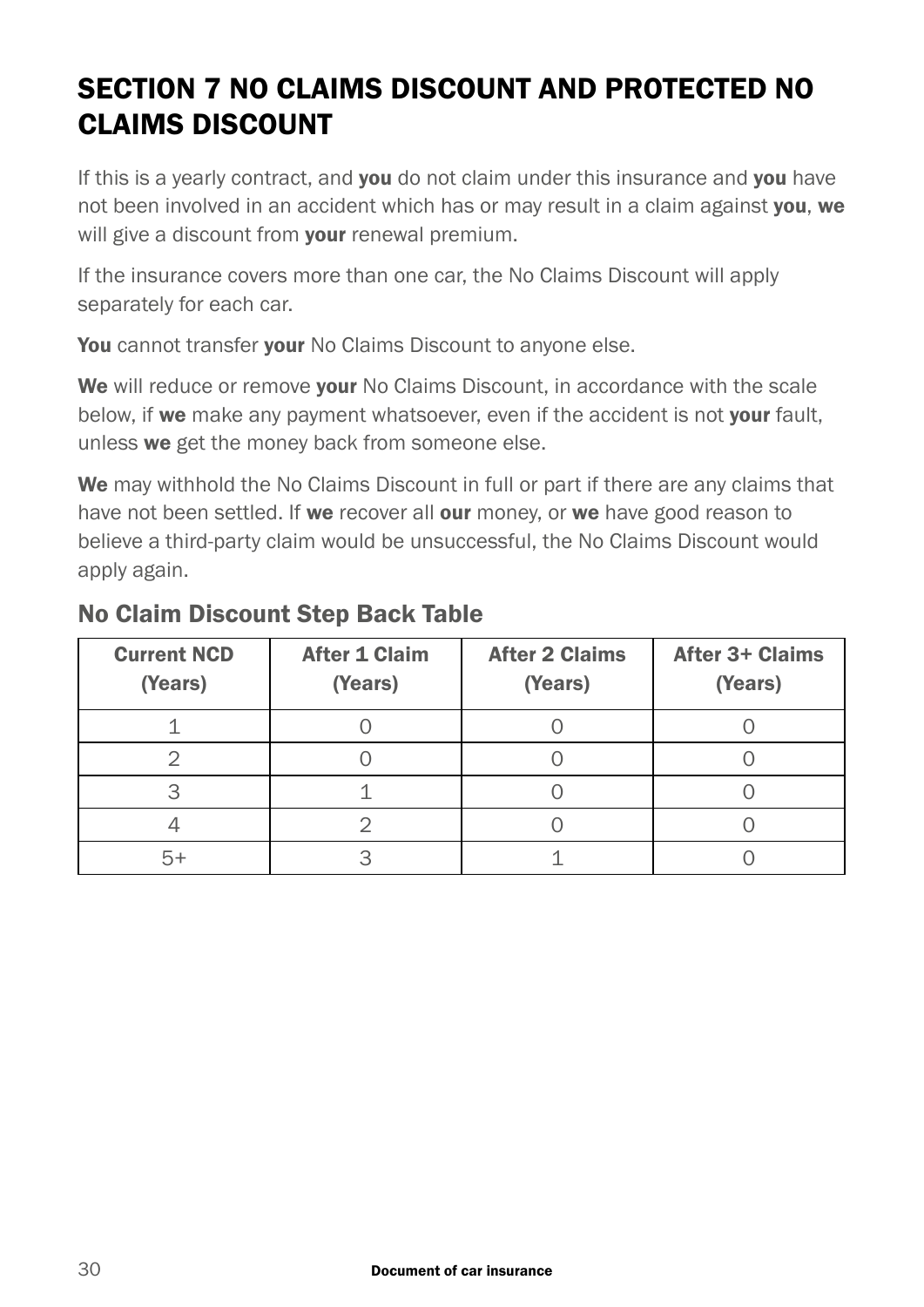## SECTION 7 NO CLAIMS DISCOUNT AND PROTECTED NO CLAIMS DISCOUNT CONTINUED

#### Protected No Claims Discount

If you have a protected No Claims Discount (as shown on the schedule) we will not reduce the Discount if you and/or anyone named on this policy have not had two or more claims on this or any other policy in total in any five consecutive years of insurance.

If you and/or anyone named on this policy have had two or more claims on this or any other policy, the No Claim Discount Protection will be removed at the next renewal date and the number of years no claims discount will be reduced in accordance with the table shown below.

No claims discount protection does not protect the overall price of your insurance policy.

|                                            | <b>This Years NCD</b> |   |   |   |              |
|--------------------------------------------|-----------------------|---|---|---|--------------|
| <b>Fault Claims in</b><br>The Last 5 Years | $\Omega$              |   | 2 | 3 | 5 or<br>more |
| <b>Last Years</b><br><b>NCD Amount:</b>    |                       |   |   |   |              |
| 5                                          | 6                     | 5 | 5 | 3 |              |
| 6                                          |                       | 6 | 6 | 3 |              |
|                                            | 8                     |   |   | 3 |              |
| 8                                          | 9                     | 8 | 8 | 3 |              |
| 9                                          | 9                     | 9 | q | 3 |              |

#### Protected No Claim Discount Step Back Table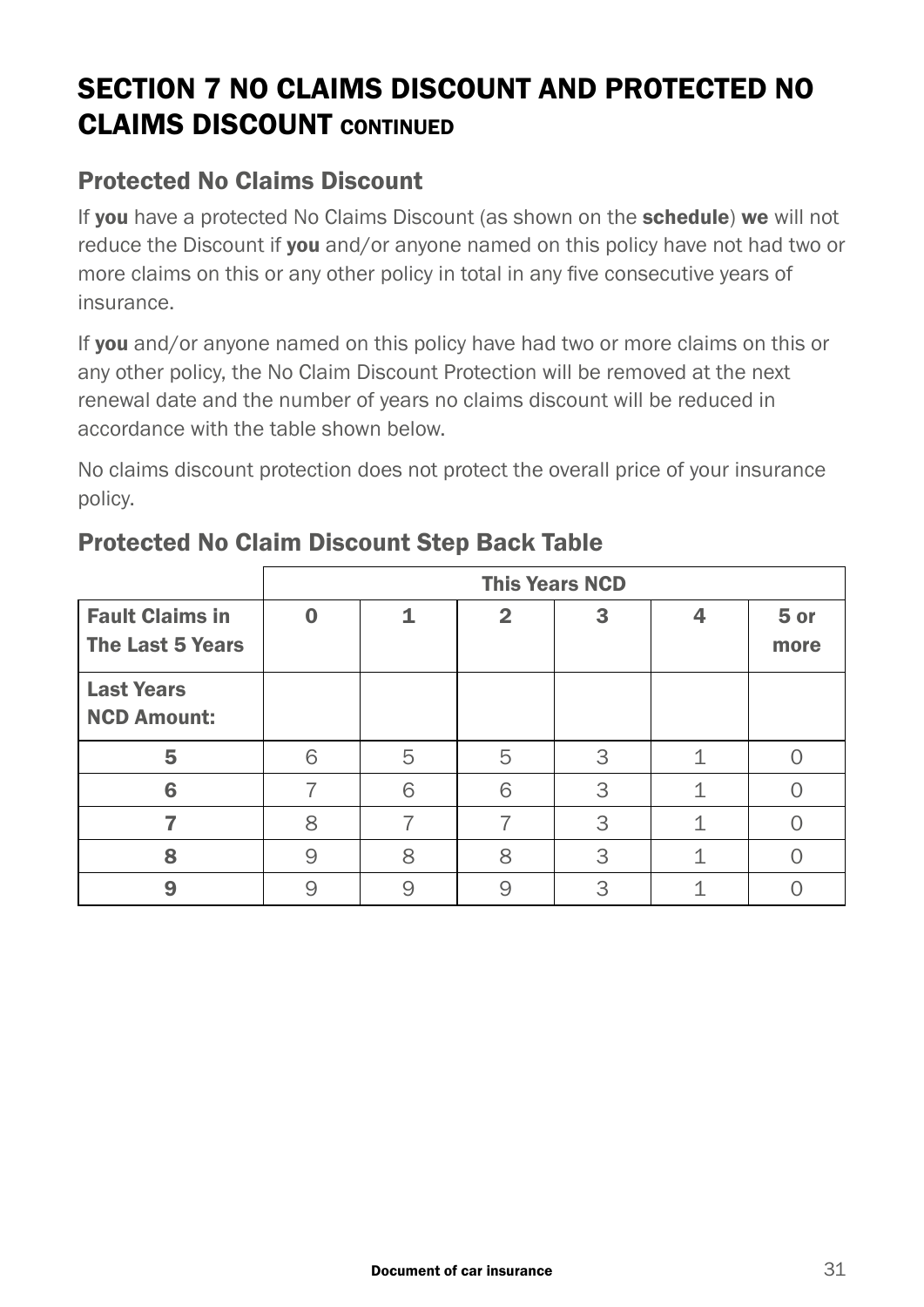## SECTION 8 LOCK REPLACEMENT -STOLEN KEY COVER

#### What is covered

If the keys, lock transmitter or entry card for the keyless entry system of your **insured car** are stolen, we will pay up to £750 towards the cost of replacing:

- $\blacksquare$  the door and boot locks
- $\blacksquare$  the ignition and steering locks
- $\blacksquare$  the lock transmitter; and
- $\blacksquare$  the entry card

provided that we are satisfied that the identity or location of your insured car is known to any person who may have the keys, transmitter or entry card, and reasonable care is taken to safeguard the keys, transmitter or entry card from loss.

What is not covered

- The theft excess shown on your schedule.
- $\blacksquare$  Any amount in excess of £750.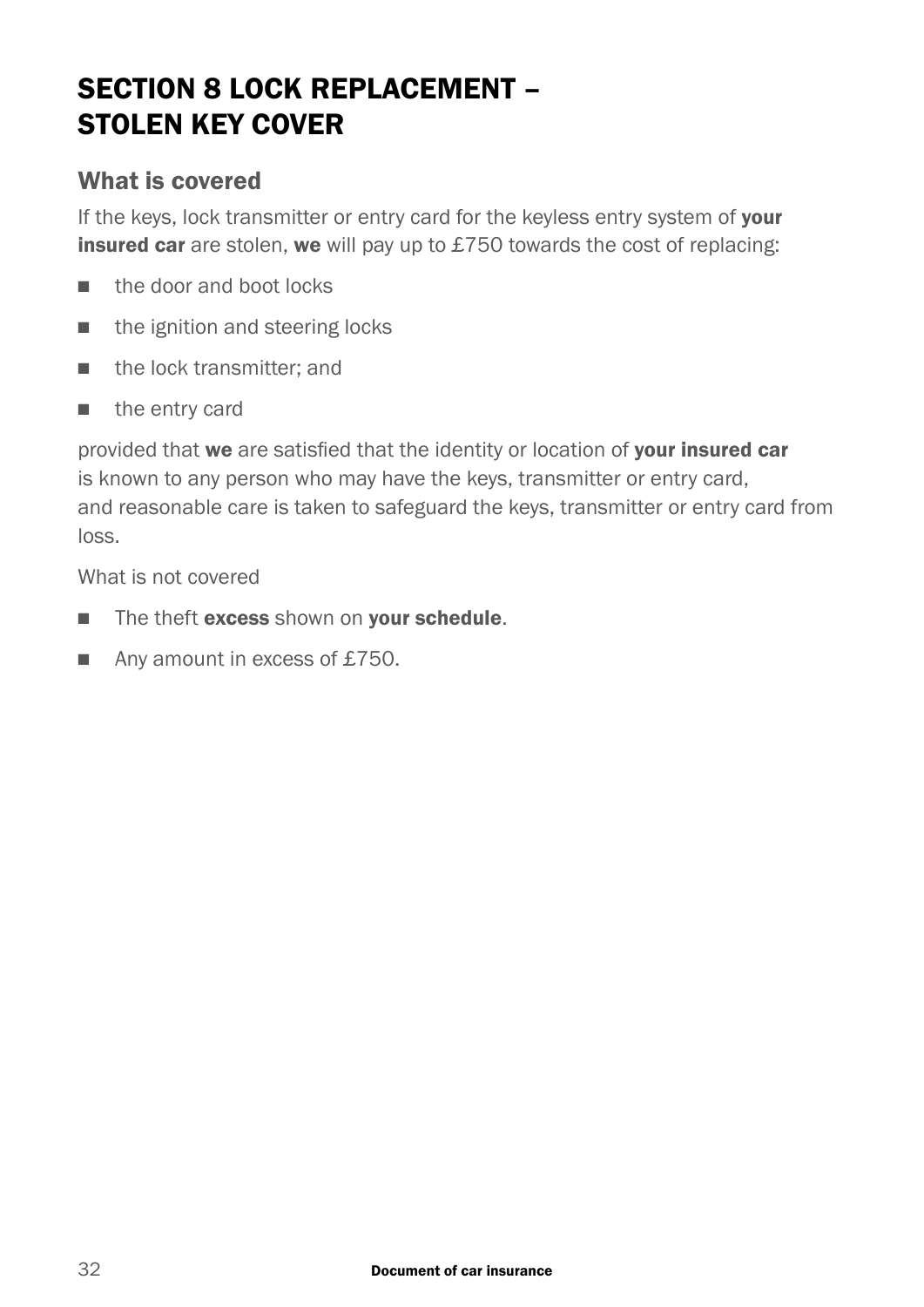## GUARANTEED HIRE CAR

The cover provided under Part B only applies if it is shown on the current **policy** schedule and you have paid the additional premium.

#### What is covered

If the **insured vehicle** is damaged (excluding windscreen damage) and is being repaired by an approved repairer, or is stolen and not recovered and the incident occurs within the **territorial limits, we** will arrange for a **hire car** to be delivered to, and collected from, your home address (as described on the schedule), for your use.

- Whilst the insured vehicle is being repaired by a Highway Insurance approved motor vehicle repairer, or
- From when **you** notify us of the theft claim, until payment has been issued to you in settlement of your claim, in either case not exceeding the hire period.

If, due to circumstances beyond our control we cannot arrange a hire car for you, we may, at our discretion, reimburse your transportation costs up to a maximum of  $£10$  per day for the **hire period**.

If the **insured vehicle** has been professionally adapted or converted to carry a driver or passenger with disabilities and another suitable vehicle is not available, we will reimburse your transportation costs to a maximum of £10 per day for the hire period.

Use of the **hire car** within the **territorial limits** only.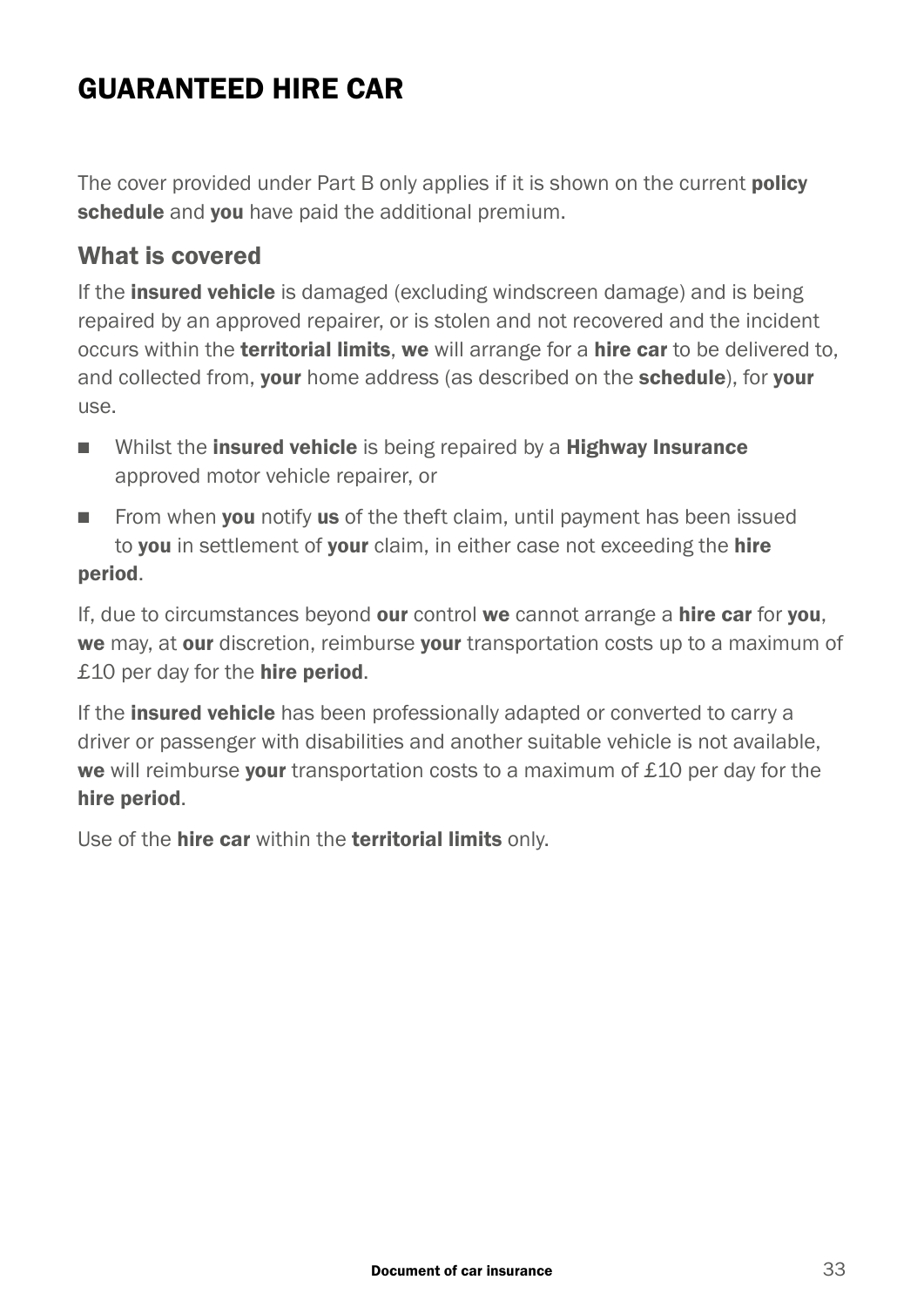## GUARANTEED HIRE CAR CONTINUED

#### What is not covered

The following are not covered under this insurance:

- I All fuel, fares, and fines relating to the **hire car** whilst in your possession.
- Any claim which has not been reported to us via **our** Contact Centre (UK) on 0800 028 9655 within 24 hours of the incident, accident or theft.
- $\blacksquare$  Any provision of the **hire car** where the **insured vehicle** is being repaired by a non-approved repairer.
- $\blacksquare$  Any provision of the **hire car** where a **hire car** is already provided under any other insurance product or related product.
- $\blacksquare$  Any claim where we do not provide cover under the terms of the motor insurance policy.
- Any further hire charges incurred after the **hire period.**
- n Any hire charges for more than three days after payment has been issued to you in settlement of your claim.
- n Any use of the **hire car**, whilst it is being driven by any person, not covered under the terms of your motor insurance policy with us.
- Any excess payable following an accident, fire or theft involving the **hire car**.
- $\blacksquare$  Use of the **hire car** outside the **territorial limits**.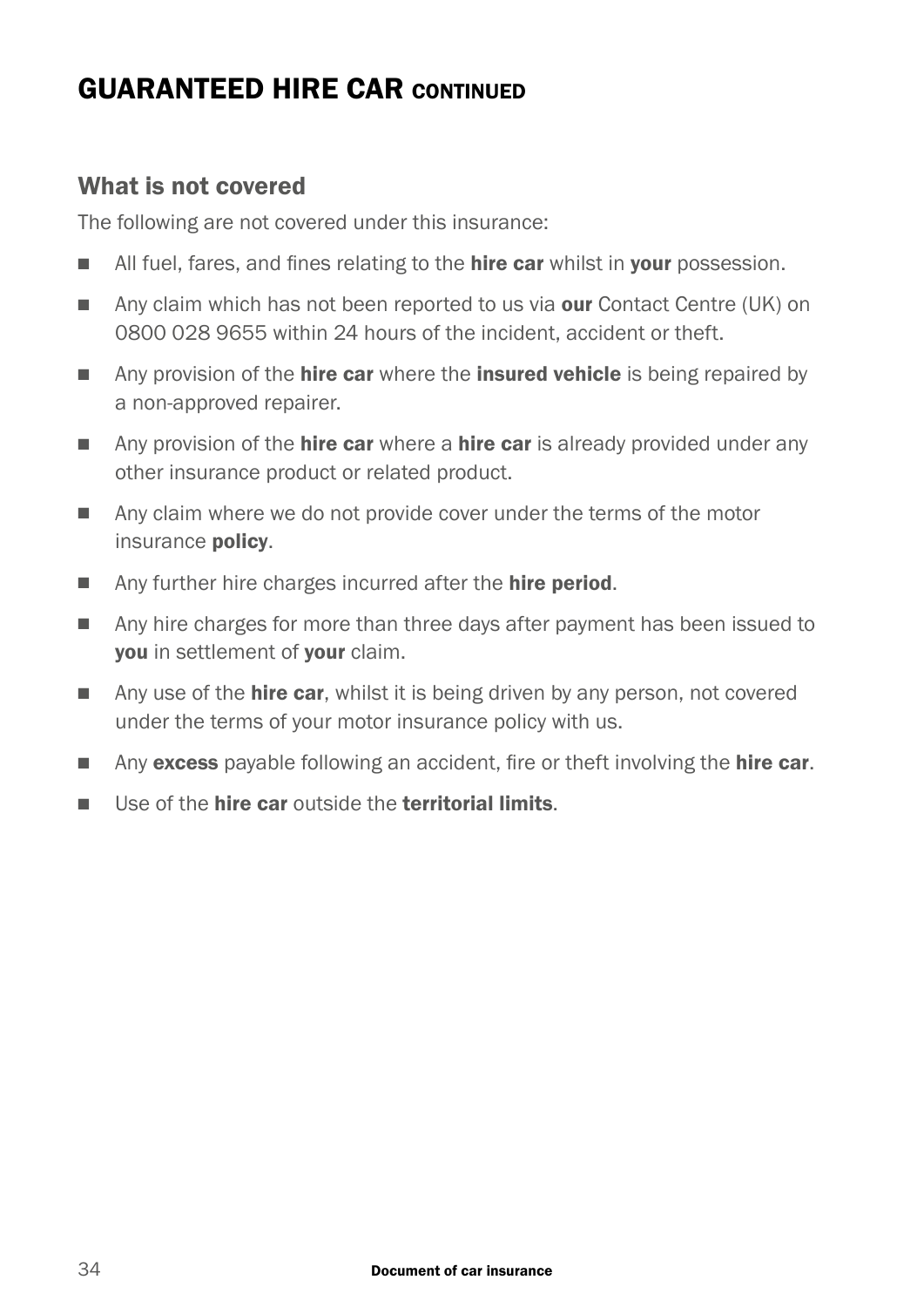## GUARANTEED HIRE CAR CONTINUED

#### How to obtain your Hire Car

If the **insured vehicle** is involved in an incident, accident or is stolen you must report it immediately (no later than 24 hours) to the Contact Centre (UK) on 0800 028 9655 and to the Police if the insured vehicle has been stolen. We will get the hire car company to contact you to arrange delivery of the hire car.

A fuel deposit is payable by **you** on receipt of the **hire car**. This will be refunded upon return of the **hire car** provided there is no damage and it has a full tank of fuel.

If you wish to upgrade from the **hire car** provided, you should discuss this with the hire car company, but you will be responsible for any additional cost required.

#### Terms and conditions

The hire car will be insured under your comprehensive motor insurance policy with us during the **hire period.** This means that claims arising during the **hire period** will be made under your motor insurance policy. You must therefore comply with the general exclusions and general conditions of your motor insurance policy during the **hire period.** The **hire car** can only be used by **you** or any person entitled to drive as stated in your current certificate of motor insurance.

Any payments made for any loss or damage to the **hire car** will be made to the **hire** car company and you will be required to pay the excess that applies to this contract of motor insurance, to the hire car company.

You will receive a copy of the hire car company's terms and conditions when the hire car is delivered to you and this will apply as part of these terms and conditions.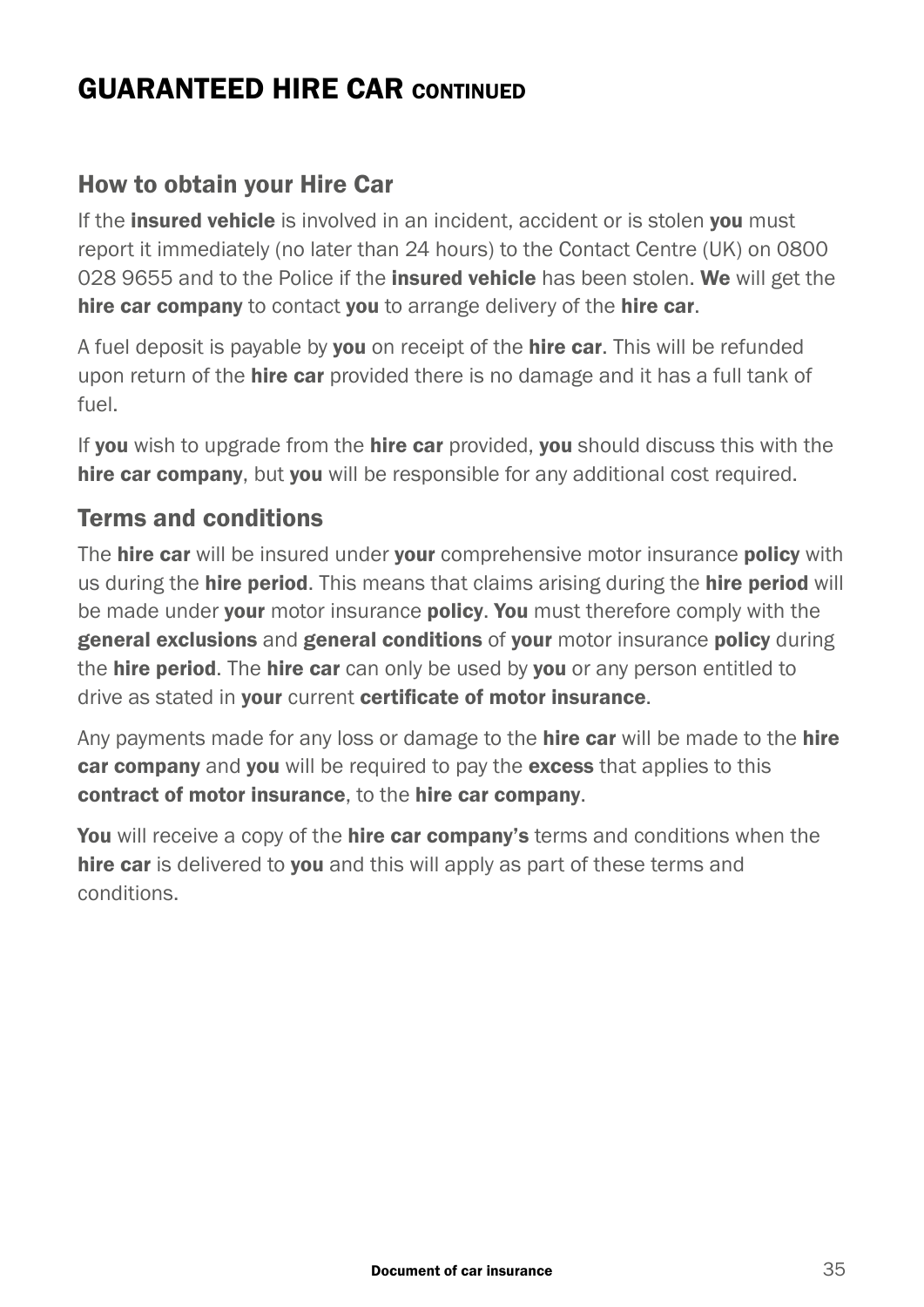## CLAIMS HANDLING

We aim to provide you with the best claims service that we can. If you use the services we have put in place to achieve this, we can provide a better service than when the claim is outside **our** control.

There are some important points that you should be aware of if you are involved in an accident or **your** car is stolen.

#### Accident

**Nou** must STOP at the scene of the accident, do not drive away until you have exchanged details with the other party involved.

- Give **vour** name, address and insurance details.
- <sup>n</sup> Get the name, address, phone number, vehicle registration and any other information you can from the other driver or drivers, passengers, witnesses and any attending police officer.
- Note the exact location and any relevant road signs or markings.

 $\blacksquare$  If there is an injury and you did not give your details at the scene, report the incident to the police within 24 hours.

#### Theft

- **n** Report the theft to the police immediately and take a note of the officer's name, number, constabulary and crime reference number.
- **n** If you know where the vehicle is after its theft, make sure that it is safe and secure.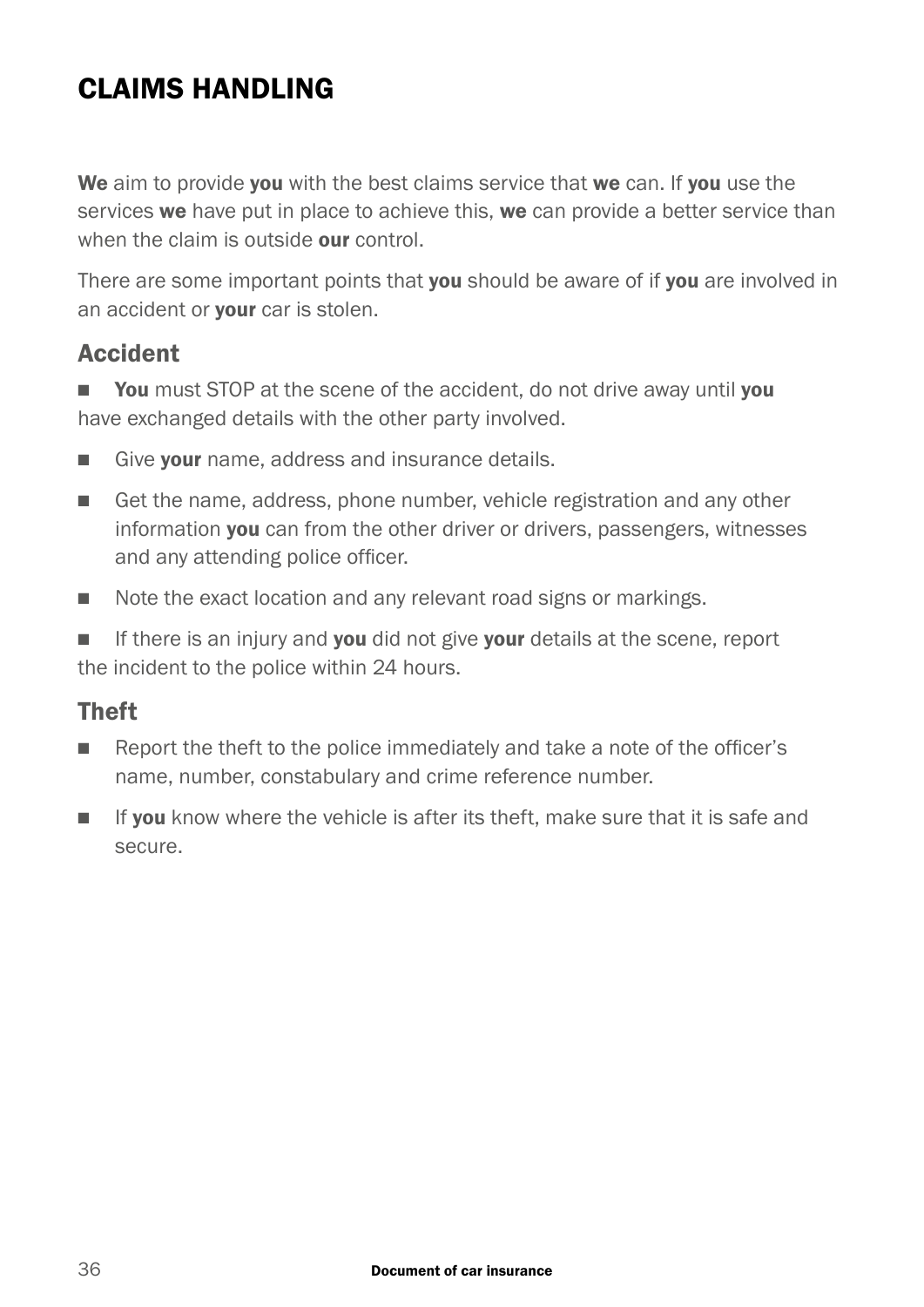#### Claims Procedure

If any accident, injury, loss or damage occurs you, or your legal representative, must do the following:

Inform us by calling our Contact Centre (UK) on 0800 028 9655 as soon as is reasonably possible. If your claim is for glass only call our approved repairer on 0800 169 9499.

■ Send us, unanswered, every letter you receive about a claim as soon as possible.

- Tell us, as soon as you know, about any prosecution, coroner's inquest or fatal accident injury.
- Do not admit liability or negotiate a settlement without our written permission.

Give any information, help and co-operation we need, including going to court if necessary.

#### We may do the following

Take over, defend or settle any claims in your name, or that of any other person insured.

 $\blacksquare$  Take action (which we will pay for) in your name, or that of any other person insured, to get back any money we have paid.

#### Windscreen Damage – Ring 0800 169 9499

(See Section 4)

If you use our approved repairer the policy limit may not apply. If you use another supplier, we will only pay up to the limit shown on the schedule.

Some windscreen damage can be repaired. If so, no windscreen **excess** will apply.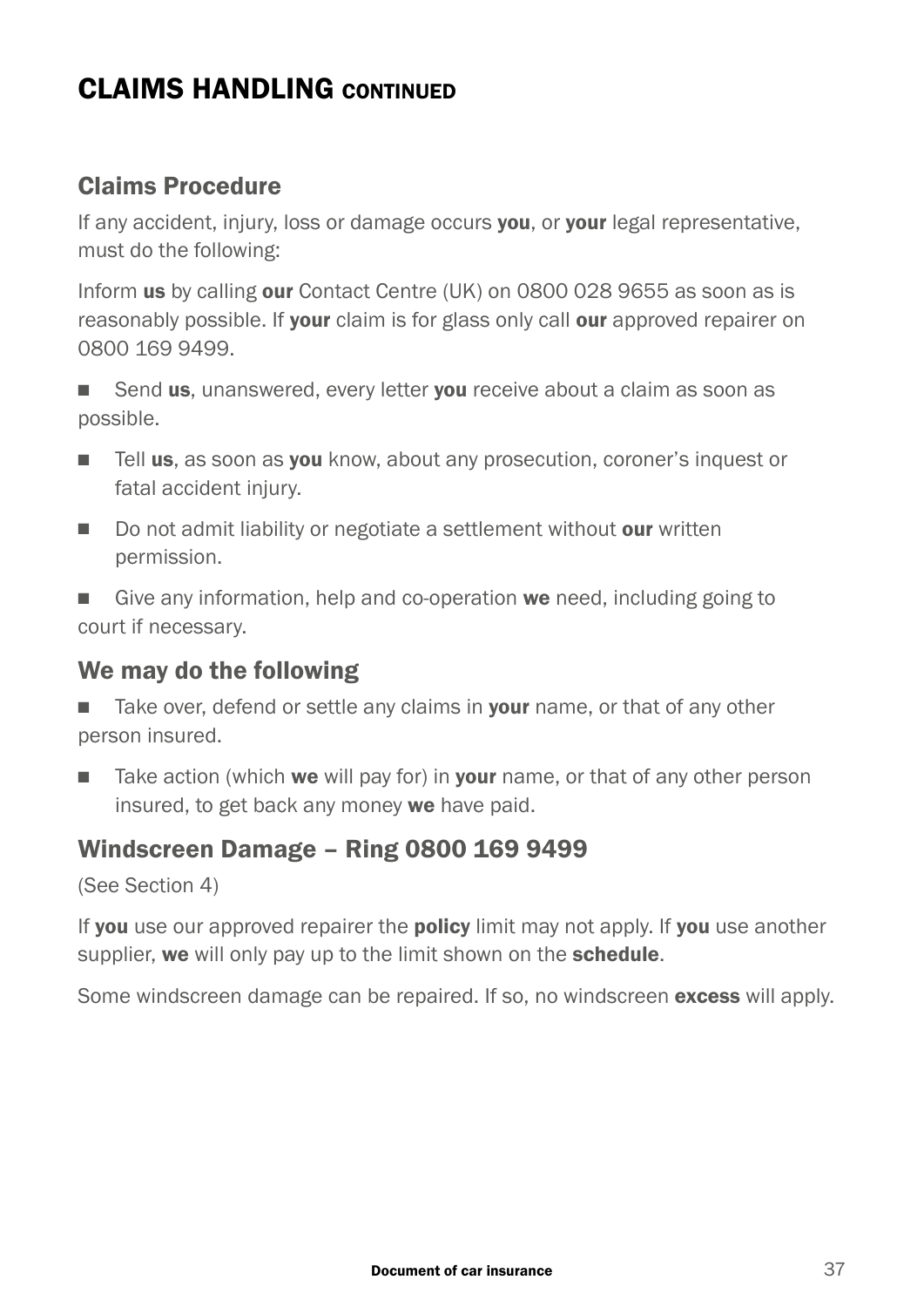#### Handling Your Claim

(See Sections 2, 3 and 8)

#### We will do the following:

- Get an agent to take the **insured car** to the nearest Approved Repairer or another safe place if **vou** cannot drive it.
- Refer you to an Approved Repairer. You can take the car to them or they will collect it and return it to you after an estimate has been prepared.
- Send the car to an Approved Repairer, or another repairer of your choice, if we disagree with the estimate for repairing it provided by a non-approved repairer.
- If the **insured car** is being repaired by an Approved Repairer from **our** network, they will endeavour to provide you with a class A courtesy car for the duration of the repair to the **insured car**. Provision of a courtesy vehicle is entirely at the discretion of the Approved Repairer and is subject to availability. We will not accept any responsibility for losses arising where an Approved Repairer is unable to supply a courtesy car.
- **n** Treat the **insured car** as stolen if it has not been recovered within 30 working days after **you** reported the theft to **our** Contact Centre. It must still be missing when we pay vour claim.
- $\blacksquare$  Have your vehicle examined by our own or our appointed engineer.

#### You must do the following:

- Get our permission before ordering any new part or accessory, and before paying for any transport outside the **geographical limits**.
- **n** Tell us straightaway if the **insured car** is stolen and you later get it back, or discover where it is.
- Send us the certificate of motor insurance, the Vehicle Registration document and Department of Transport Test (MOT) Certificate if the insured car needs one, keys and any other documents we ask for before we pay your claim.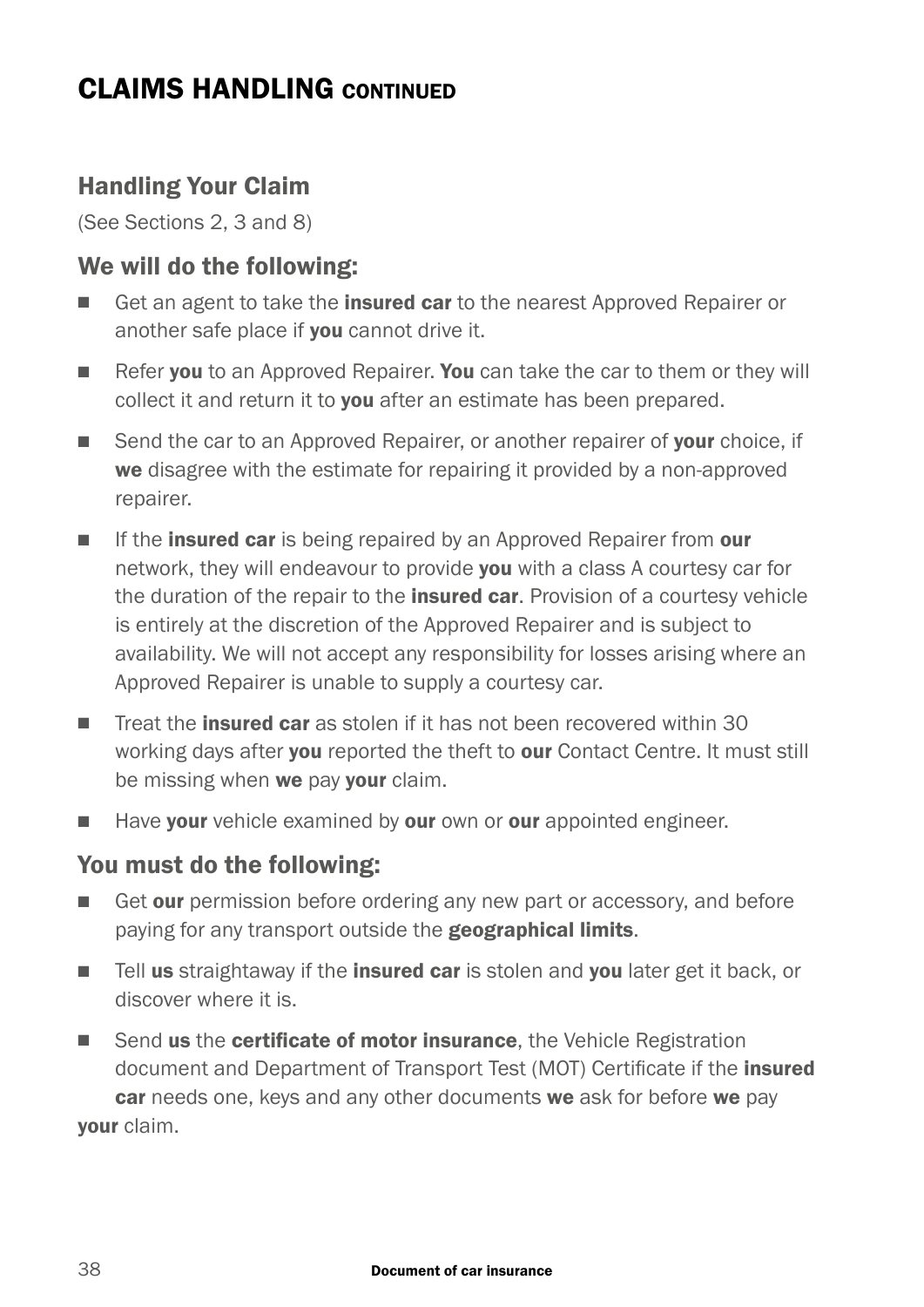#### Paying Your Claim

(See Sections 2, 3, 4 and 8)

#### We will do the following:

- Pay the reasonable cost of protecting the **insured car**.
- Pay the reasonable cost for the **insured car** to be brought back to the address shown on the **schedule.** (We will not pay the cost of any transport outside the geographical limits unless we agree to do so first.)

 $\blacksquare$  Entirely at our discretion and subject to payment of the **policy excess**, arrange to:

a) repair the damage at our Approved Repairer, we may decide to use suitable parts or accessories which are not supplied by the original manufacturer, or alternatively authorise repairs at a repairer of **vour** choice subject to the provision of satisfactory estimates,

- b) pay you the cost of replacing or repairing the damaged parts, including their fitting, or
- c) treat the **insured car** as a total loss and pay you the market value of the vehicle less the excess just before the loss or damage happened.

Pay the last known cost shown in the manufacturer's price list and the reasonable cost of fitting if any lost or damaged part or accessory is no longer available.

 $\blacksquare$  Not pay the whole cost of any repair or replacement that leaves the vehicle in a better condition than before the loss or damage (you will pay part of the cost of the repair or replacement).

 $\blacksquare$  Not refund any premium if the **insured car** is written off or there is any claim. Once you accept our offer or we have paid the claim (or both) the insured car becomes our property, unless we agree otherwise.

Settle the claim to the legal owner, up to the **market value**, if the **insured** car is part of a hire-purchase or leasing agreement, or belongs to someone else.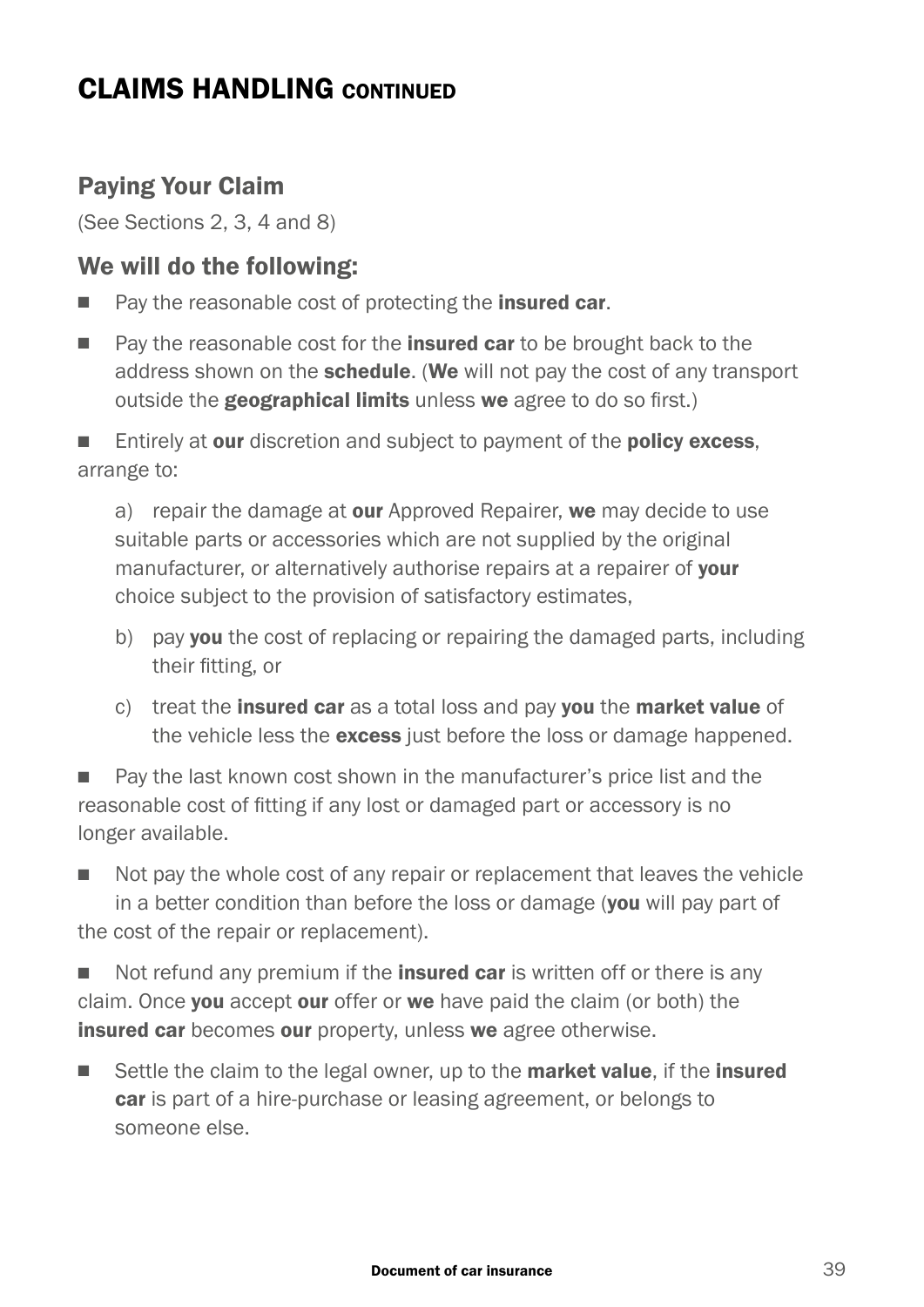- **Ne** will not pay the VAT element of any claim if you are registered for VAT.
- $\blacksquare$  If we declare the insured car a total loss (write off), you must pay whatever you owe us before we will pay your claim, or we may take what you owe us from anything we pay you.

#### You must do the following:

- $\blacksquare$  Pay any excess direct to the repairer when you collect your vehicle.
- $\blacksquare$  Pay the VAT direct to the repairer when you collect your vehicle if you are registered for VAT.
- Reimburse us any amount paid to any repairer in respect of a claim under the **contract of motor insurance** in relation to the VAT element of the total cost, if you are registered for VAT.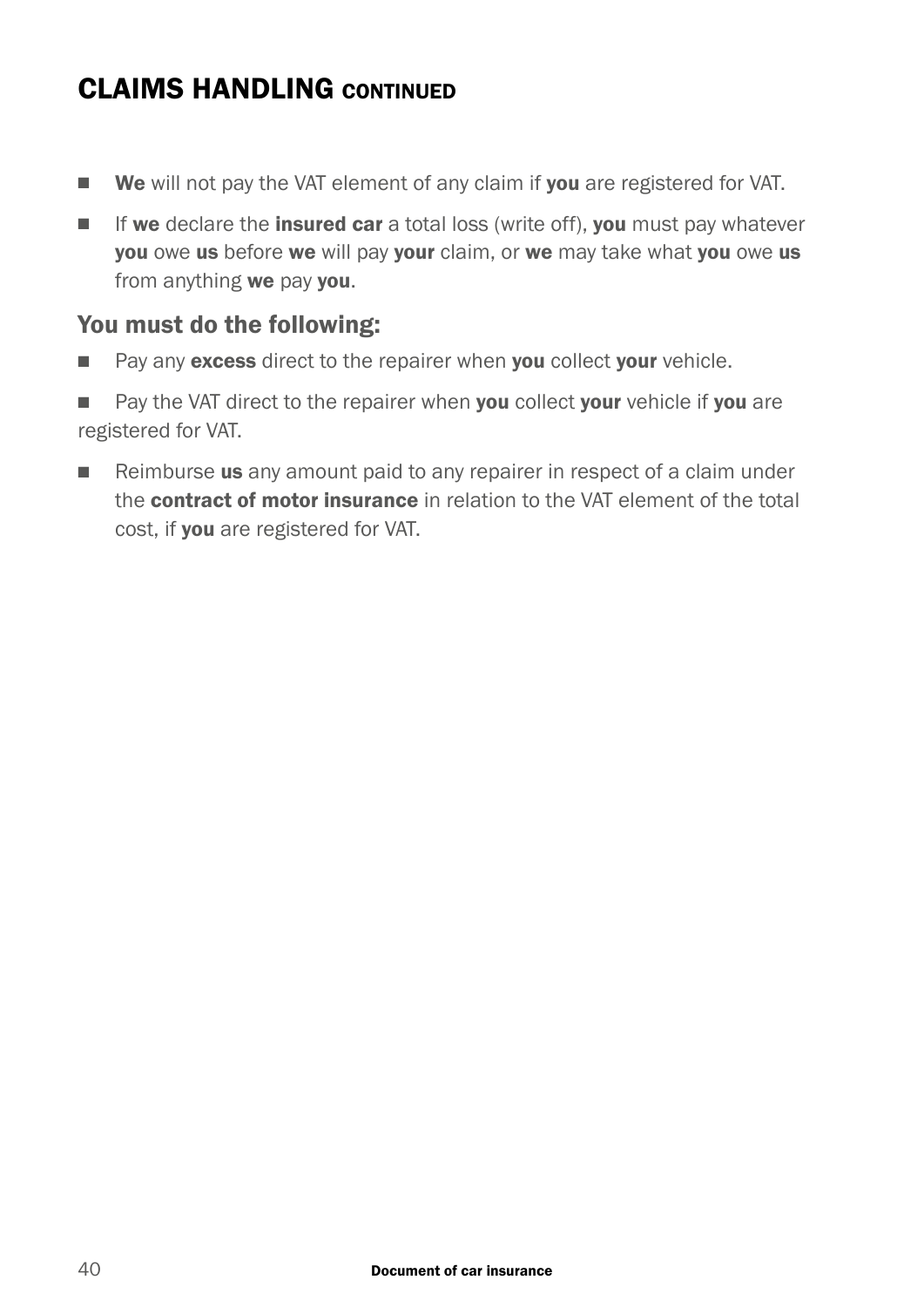## **GENERAL EXCLUSIONS**

These general exclusions apply to the whole of this contract of motor insurance and describe the things which are not covered. These apply as well as the exclusions shown under 'What is not covered' in each of the Sections detailing the cover provided.

This contract of motor insurance does not cover claims arising from any of the following.

- 1 Any accident, injury, loss or damage that happens while the **insured car** is being:
	- $\blacksquare$  Used for a purpose which it is not insured for.
	- Driven or in the charge of anyone who is not described in the certificate of motor insurance as a person entitled to drive or who is excluded from driving by any **endorsements** or covered by another insurance.

Driven or in the charge of anyone who does not have a valid driving licence, has not held a driving licence, is disqualified from driving or is prevented by law from holding a licence.

■ Driven or in the charge of anyone who does not meet the terms and conditions of their driving licence as required by DVLA / DVLNI rules and regulations and any relevant law.

■ Driven or in the charge of anyone who does not meet all the conditions described in the endorsements on your schedule and all the general conditions in this policy.

■ Kept or used in an unsafe or unroadworthy condition. (You may be asked to provide details to show the **insured car** was regularly maintained and kept in good condition.)

Kept or used without a current Department of Transport Test (MoT) certificate if one is needed.

- $\blacksquare$  Kept or used in any way that breaks any security requirements imposed by an endorsement.
- Used to carry passengers or goods in a way likely to affect the safe driving and control of the vehicle, or
- Used in or on restricted areas of airports, airfields or military bases.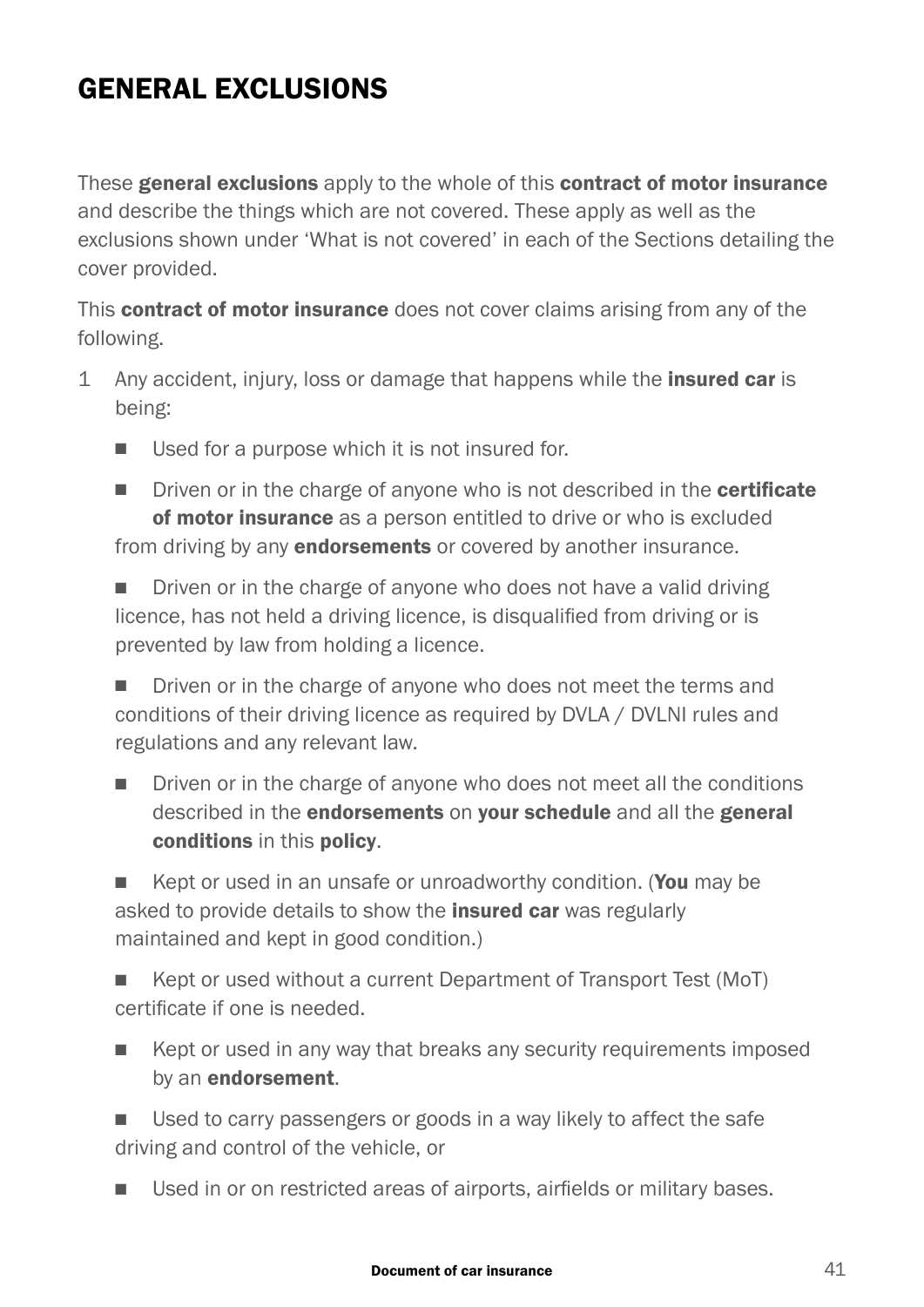## **GENERAL EXCLUSIONS CONTINUED**

2 Any liability that you have agreed to accept unless you would have had that liability anyway.

3 Anyone who does not meet all the conditions described in the endorsements on your schedule and all the general conditions in this policy and any other condition of this policy.

- 4 Any use connected with the motor trade, unless this use is described in the certificate of motor insurance (under Limitations as to Use).
- 5 Hiring out the **insured car** for money. (You can accept money from passengers if you give them a lift so long as you do not make a profit, you are not carrying them as part of a business or in the course of your employment, and the **insured car** has no more than eight seats, not including the driver.)
- 6 Racing of any description or being used in any contest, competition, rally or speed trial (apart from treasure hunts).
- 7 The **insured car** being used on any form of race track, de-restricted toll road (including the Nurburgring) or off-road activity.
- 8 Any accident, injury, loss or damage caused directly or indirectly by:
	- War, invasion, act of foreign enemy, hostilities (whether war is declared or not), revolution, act of terrorism or similar event.
	- Riot or civil unrest that happens outside Great Britain, Northern Ireland, the Isle of Man or the Channel Islands.
	- **Earthquake.**
	- Ionising radiations or contamination from nuclear fuel or nuclear waste or from the burning or explosion of nuclear fuel.

The radiation, toxic, explosive or other dangerous properties of any nuclear installation, reactor, or other nuclear assembly or its component part.

- Any weapon or device using atomic or nuclear fission or fusion or radioactive force or matter.
- **n** Pressure waves caused by aircraft and other flying objects, or
- Carrying any dangerous substances or goods.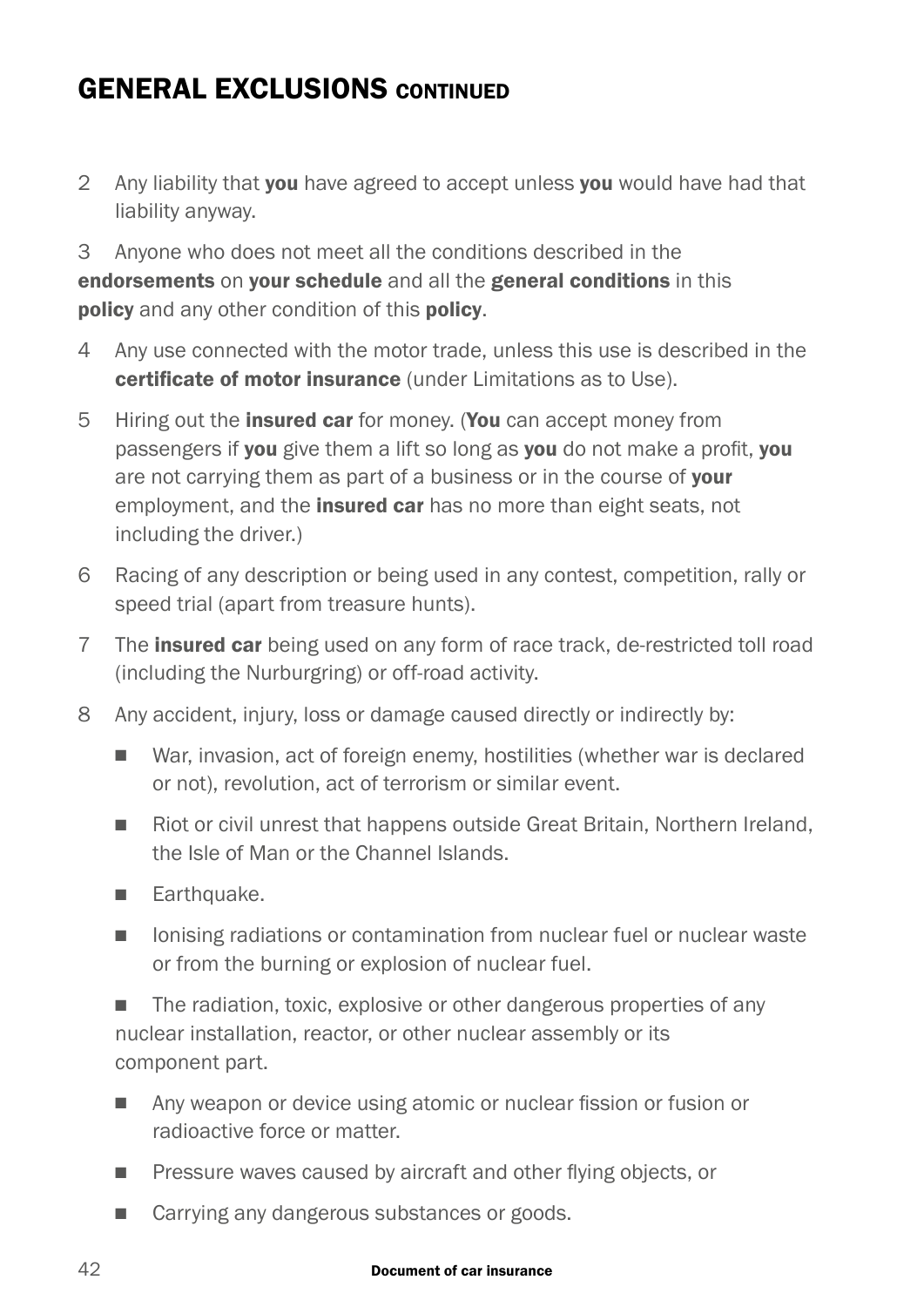## **GENERAL EXCLUSIONS CONTINUED**

- 9 Any liability, loss or damage that happens outside the **geographical limits** (apart from the cover detailed in Section 6 – Driving Abroad).
- 10 Any proceedings brought against you outside the geographical limits, unless they result from using the **insured car** in a country which we have agreed to extend this insurance to cover (see Section 6 – Driving Abroad).
- 11 Any liability, injury, loss or damage caused directly or indirectly by:
	- n pollution, or
	- n contamination

unless the pollution or contamination is directly caused by one incident at a specific time and place during the **period of insurance** and is:

- <sup>n</sup> sudden.
- n identifiable
- not deliberate
- $\blacksquare$  unexpected.

We will consider the pollution to have happened at the time the incident took place.

12 Any death, injury, loss or damage caused directly or indirectly as a result of any deliberate act by **you** or any person driving the **insured car.**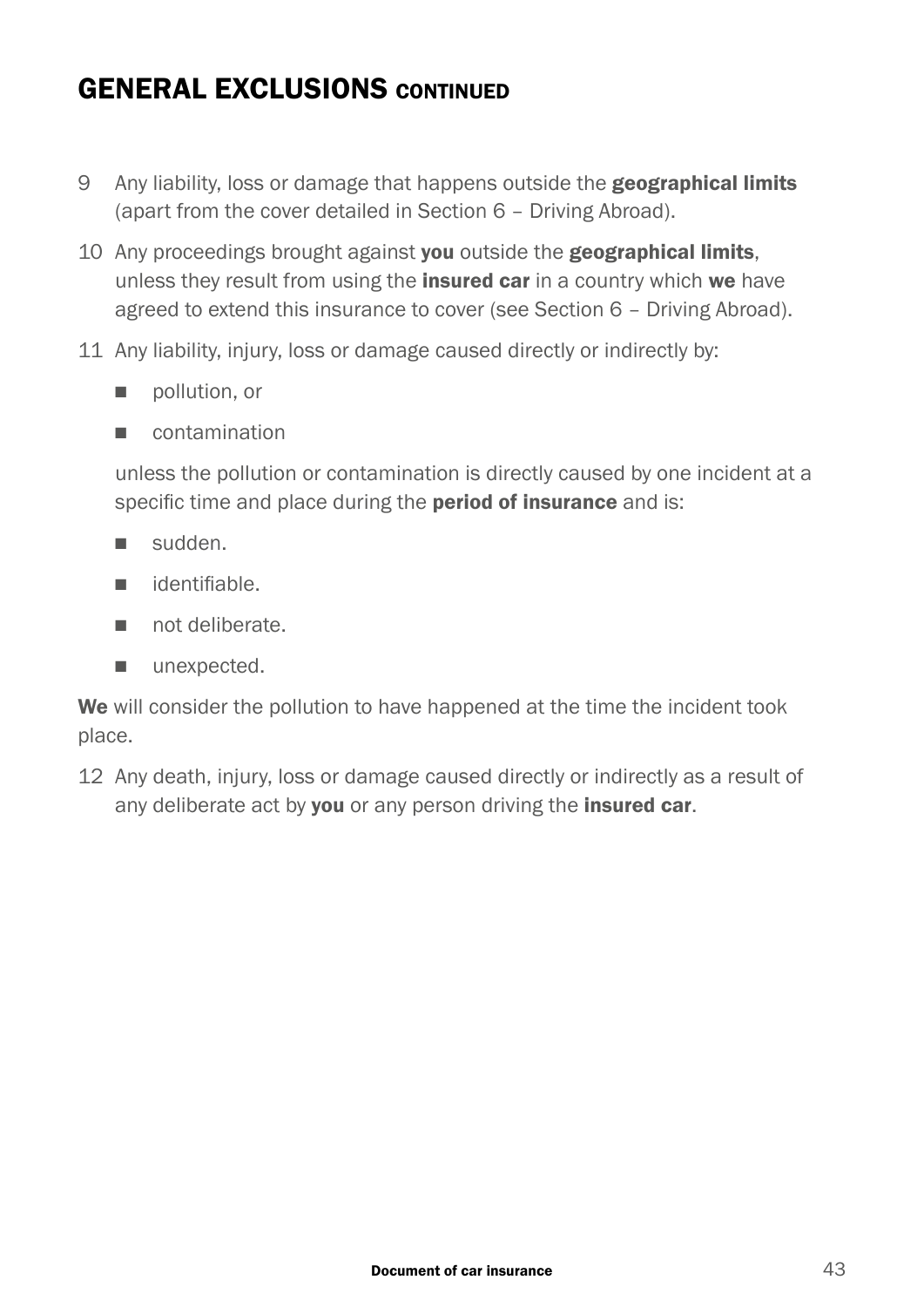## GENERAL CONDITIONS

The following general conditions apply to the whole of this contract of motor **insurance.** These describe your responsibilities, general information and the procedures that apply in certain situations, such as when there is a claim or the contract of motor insurance is cancelled. If you do not meet the terms and conditions of this contract of motor insurance, it could make the cover invalid or mean we will refuse to pay your claim.

#### Keeping to the Policy Terms

Your premium is based on the information you gave us when your cover started and when you renew it. If any details in your proposal form or statement of insurance change, you must tell us as soon as possible. If you are not sure whether you need to tell us about certain facts, you should give us the information anyway, or contact your insurance broker for advice. You should keep a record of the information you give in relation to this contract of motor insurance. If you did not or do not give full and accurate information, this **contract of motor insurance** may be invalid and we may refuse to deal with any claim you might make.

This insurance will only apply if:

- $\blacksquare$  the person claiming has kept to all the terms and conditions of this contract of motor insurance; and
- $\blacksquare$  all the information **vou** have supplied is correct and complete to the best of your knowledge and belief.

#### Misrepresentation.

If you or anyone representing you:

- **n** Provides us with misleading or incorrect information to any of the questions asked when applying for, amending or renewing this insurance;
- <sup>n</sup> Deliberately misleads us to obtain cover, gain a cheaper premium or more favourable terms;
- $\blacksquare$  Provides us with false documents:
- Makes a fraudulent payment by bank account and/or card;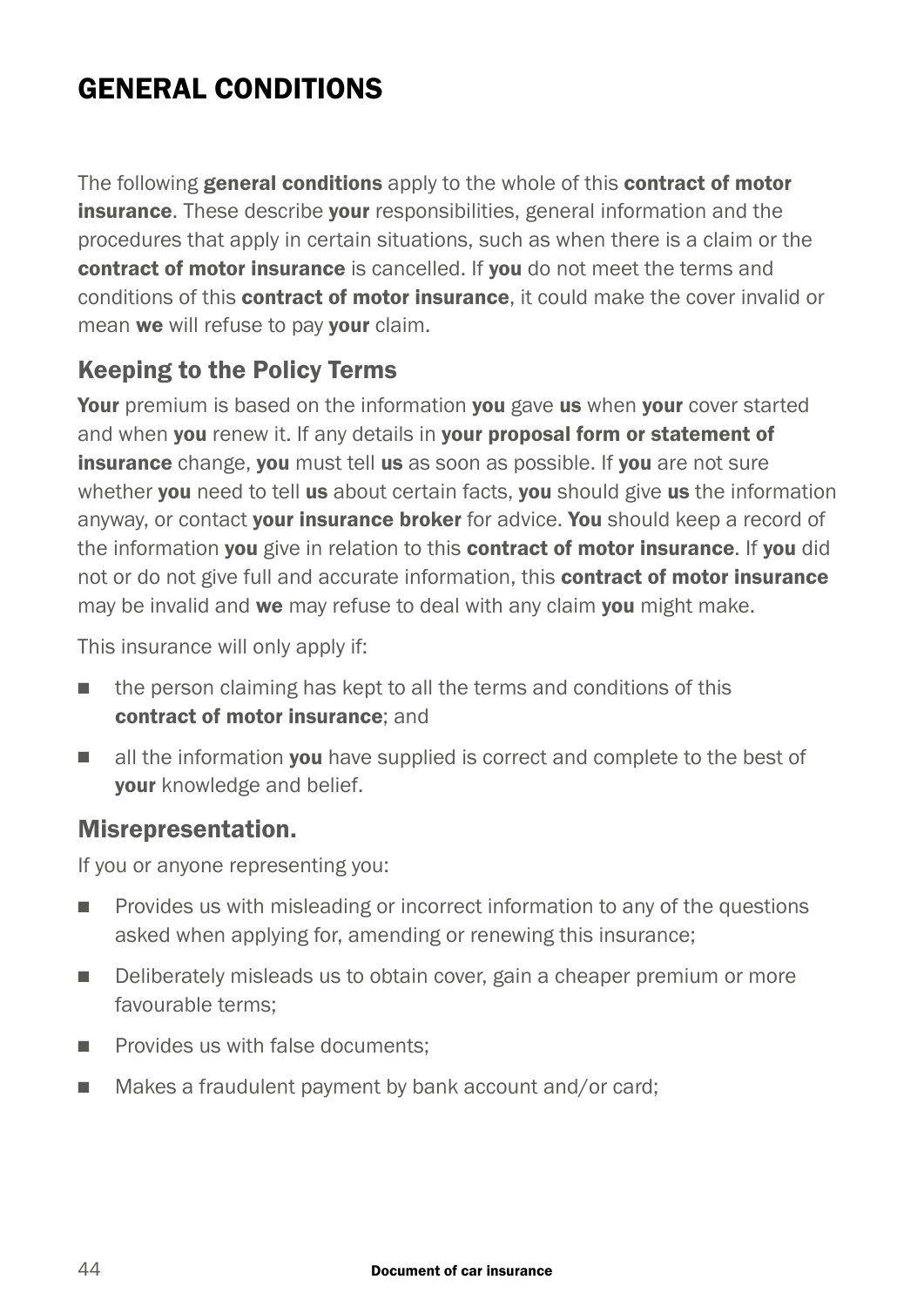## GENERAL CONDITIONS CONTINUED

We may:

 $\blacksquare$  Agree to amend your policy to record the correct information, apply any relevant policy terms and conditions and collect any additional premium due including any premium adjustment charge to cover our administration costs;

- $\blacksquare$  Reject a claim or reduce the amount of payment we make;
- Cancel or void your policy (treat it as if it never existed), including all other policies which you have with us, and apply a cancellation premium charge.

Where fraud is identified we will:

- $\blacksquare$  Not return any premium paid by you.
- $\blacksquare$  Recover from you any costs we've incurred.

■ Pass details to fraud prevention and law enforcement agencies who may access and use this information. Other insurers may also access this information.

#### Claims Fraud

If you or anyone representing you:

■ Makes a claim or part of any claim that is fraudulent, false or exaggerated;

We may:

 $\blacksquare$  Reject the claim or reduce the amount of payment we make;

■ Cancel your policy from the date of the fraudulent act and not return any premium paid;

**EXECOVER FROM YOU ANY COSTS WE'VE INCUTTED THE FRAUDULE READ FOR THE READ FRAUDULE IN READ FRAUDULER** and any further claims notified after the date of the fraudulent act;

■ Pass details to fraud prevention and law enforcement agencies who may access and use this information. Other insurers may also access this information.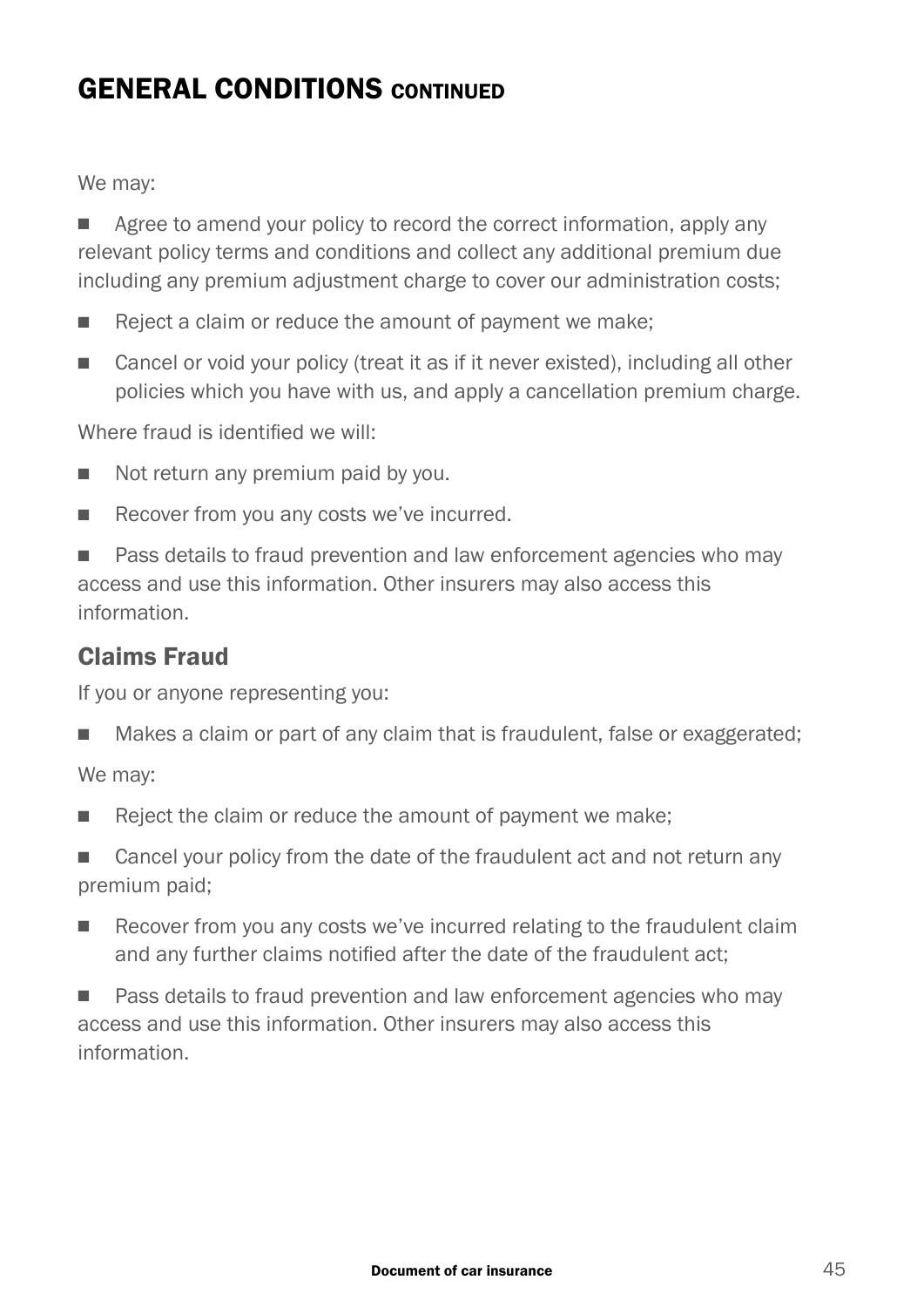## GENERAL CONDITIONS CONTINUED

#### Right of recovery

If the law of any country which this **contract of motor insurance** covers requires us to make payments which, but for that law, we would not otherwise have paid, you must repay the amount to us.

If any claims or other monies are paid to **you** by mistake for any reason, or a claim has been paid which we later find to be fraudulent, false or exaggerated, you must repay the amount paid to **us.** If we have refunded any premium following cancellation, we can take any money you owe us from any payment we make.

#### Care of the Car

The **insured car** must be covered by a valid Department of Transport Test (MoT) Certificate if **you** need one by law.

You or any person driving the insured car with your permission, must take care to avoid loss of or damage to the **insured car**. For example, you should remove it to a safe place as soon as possible if it breaks down. You should also take care of the keys to the *insured car* to prevent them being lost or stolen.

You must always take the keys out of the ignition and remove them completely when the *insured car* is left at any time whatsoever (regardless of whether the vehicle is still within **your** sight) and make sure that **you** do not leave belongings on display. You should close all the windows and sun-roofs and lock all the doors. Alarms, immobilisers and tracking devices should be turned on when fitted. **Endorsements** may apply to your cover, setting out other requirements relating to immobilisers, alarms and tracking devices. In these cases, we will need to see evidence that an approved alarm, immobiliser or tracking device has been fitted. These devices must always be on and working whenever the **insured car** is left.

If you or any person driving the insured car with your permission, do not take care of the **insured car** and meet any security requirements, this **contract of motor** insurance may no longer be valid and we may not pay any claim.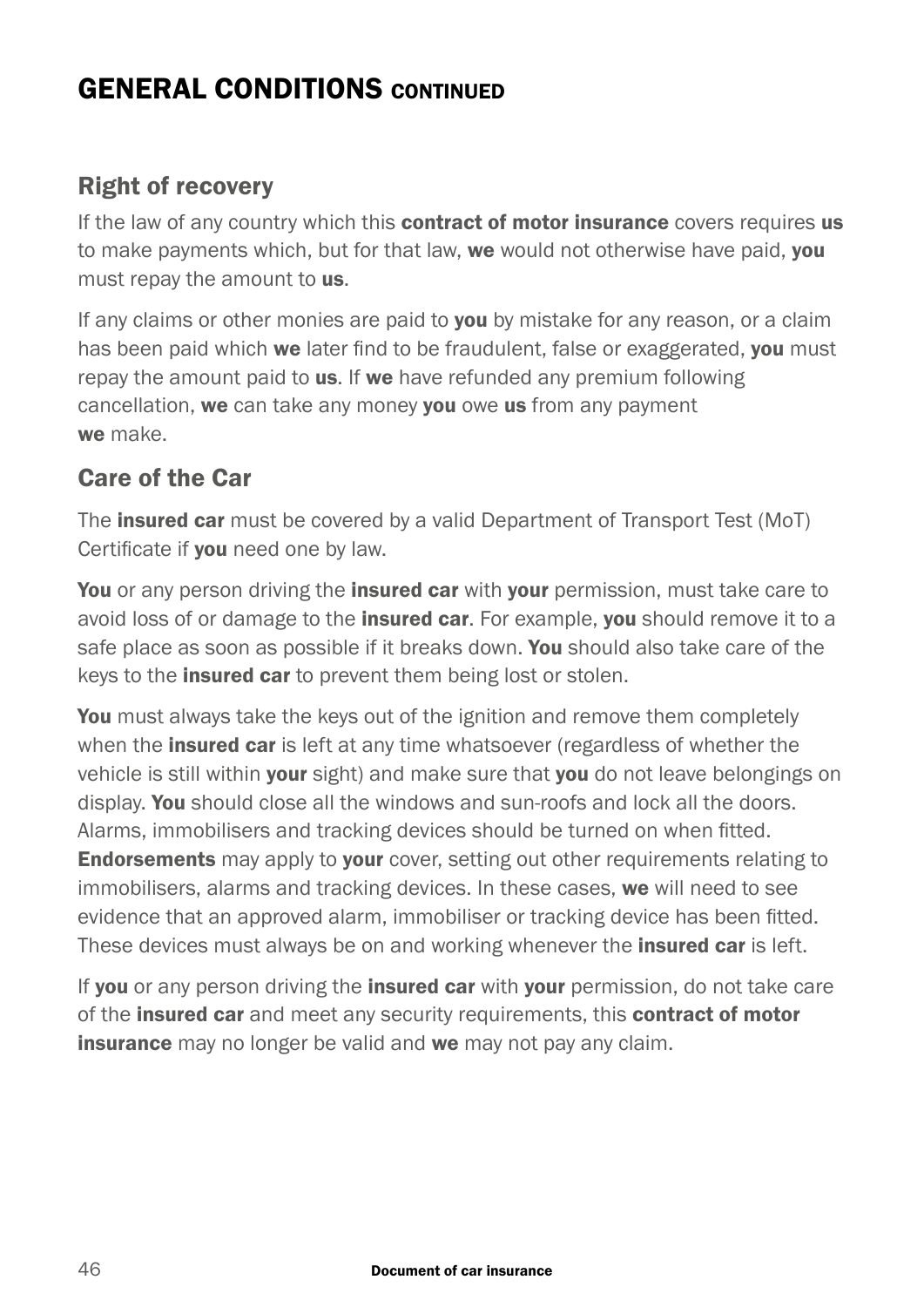## GENERAL CONDITIONS CONTINUED

You or any other person covered by this insurance must do the following:

- Protect the **insured car** from loss or damage.
- Keep the **insured car** in a roadworthy condition. (You may be asked to provide details to show the *insured car* was regularly maintained and kept in good condition.)
- Not move or drive the *insured car* in a way likely to affect safe driving or control or in a way which could cause loss or damage to it.
- n Not move or drive the **insured car** after an accident, fire or theft if to do so may cause additional damage.
- $\blacksquare$  Allow us to examine the insured car at any reasonable time.

#### Other Insurance

If there is any other insurance covering the same claim, we will only pay our share of the claim, even if the other insurer refuses the claim.